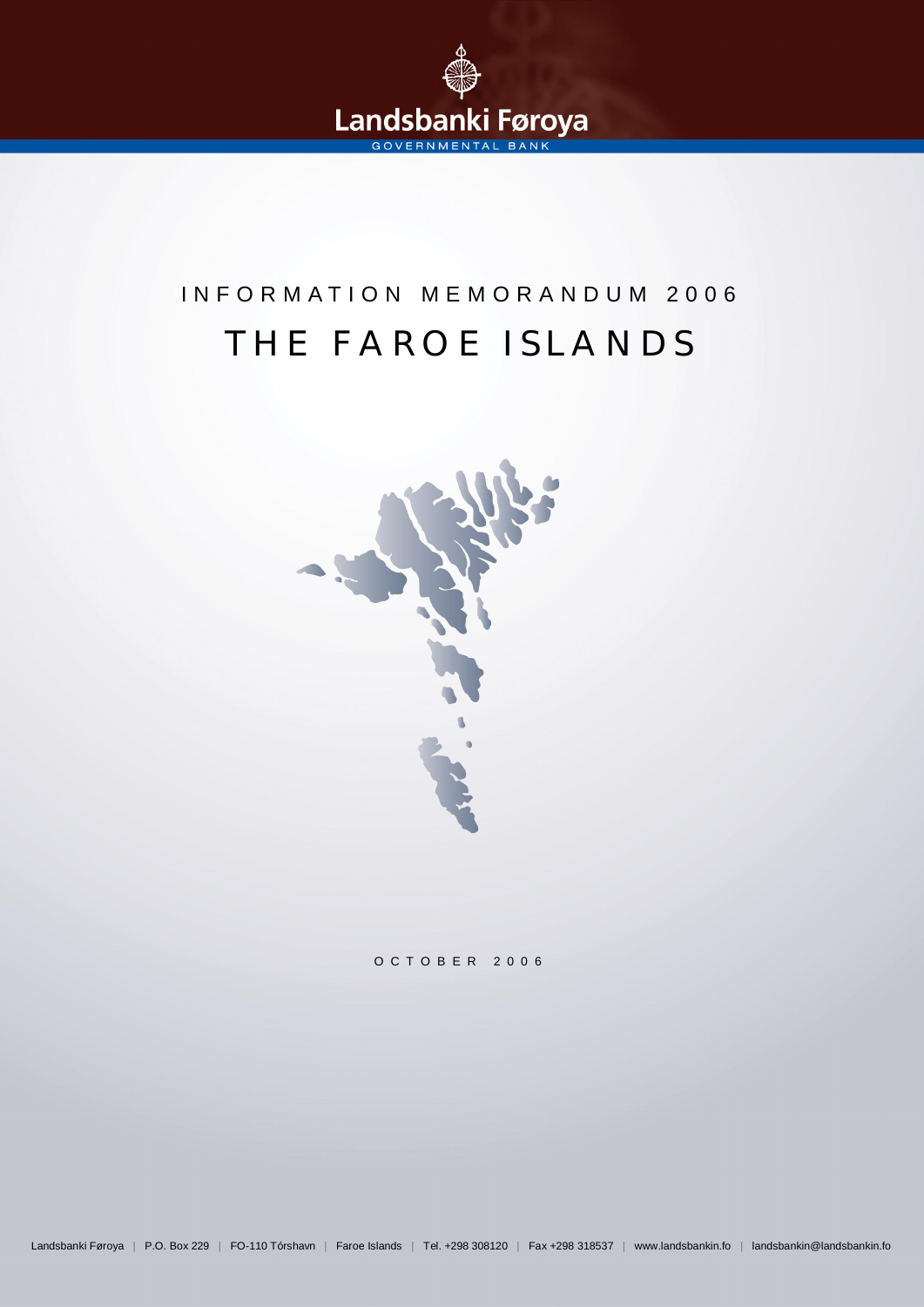# TABLE OF CONTENTS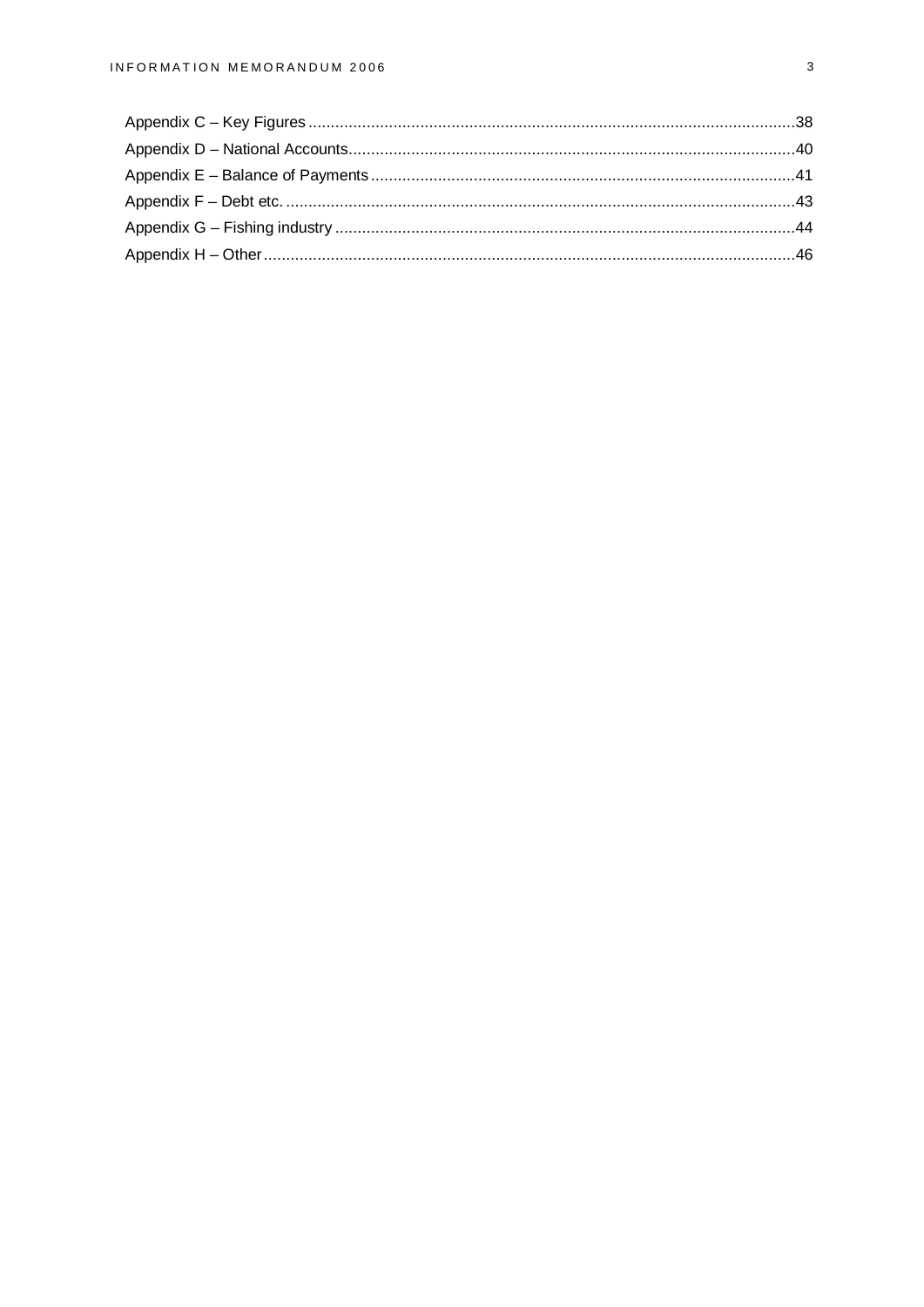# 1. FACT SHEET

#### **Location**

The Faroe Islands is located in the North Atlantic (62°N 7°W), approximately 430 kilometers southeast of Iceland, 600 kilometers west of Norway and 300 kilometers northwest of Scotland. The Faroes is comprised of 18 islands, separated by narrow sounds or fjords.

#### **Land Area**

1400 square kilometres; 545 square miles

### **Main Population Centres (1 Jan 2006)**

Tórshavn (capital): 19,315 Klaksvík: 4,889

#### **Language**

The written and spoken language is Faroese. The Faroese language is a North Germanic language closely related to Icelandic and to the dialects of western Norway. Nordic languages and English are understood and spoken by most Faroese.

#### **Religion**

Approximately distributed as follows: Evangelical Lutheran Church: 85% Christian Brethren: 10% Other: 5%

#### **History**

The Faroe Islands is believed to have been discovered and inhabited in the 8th century or earlier by Irish settlers. The Norwegian colonization began about hundred years later and developed throughout the Viking Age. The settlers established their own parliament on Tinganes in Tórshavn. The Faroese Parliament is believed to be the oldest in Europe.

Norway and Denmark joined in a double monarchy in the late 14th century. When Norway in 1814 was ceded by cession to the King of Sweden, the Faroe Islands and Greenland remained under the sovereignty of the Danish Monarch.

Due to the large geographical distance to Norway and Denmark, the Faroese always maintained a special jurisdiction along with their distinct language and culture.

#### **The Political System**

Together with Denmark and Greenland, the Faroe Islands constitutes the Kingdom of Denmark, which is a constitutional monarchy.

Since 1948, the Faroe Islands has had Home Rule – a political system by which so-called Joint Matters are under Danish State authority, while Faroese or Special Matters are under Faroese control.

For example, the Faroe Islands is an independent area with regard to customs and excise duties and taxation.

According to the Home Rule Act, the judiciary, defence and foreign affairs are among those Joint Matters that cannot be taken over by the Faroese Government.

The Faroese Parliament (Løgting) is the legislative assembly for Faroese affairs, and also appoints the Prime Minister (Løgmaður), who - along with his cabinet ministers - constitutes the Faroese Government (Landsstýri).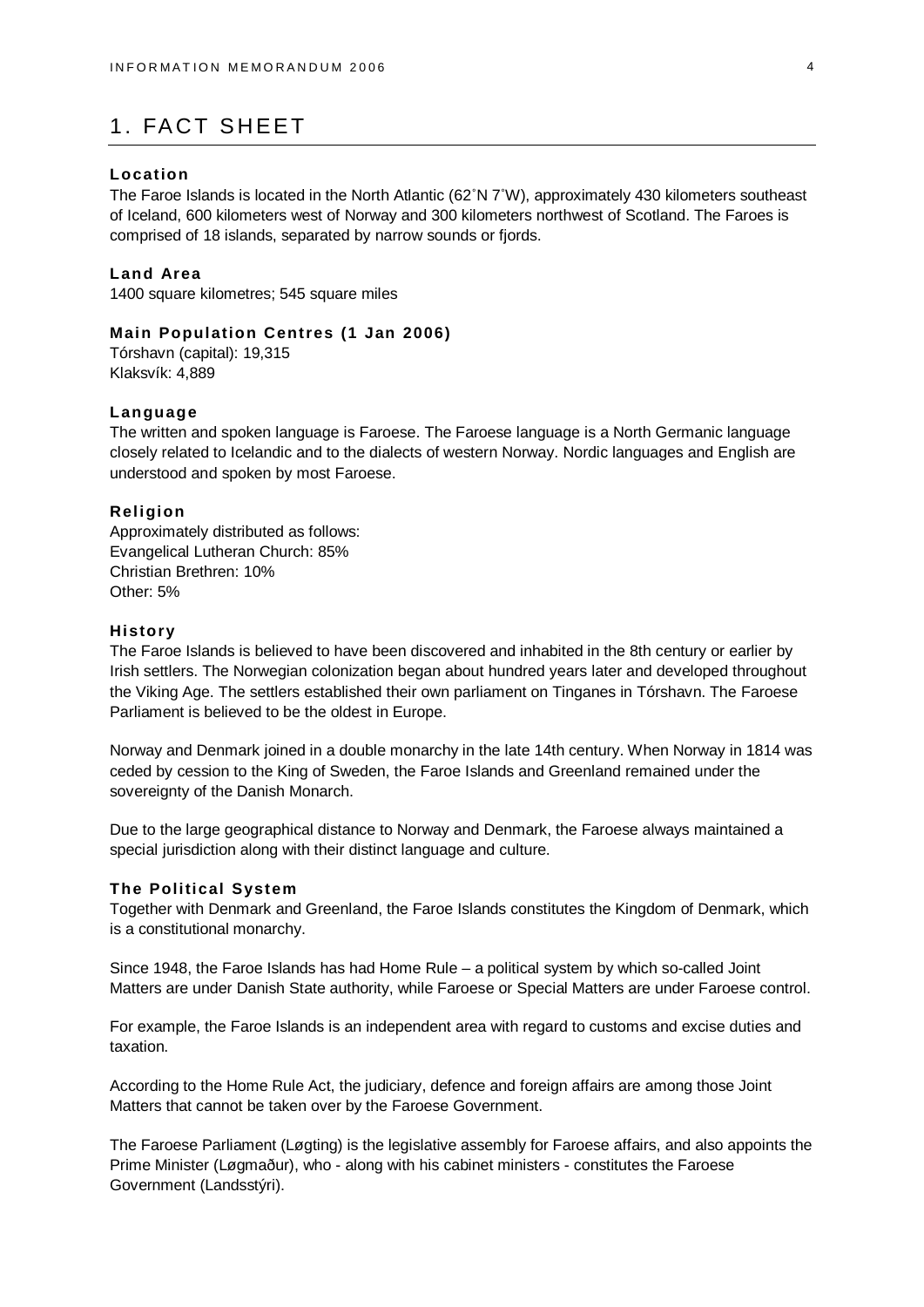The Løgting has at most 32 MPs elected from seven constituencies. In addition to electing the Løgting, the Faroese people elect two representatives to the Danish Parliament. The Faroese head of state is the Danish head of state, Queen Margrethe II.

### **Head of the Faroese Government**

The Prime Minister, Jóannes Eidesgaard (Social Democrat), since 3 February 2004.

### **Present Government**

The Faroese Government (Landsstýri) consists of at least two Cabinet ministers led by the Prime Minister. The present cabinet number is seven, including the Prime Minister. The Faroese Government coalition is currently made up of representatives from the Social Democrats, the Unionist Party and the Conservatives.

#### **Currency**

The Faroes is part of the Danish currency area. The Faroese currency unit, the króna, has the same value as the Danish krone.

1 Euro =  $7.46$  DKK 1 US\$ =  $6.32$  DKK<sup>1</sup>

#### **Main industries**

Fishing, fish processing and fish farming.

#### **GDP (Nominal GDP at market price)**

DKK 9,699 million (2003) The estimated GDP for 2004 is DKK 9,764 million and DKK 10,000 million for 2005

### **Export of Goods (2005)**

DKK 3,586 million

### **Export of Services (2005)**

DKK 635 million

#### **Main export product groups (2005)**

Fish and fish products: 93.9% Ships: 5.4% Other: 0.7%

**Import of Goods (2005)**

DKK 4,266 million

# **Labour force (2005)**

Approximately 28,500

#### **Labour force divided by industries (approximated)**

Fishing, fish processing and manufacturing: 1/3 Construction and private services: 1/3 Public services: 1/3

#### **Education**

Mandatory from 7 to 16 years of age. Primary school is compulsory up to the ninth class, after which education can be continued in a High School, Business, Technical, Industrial Fishing, or Mariners school.

 $1$  31-12-2005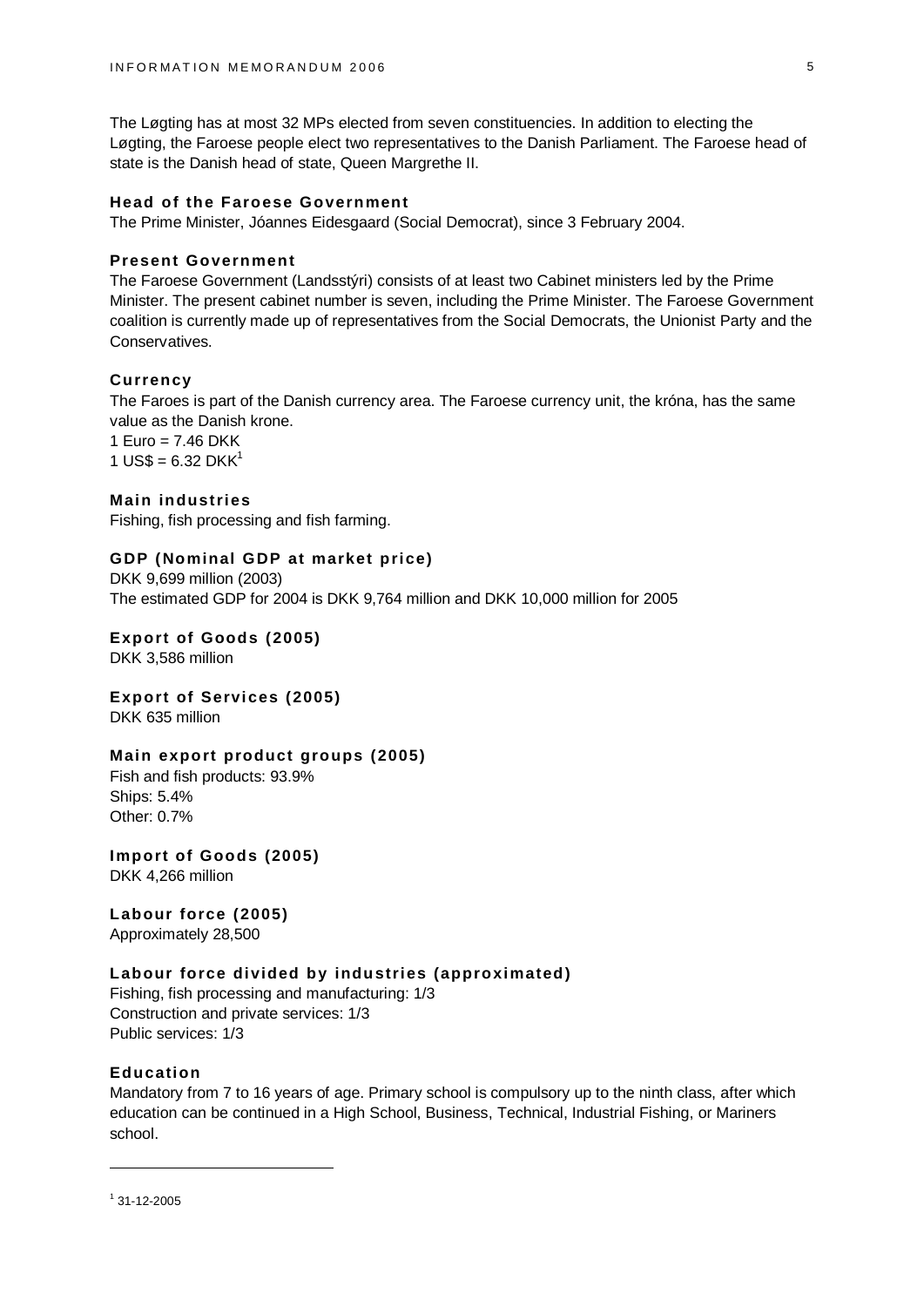There are also colleges for Marine Engineering, Nautical, Teacher, Business and Nurses training. There is one University in the Faroe Islands – Fróðskaparsetur Føroya.

# **Transportation**

The transportation of people and goods to and from the Faroe Islands is by both air and sea. Regular flights and car and cargo ferries are available all year round to Denmark, Iceland, Norway and Great Britain. The flight time to Copenhagen (Denmark) is 2 hours and 15 min.

The Faroe Islands has a modern infrastructure with good roads and tunnels. The roads are mainly asphalted, dual-track carriageways. A bridge connects the two largest islands and two sub sea tunnels connect these two islands with two other major islands.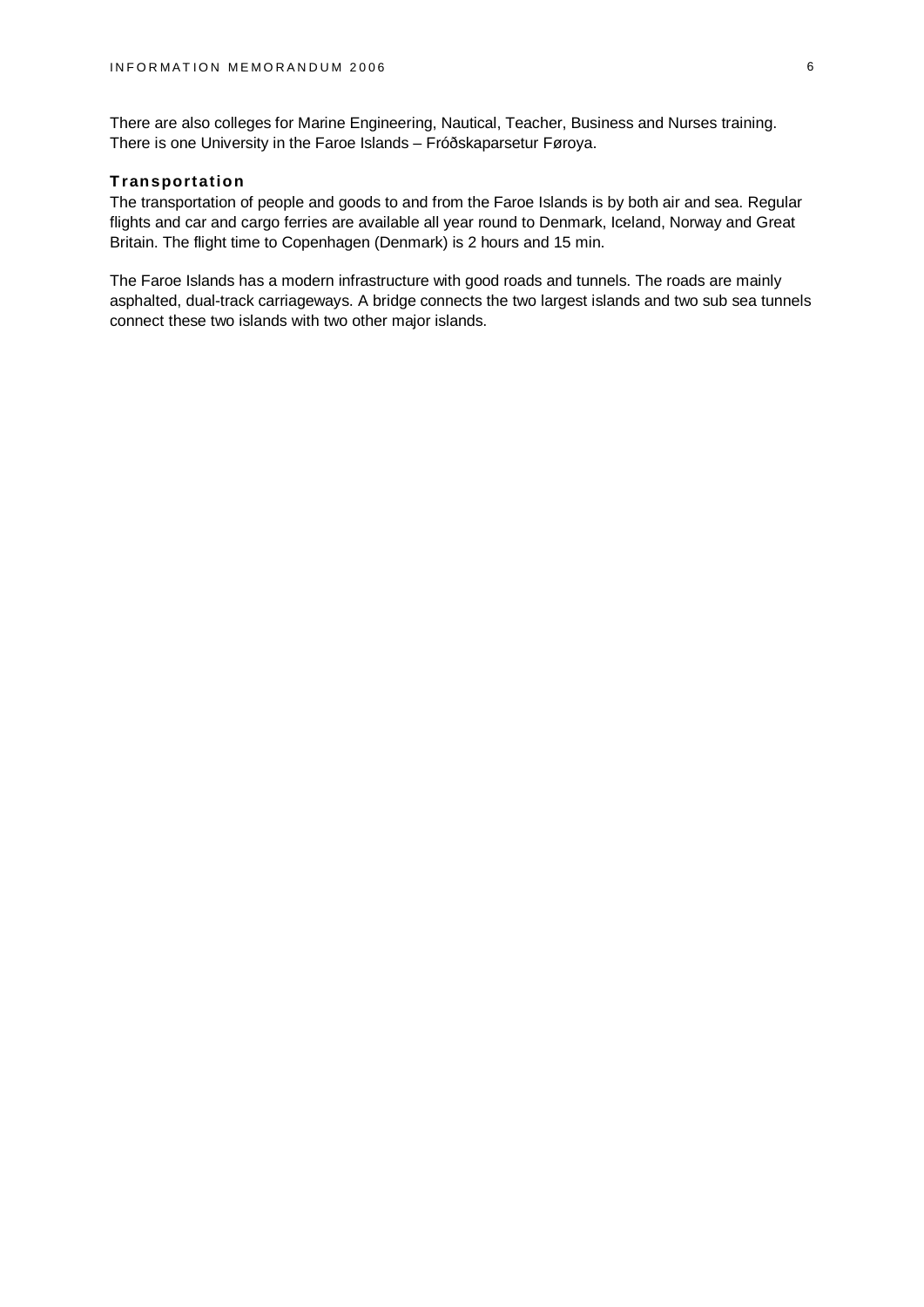# 2. RECENT DEVELOPMENTS 2005–2006

Below are the recent developments since the latest publication of Information Memorandum.

# 2.1 Population

The population of the Faroe Islands totalled 48,219 in January 2006.

# 2.2 Political

The last election was held on 20 January 2004 and the outcome is discussed below.

In February 2004, the Social Democrats (Javnaðarflokkurin), the Conservatives (Fólkaflokkurin) and the Unionists (Sambandsflokkurin) formed a coalition government. The present Cabinet number was reduced to seven, including the Prime Minister. The former Government planned to make the Faroe Islands an independent country, but the current Government is pursuing a new course. The plan is to take over some special matters, and to pass a new and more flexible Home Rule Act.

# 2.3 International Relations

A new and more flexible Home Rule Act was ratified by Parliament in 2005. The new act will make it easier for the Faroese Government to take over special matters.

The Parliament also ratified another important new treaty with Denmark regarding foreign relations. The new act will allow the Faroese Government on its own to negotiate and become signatory to certain bilateral and multilateral agreements, if these only concern special matters for which the Faroese Government has full responsibility.

### 2.4 Economy

There was negative growth of –2.75% in 2003. Estimates are still only available for 2004, 2005 and 2006. For 2004, the growth is estimated to have been 0.7%, for 2005 2.4%, while the estimated growth for 2006 is 6.4%.

Despite contractual wage increases of 4% in 2004, total wages and salaries paid in 2004 increased by only 0.9%. Total wages increased 2.9% in 2005. The first six months of 2006 saw total wages increase by 6.1%, compared to the same period in 2005.

# 2.5 Industries

### **Fishery**

In 2005, the total catch grew 11.7% and 12.5% in value. The catch of saithe (Pollachius virens) especially contributed to this growth with a dramatic rise, almost doubling the catch value. The Faroese fishing industry seems to be facing a peak, as the total catch is at the second highest level for the past ten years. The early indicators for 2006 show a small growth in catch value. See Appendix G, Tables 1 and 2.

#### **Aquaculture**

The Faroese aquaculture industry is confronting some major challenges in the years ahead. The industry suffered in 2004 and 2005 as production was cut by over half. Prices have gone up and there are some positive signs for the industry. Recent events have indicated a change in the structure of the industry. Major industry operators and Faroese banks have formed a large company with a large market share in an effort to increase global competitiveness and cut costs.

#### **Construction**

The level of activity measured in total industry wages was high in 2005. Only 0.8% lower then in record high 2004. First quarter for 2006 shows a growth at 3.9% compared to first quarter of 2005 and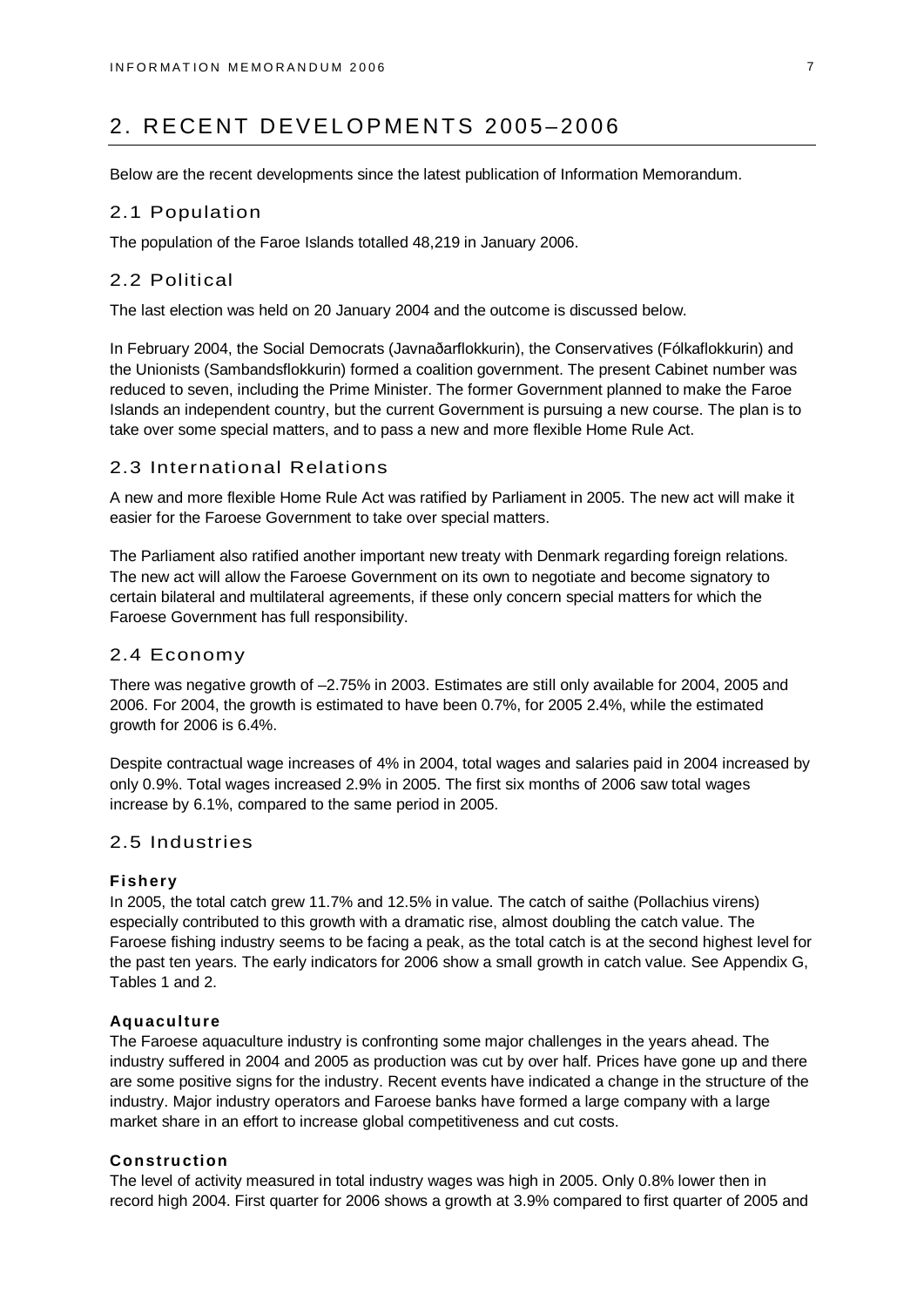5.1% compared to 2004. This indicates a stagnation, as the contractual wages are increasing at the approximately the same level.

#### **Transportation**

A second sub sea tunnel, between Borðoy and Eysturoy opened in May 2006. The tunnel connects the second largest city with the two largest islands. 85% of the population are now connected by road.

In October 2005, the old ferry Smyril, which sails from Tórshavn to Suðuroy, was replaced with a new ferry.

Faroe Jet, a privately owned Faroese airline, started flying between the Faroe Islands and Denmark in May 2006. This meant the end of a short era of dominance for the publicly owned Atlantic Airways as the sole aviation operator in the Faroe Islands, since Danish airline company, Maersk Air, ended service to Vágar Airport as of 30 October 2004.

The Faroese Government has announced, that the "air transport market" to and from the Faroe Islands will be liberalized, and become part of the European Common Aviation Area on 1 January 2007. Atlantic Airways, will be partly privatized in the nearby future. See section 7, page 27.

#### **Oil**

During 2004, the Ministry of Petroleum was replaced by an oil administration and the responsibilities of the ministry have been divided between the Ministry of Trade and Industry and the Ministry of the Interior. Petroleum affairs will continue as an administration with the official name "Faroese Petroleum Administration".

Also during 2004, a second oil licensing round was opened and a number of companies expressed interest in applying for these licenses. The licenses were awarded in January 2005 to 8 oil companies, organized into 5 consortia.

In July 2006 Statoil started the first exploration drilling on basaltic rock which covers large areas of the possible Faroese oil fields. Drilling by other companies on basaltic rock is set to follow.

### 2.6 Labour Market

Last year unskilled workers had their wages settled. Wages increased by 0% in 2005 and 0% in 2006, while the pension payment increased by 1% in 2005 and 2% in 2006. The main public sector agreement was settled in October 2005, resulting in a 1-year agreement, and an increase in wages of 0.9% in 2005. In addition to the increased wages, the agreement was improved in other ways. In the autumn and winter of 2006, wage negotiations will again begin for the public employees.

In 2005, the total wage payments increased by 2.9%. The first quarter of 2006 showed an 8,6% increase, compared to first quarter 2005.

Unemployment reached 2.8% in May 2006. The average unemployment rate for 2005 was 3.8%.

In times of low growth, the Faroese labour force migrates to neighbouring countries in search of work, and migrates back to the islands in times of high growth. The migration statistics are therefore a major business cycle indicator.

In 2002, there was a net immigration of 391 to the Faroe Islands. The net immigration has steadily declined over the last years, and in 2005 there was a net emigration of 422 from the Faroe Islands.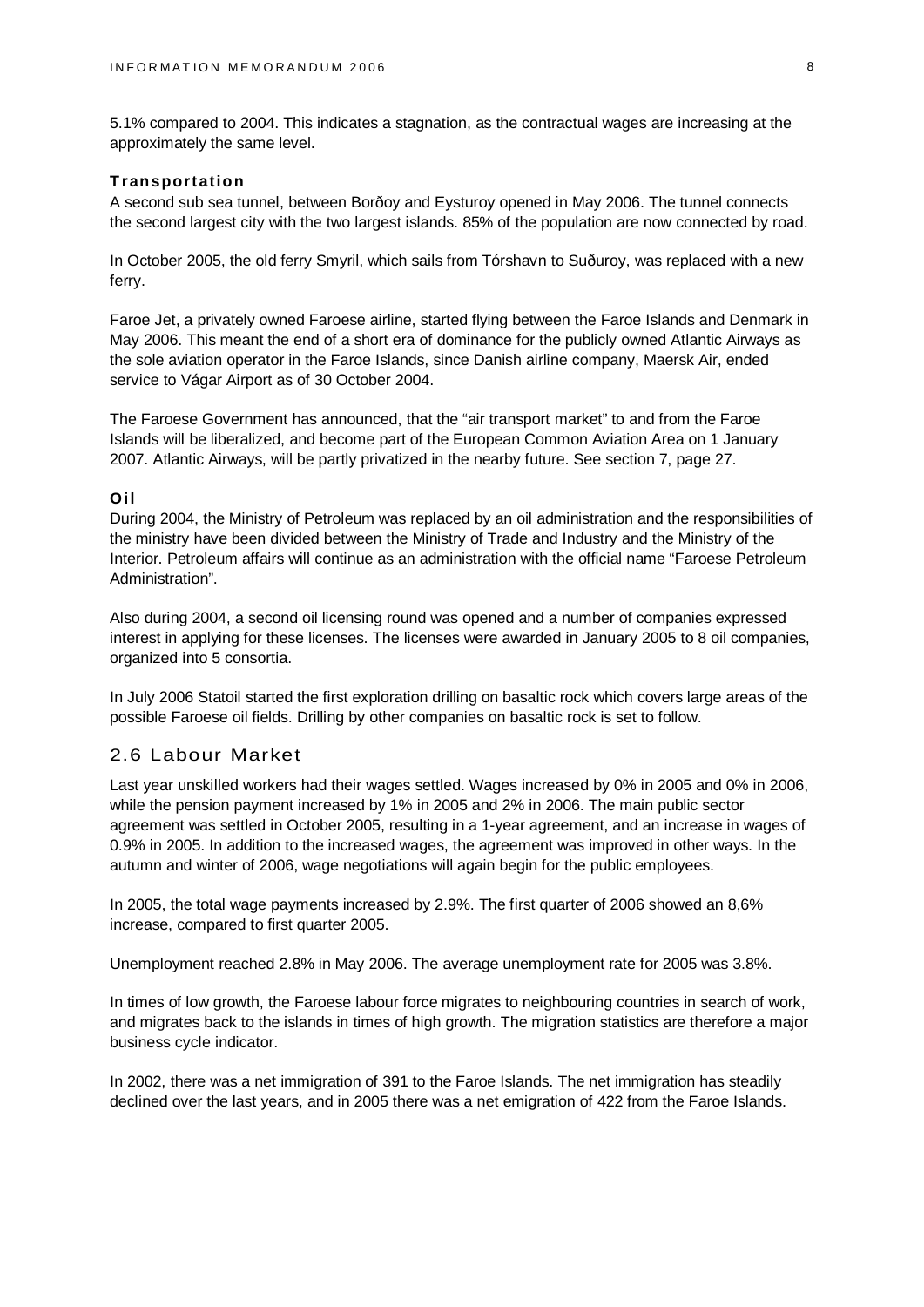# 2.7 Foreign Trade

The BoP fell from DKK 778 million to DKK 535 million in 2005. Trade deficits were DKK 680 million in 2005. The BoP for the Faroe Islands is strongly influenced by the purchasing and selling of ships. Se Appendix E.

### 2.8 The Financial System

The major banks, which experienced losses in 2004, have reported very positive earnings for both 2005 and for the first half of 2006.

The Faroese Securities Market (VMF) had its first corporate listing - P/F Atlantic Petroleum - in June 2005. New bond issues of the Faroese Government have all been listed on the market as well. Some of the publicly held companies will be listed on VMF when they are privatized. It is not clear if all of them or only some will be listed. Confer Section 7, page 25.

The 500 and 1000-króna notes were released during 2004 and 2005. The release of the 1000-króna note in September 2005 completed the issuing of new notes, which has been in progress from 2001.

### 2.9 The Public Sector

The budgeted deficit for 2005 was set at DKK 280 million. However, the actual deficit was reported at DKK 211 million. The budget for 2006 has a projected deficit of DKK 212 million. At this time, the budget outlook for 2006 has not been revised.

The repayments of principal and interest on loans in 2004 were DKK 208 million (DKK 131.5 million in interests and DKK 76.5 million in repayments). Furthermore, DKK 750 million of the bond debt was refinanced in 2005.

In November 2005 the remainder of the 5% 2018-loan to the Danish State (approx. DKK 1.5 bill.) was repaid by issuing bond debt with varying duration on the Faroese Securities Market on Iceland Stock Exchange (ICEX).

There are plans not to re-finance the DKK 800 million off short-term bonds in November 2006. However these plans have not been finalized.

#### **Municipalities**

The number of municipalities was reduced from 48 to 34 during 2004. The long-term goal to create larger municipal areas is to provide a basis for decentralizing public administration, social services and to strengthen local government.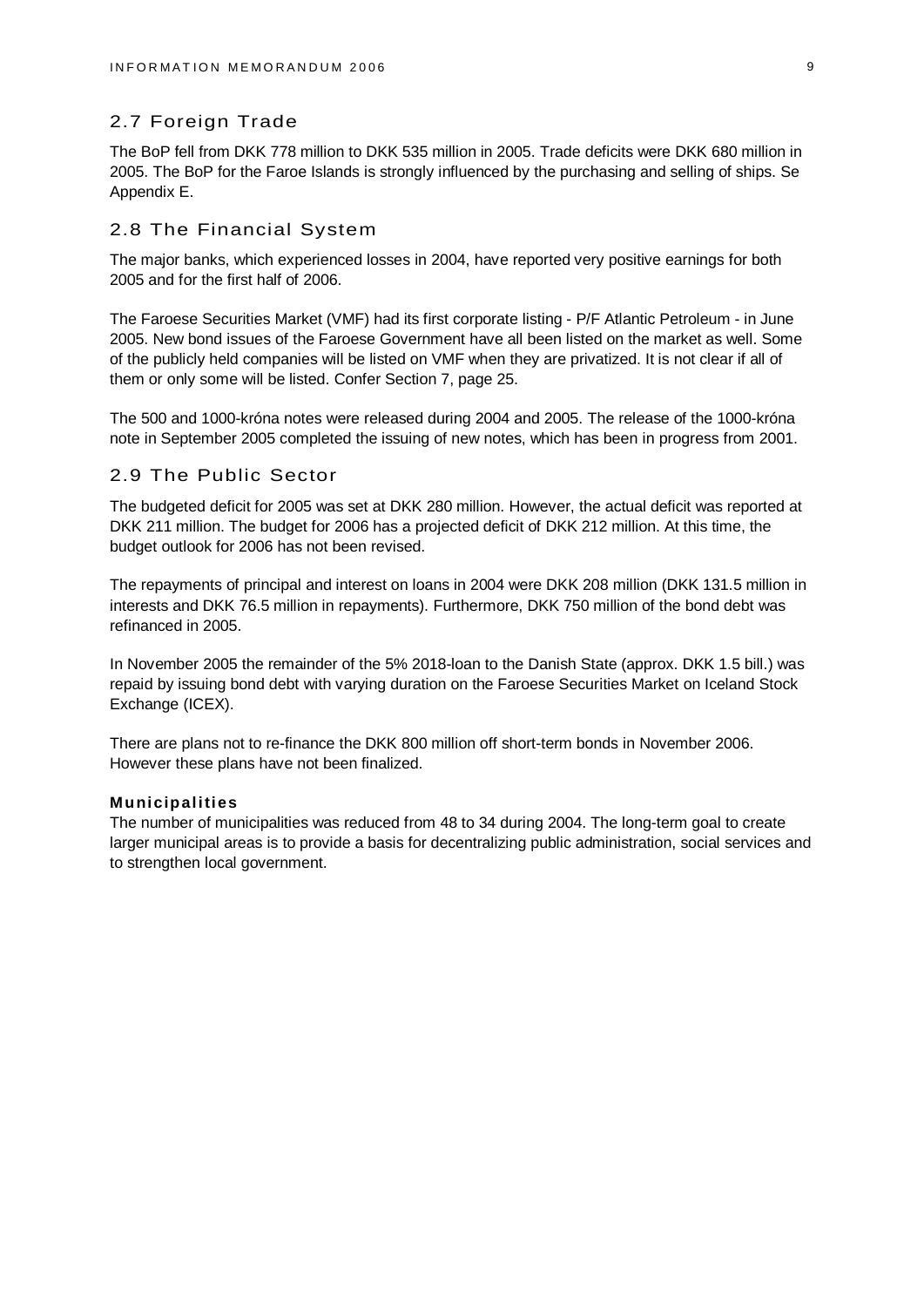# 3. GEOGRAPHY AND POPULATION

The Faroe Islands is an isolated archipelago in the North Atlantic. The distance to the closest neighbour, the Shetland Islands, is just over 300 km. The distance to Iceland is about 450 km and to Norway roughly 675 km. The sailing distance to Copenhagen is about 1500 km.

The Faroe Islands consists of 18 islands, mostly separated by narrow sounds. Of the 18 islands, 17 are inhabited. The total area is 1,400 km<sup>2</sup>. The largest island is Streymoy (375 km<sup>2</sup>) and the capital, Tórshavn, is situated there.

The population of the Faroe Islands totalled 48,219 in January 2006. Of this number, 19,315 lived in the capital Tórshavn and 4,889 in Klaksvík, which is the second largest town.

The distance from the northernmost point of the archipelago to the southernmost is 113 km, and the distance from east to west is 75 km. The highest point, Slættaratindur, is 882 m and the average elevation above sea level is just over 300 m; the total coastline is approximately 1,000 km.

The climate is typically oceanic; the weather is moist, changeable and at times windy. Due to the influence of the Gulf Stream, there is little variation between winter and summer temperatures. For example, the average temperatures in Tórshavn during the coldest and warmest months are 3°C and 11°C, respectively. The shortest period of daylight is five hours and the longest 19 hours.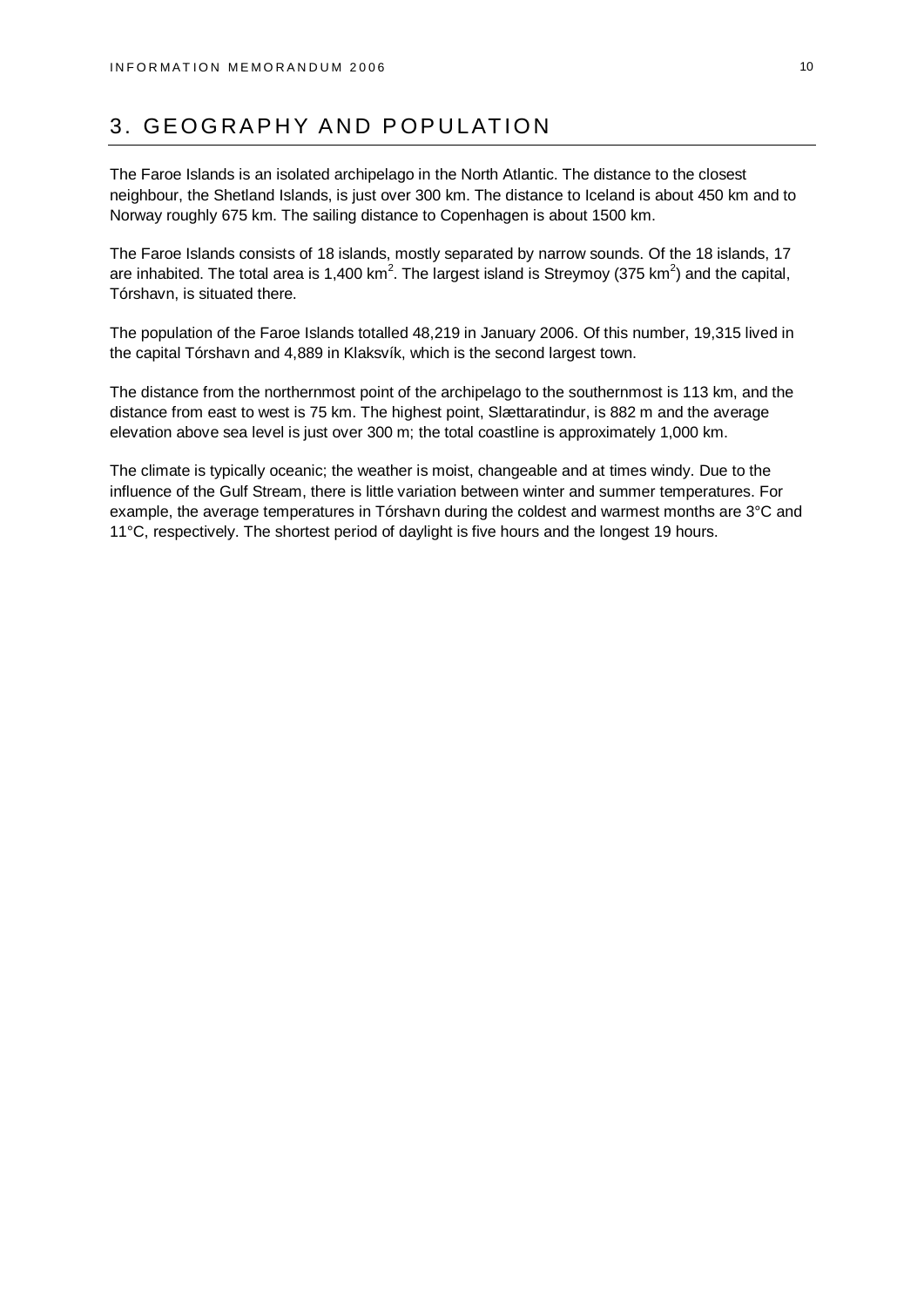# 4. THE POLITICAL SYSTEM

Until 1948, the Faroe Islands was formally a county of the Kingdom of Denmark, although the islands have always enjoyed some special privileges in a number of respects.

Act No. 137 of the Kingdom of Denmark (the Home Rule Act) promulgated on 23 March 1948 accorded Home Rule to the Faroe Islands whereby it obtained the status of a self-governing community within the Kingdom of Denmark. In the Act, the Faroese language and the Faroese flag are acknowledged.

In May 2005, the Home Rule Act was supplemented with Act No. 91/2004. The new act will make it easier for the Faroese Government to take over all matters, except matters that are directly linked to full sovereignty. Acceptance from the Danish authority in each case is no longer necessary.

The Faroe Islands elects two representatives to the Danish Parliament (Folketinget). On 8 February 2005, the Conservatives (Fólkaflokkurin) and the Republicans (Tjóðveldisflokkurin) each won a seat in the Folketinget, while the Unionists (Sambandsflokkurin) lost their seat.

### 4.1 The Government and Administration

The fundamental principle of the Home Rule Act is that the administration of all local matters should be transferred to the Faroese authorities. On the other hand, matters of common interest for the realm are handled by the High Commissioner, who represents the Kingdom's authority in the Faroe Islands.

Matters relating to the Faroe Islands have been divided into Special Matters and Joint Matters.

#### **Special Matters**

In these areas, the Faroese Parliament (Løgting) has legislative authority and the Faroese Government (Landsstýri) has executive power.

The areas that are assigned to the legislative and administrative bodies in the Faroe Islands are, for instance, financial and economic matters, industry, foreign trade and resources in the subsoil. In early 2002, the educational system was officially assigned to the Faroe Islands and the State block grants from Denmark were reduced accordingly.

The new Act No. 91/2004 gives the Faroese Government the authority to take over all matters except:

- The Danish Constitution
- Danish internal affairs
- The Danish Supreme Court
- Foreign affairs, security and defence policies
- Currency and monetary policy

#### **Joint Matters**

These are administered by the Danish Government according to the laws of the Kingdom of Denmark.

The provisions of the Home Rule Act from 1948 stipulate, however, that the administration of certain matters of common concern can be wholly or partly assigned to the Faroese Government or undertaken by the Danish and Faroese authorities jointly.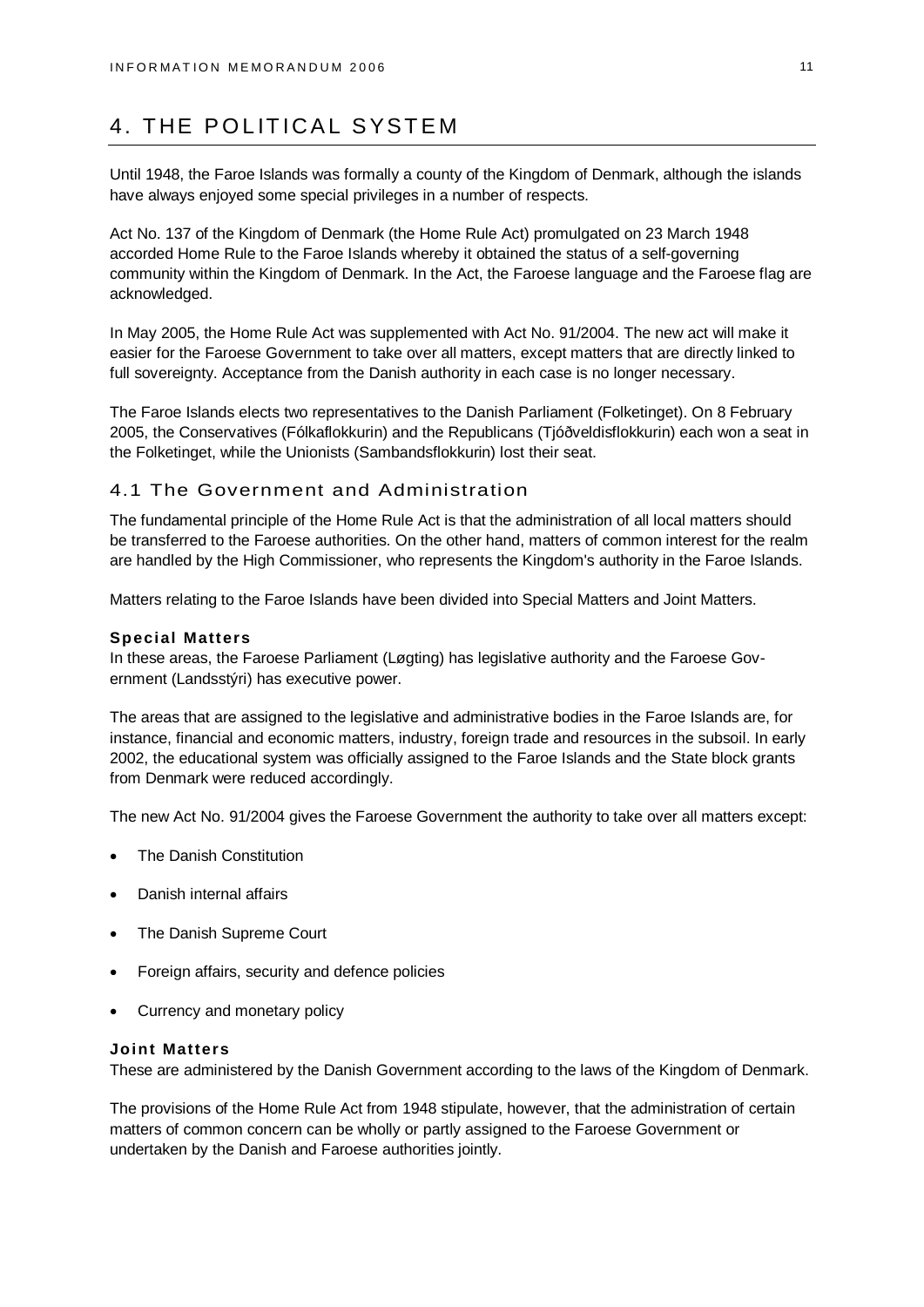However, the new Act No. 91/2004 gives the Faroese Government the authority to take over all matters except matters that are directly connected with full independence, as shown above.

Today, the Faroese Government administers the social welfare system and the health services, etc. The legislative authority still lies with the Danish Government, but legislation has to be ratified by the Faroese Parliament for it to be applicable to the Faroe Islands.

To cover joint matters, the Faroe Islands receives State block grants from Denmark. Areas that generally concern the Faroe Islands only, especially matters concerning Home Rule procedures, rest with the Department of the Danish Prime Minister. The Office of the High Commissioner is under this department. The main rule, however, is that Faroese matters managed by the Danish Government are handled by the relevant Danish ministry.

If the new Act No. 91/2004 from 2005 is fully implemented, and the Faroese Government takes over all matters possible, the only joint matters will be: the Danish Constitution; Danish internal affairs; the Danish Supreme Court; foreign affairs, security and defence policies, and currency and monetary policy.

# 4.2 The Parliament and Government

The Faroe Islands is governed by the Faroese Parliament<sup>2</sup>, which is the legislative body dealing with special matters and joint matters, etc. Laws passed by the Faroese Parliament pertaining to special matters are termed "Løgting Acts", and must formally receive the consent of the Prime Minister of the Faroe Islands (Løgmaður). Laws on joint matters passed by the Danish Parliament (Folketinget) must be ratified by the Faroese Parliament to be applicable to the Faroe Islands. These laws are termed "Danish Kingdom Law Recommendations".

| Composition of the Faroese Parliament (Føroya Løgting) <sup>3</sup> |                        |                    |                        |                    |  |  |  |  |  |
|---------------------------------------------------------------------|------------------------|--------------------|------------------------|--------------------|--|--|--|--|--|
|                                                                     | 2002                   |                    | 2004                   |                    |  |  |  |  |  |
|                                                                     | Percentage<br>of votes | Number of<br>seats | Percentage<br>of votes | Number of<br>seats |  |  |  |  |  |
| Fólkaflokkurin (Conservatives, moderate autonomists)                | 20.8                   | 7                  | 20.6                   |                    |  |  |  |  |  |
| Sambandsflokkurin (Conservatives, unionists)                        | 26.0                   | 8                  | 23.7                   |                    |  |  |  |  |  |
| Javnaðarflokkurin (Social Democrats, mod. unionists)                | 20.9                   |                    | 21.8                   |                    |  |  |  |  |  |
| Siálystýrisflokkurin (Conservatives, mod. autonomists)              | 4.4                    |                    | 4.6                    |                    |  |  |  |  |  |
| Tjóðveldisflokkurin (Republicans, for independence)                 | 23.7                   | 8                  | 21.7                   | 8                  |  |  |  |  |  |
| Miðflokkurin (Christian Centre Party)                               | 4.2                    |                    | 5.5                    | 2                  |  |  |  |  |  |

**Note:** Due to the nature of the special at-large distribution system, votes and seats do not necessarily coincide

The Faroese Parliament is elected every four years, however, a majority of the members of Parliament or the Prime Minister may call an unscheduled election. There is universal suffrage for those over the age of 18. The Parliament consists of up to 32 members of which 27 are directly elected from the various constituencies and up to five are distributed according to a special at-large system. There are seven constituencies<sup>4</sup> comprised of geographical regions and at present there are six political parties represented in the Parliament. The last election was held on 20 January 2004 and the outcome is discussed below. In addition to being divided into the usual spectrum of political left and right, the electorate is also divided in accordance with the attitude towards the political relationship with Denmark, in particular to what extent the Faroe Islands should or should not be independent of Denmark.

<sup>&</sup>lt;sup>2</sup> [www.logting.fo](http://www.logting.fo)

 $3$  Note that due to the nature of the special at-large distribution system, votes and seats do not necessarily coincide

<sup>4</sup> They are: Vágar, Northern and Southern Streymoy, Eysturoy, Norðoyggjar, Sandoy and Suðuroy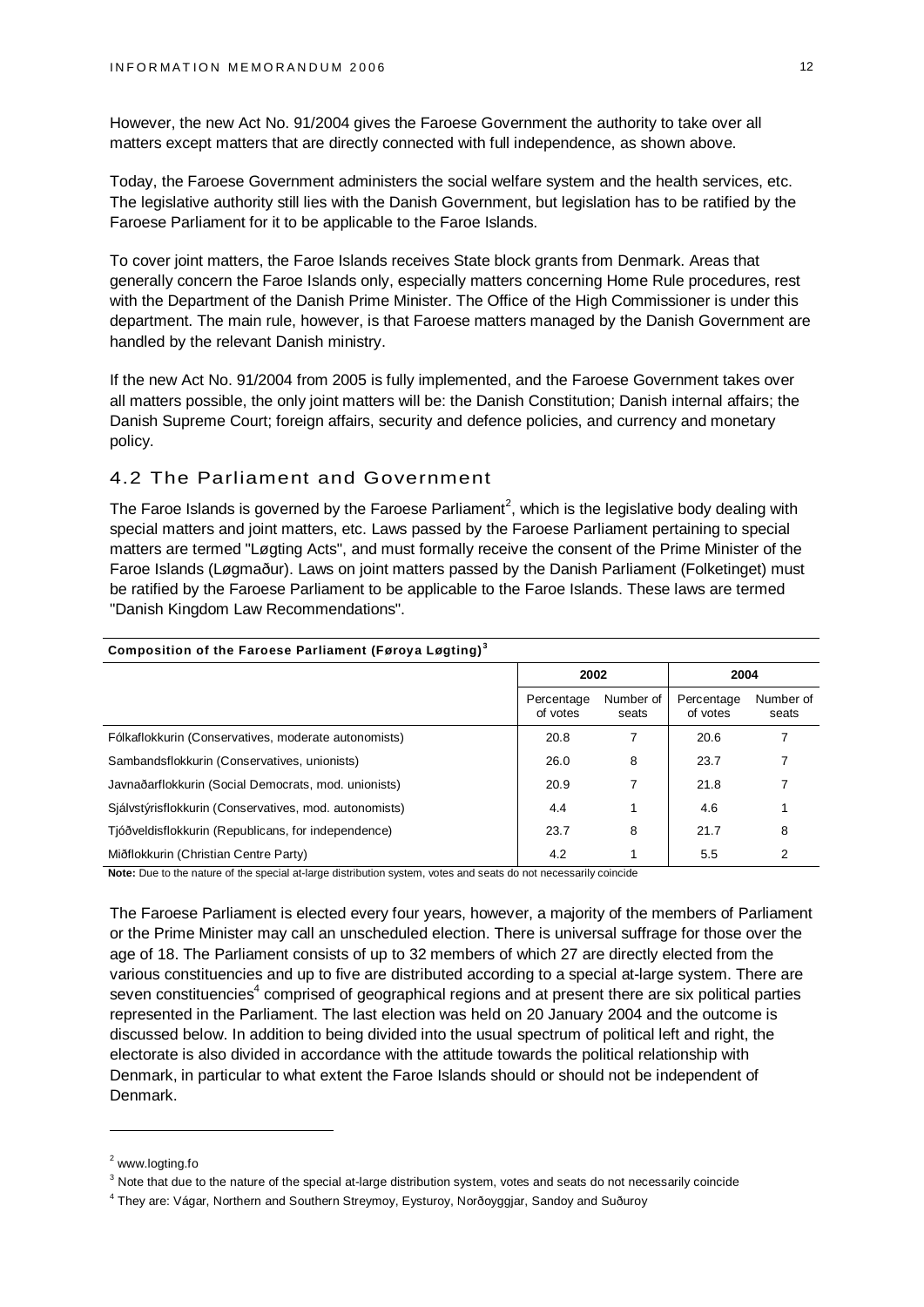The executive or administrative body is the Faroese Government (Landsstýri)<sup>5</sup>, which is appointed by the Faroese Parliament. In February 2004, the Social Democrats (Javnaðarflokkurin), the Conservatives (Fólkaflokkurin) and the Unionists (Sambandsflokkurin) formed a coalition government. Autonomy is still being pursued by gradually assuming more of the joint matters on a step-by-step basis.

The Faroese Parliament elected in 1994 was the first parliament to function under a new system of governing based upon ministerial directorates. The executive currently is divided into seven ministries:

- The Office of the Prime Minister
- The Ministry of Finance
- The Ministry of Fisheries & Maritime
- The Ministry of Trade and Industry
- The Ministry of Social Affairs & Health
- The Ministry of Education and Culture
- The Ministry of Interior

A director general, who reports to the minister in charge, heads each ministerial directorate. The directorates are again split up into different divisions with sub-directors. The number of ministers was intended to match the number of directorates, however, for political considerations the number of ministers may vary. At present, there are seven ministers comprising the Faroese Government:

# **Jóannes Eidesgaard (Social Democrats)**

Prime Minister Minister for Constitutional Affairs, Central Administration and Foreign Policy

# **Bjarni Djurholm (Conservatives)**

Deputy Prime Minister Minister for Trade and Industrial Affairs

### **Bárður Nielsen (Unionists)** Minister for Finance and Economic Affairs

**Bjørn Kalsø (Unionists.)** Minister for Fisheries and Maritime Affairs

**Hans Pauli Strøm (Social Democrats)** Minister for Social Affairs & Health

# **Jógvan á Lakjuni (Conservatives)**

Minister for Educational and Cultural Affairs

# **Jacob Vestergaard (Conservatives)**

Minister for Interior

Jóannes Eidesgaard, Bjarni Djurholm, Bárður Nielsen and Jógvan á Lakjuni were elected to the Parliament and yielded their seats to their alternates upon entering the government.

<sup>&</sup>lt;sup>5</sup> [www.tinganes.fo](http://www.tinganes.fo)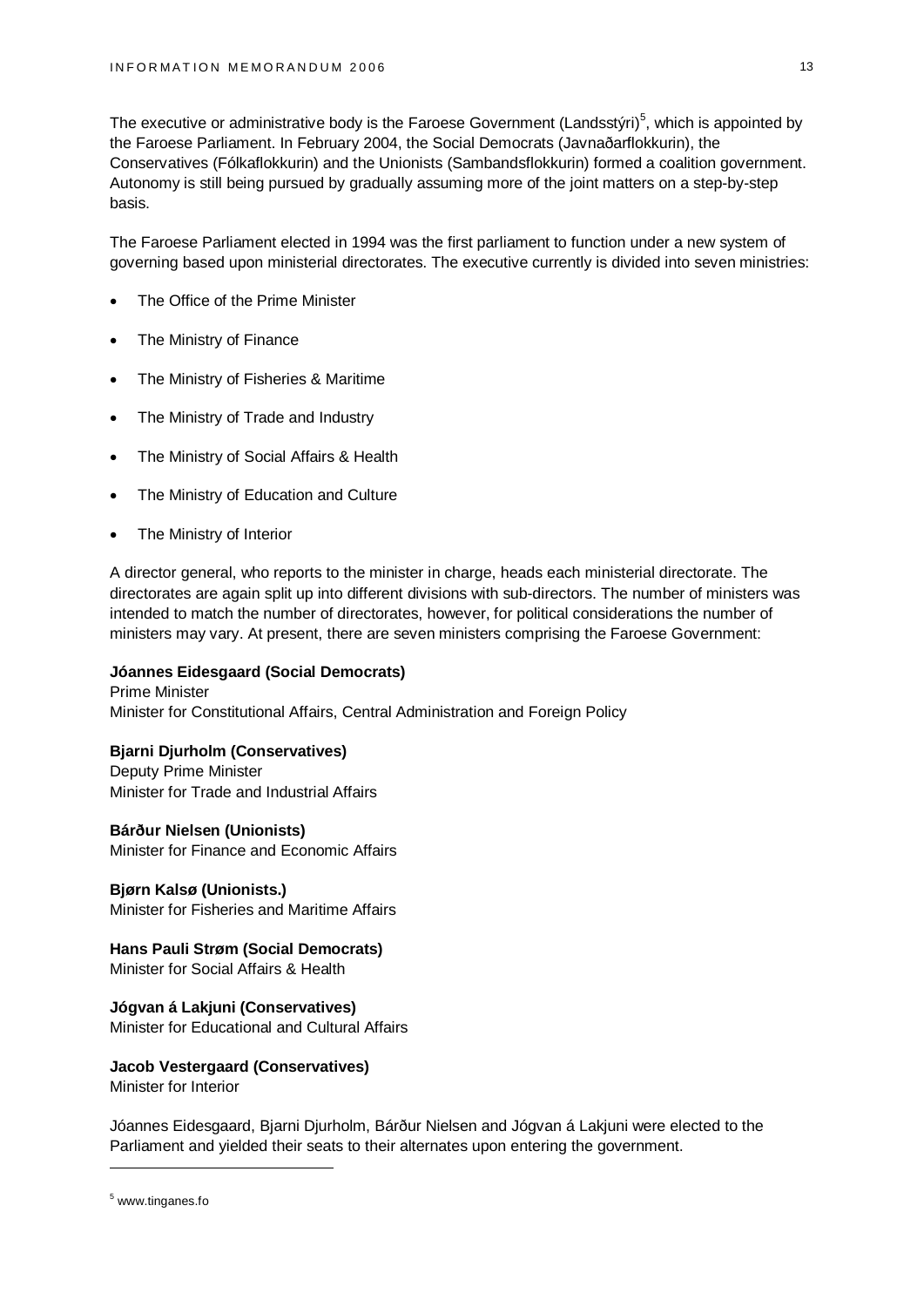### 4.3 Foreign Relations

In general, the Danish Government has the responsibility for the foreign affairs of the whole Kingdom, including the Faroe Islands. However, it has become common practice for the Faroese government itself to conduct negotiations involving fishing and trade agreements with other countries.

#### **Agreements with Denmark**

The economic crisis in the first half of the 1990s, led to many agreements between the Danish and the Faroese Governments during the 1990s.

The latest agreement entered into force on 10 June 1998. It deals with Faroese debt repayments, rescission of previous agreements, etc. The Danish Government also observed in this agreement the Faroese Government's objective to make the Faroe Islands a sovereign state.

Four rounds of negotiations were held without reaching an agreement on how to settle the transition period between the present status and future independence.

Now, the Faroese Government is pursuing a new course. The Government has passed a new and more flexible Home Rule Act, and the plan is to take over some special matters.

#### **International Organizations**

The particular status of the Faroe Islands, as well as the unique structure of trade and industry, makes it difficult to share common interests and views with Denmark on a number of areas regarding international co-operation and bilateral or multilateral agreements. Therefore, various treaties and international agreements, which are subject to the consent of the Danish Parliament and which are of special Faroese concern, are to be submitted to the Faroese Parliament for review.

Because of this, Denmark's participation in international economic organizations does not automatically include the Faroe Islands.

Negotiations are often conducted with the Faroe Islands at a later stage and this explains the time lag before the Faroe Islands joins various international organizations. For instance, Denmark subscribed to GATT in 1950 and the Faroe Islands in 1954.

The Faroese Government has also applied for full and independent Faroese membership in the Nordic Council. The application is currently being discussed in the Nordic Council.

#### **Relations to the European Union**

Although Denmark has been a member of the European Community since 1973, the membership does not include the Faroe Islands. In 1974, the Faroese Parliament voted unanimously against applying for membership.

Instead of membership, the Faroe Islands has a trade agreement with the EU.

In principle, the agreement with the EU has been a mutual free trade agreement similar to the type made by the EU and the EFTA countries in the 1970s. The agreement with the EU originates from 1992 and has been adjusted and amended over the years.

On 28 November 2003, the Faroe Islands and the EU entered into an agreement on Faroese membership in the Pan-European System of Cumulation of Origin. This was a positive development in the negotiations with the EU for Faroese industry and the society as a whole. The "Cumulation Agreement" was fully implemented on 1 December 2005.

Recently, some political parties have sought to re-open the question to investigate the current conditions of membership in the European Union, but discussions have not gained any momentum. Instead it seems like the majority of the Faroese Parliament wishes to apply for Faroese membership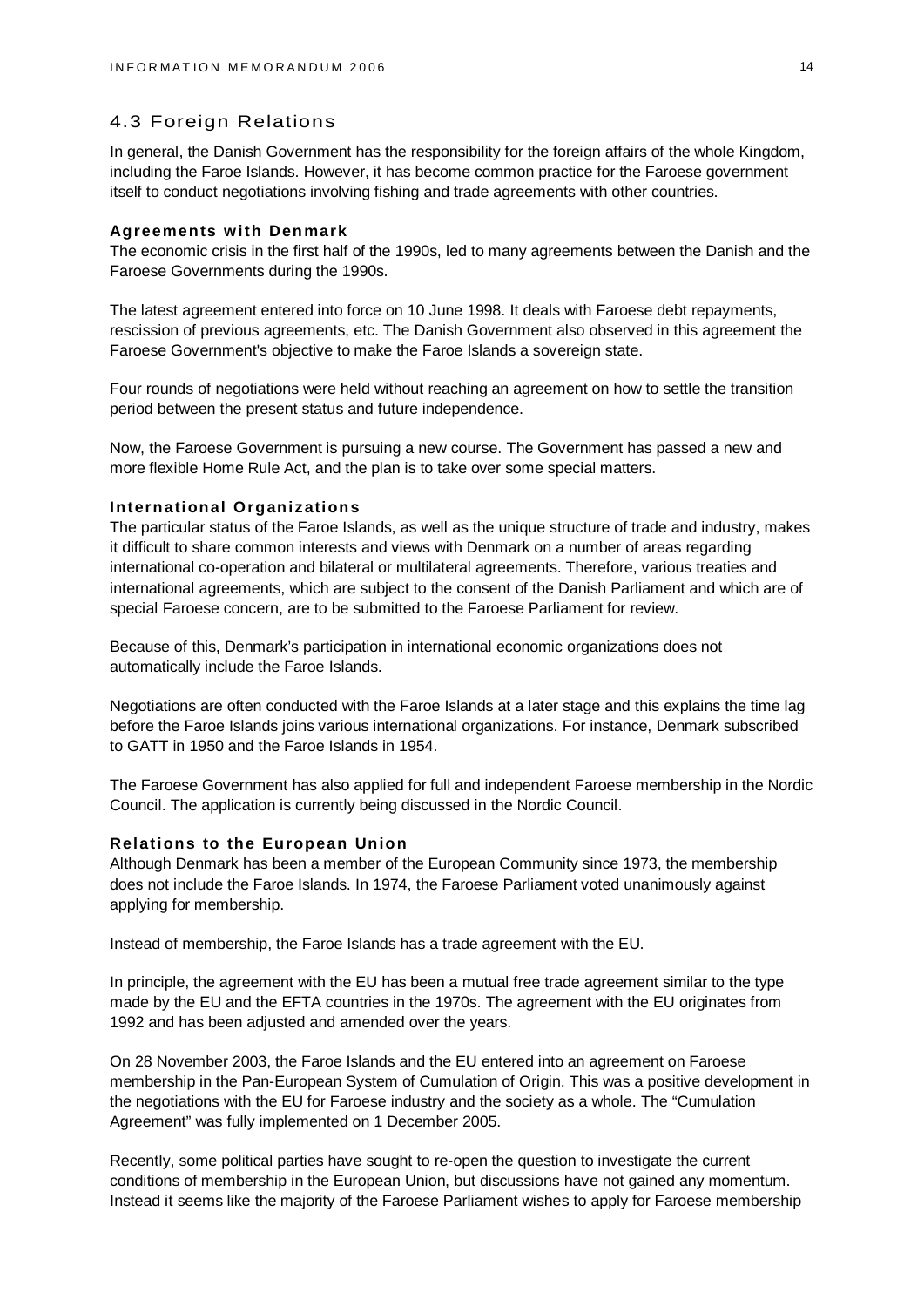in EFTA (European Free Trade Association), and the Faroese government is currently pursuing EFTA membership, but no final decision has been made, and it is not clear what the positions off the current members is.

The European Free Trade Association (EFTA) is an intergovernmental organisation promoting free trade and the strengthening of economic relations. EFTA's Member States are Iceland, Liechtenstein, Norway and Switzerland. Three of the four EFTA Member States are part of the European Economic Area (EEA). EFTA also has free trade agreements with many countries outside the EU, and is constantly making more free trade agreements around the world.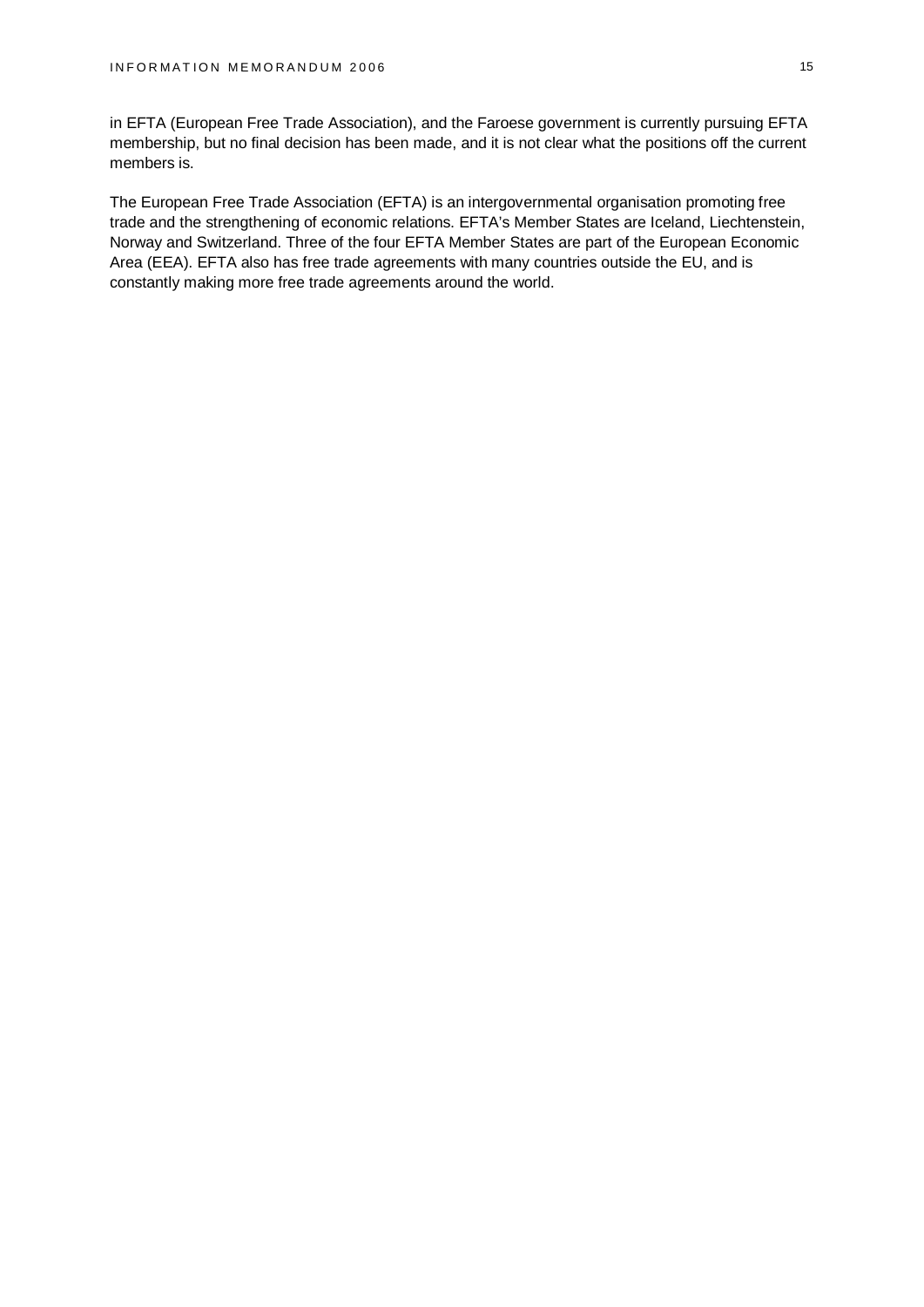# 5. THE ECONOMY

### 5.1 The Economy in General

The Faroe Islands is an industrialized country with a standard of living comparable to other Nordic countries. The economy has, however, a high dependence on the fishing industry, compared to other Nordic countries.

Any economy with high dependence on the fishing industry is bound to be vulnerable to the cyclical changes in prices and catches. These cyclical changes are volatile and have left their mark over time on the economic history of the islands.

This dependence is evident in the export account of goods, of which fish products on average account for more than 95 percent of the export value (Appendix E, Table 3).

The Faroese economy is thus very sensitive to the international market for fish. Consequently, the export income can fluctuate significantly from one year to the next because of changes in catch and price, and these fluctuations spread quickly throughout the economy.



**Disposable income pr. capita, PPP-adjusted, index (Faroe Islands 2006 = 100)**

**Source:** OECD, Statistics Faroes and Governmental Bank

As can be seen from the chart above, the Faroese Disposable Income per capita has varied considerably, from the economic crisis in the beginning of the 1990s and through the growth period from 1994 to 2002 (Appendix C, Table 1).

More than a quarter of GDP is derived from the fishing and fish processing industries (Appendix C, Table 2). The chart on the next page shows Faroese and Danish GDP distribution in 2002, and it is clear that the Faroese economy is more dependent on primary industries than the Danish.

#### **Recent Developments in the Economy**

The Faroese economy experienced an extraordinary growth period after the depression years 1990- 1994. In the years 1999-2001, the growth of nominal GNP (at market price) was over 8% p.a. The growth was 4.0% in 2002. Growth stopped in 2003 and became negative with -2.75%. In 2004 the growth is estimated to have been 1%, and for 2005 the growth is estimated to be around 2%. The outlook for 2006 is a growth of approximately 6%.

The average year-on-year inflation in 2005 was 2.0%, an increase but not alarming. The price level is shown in Appendix H, Table 6.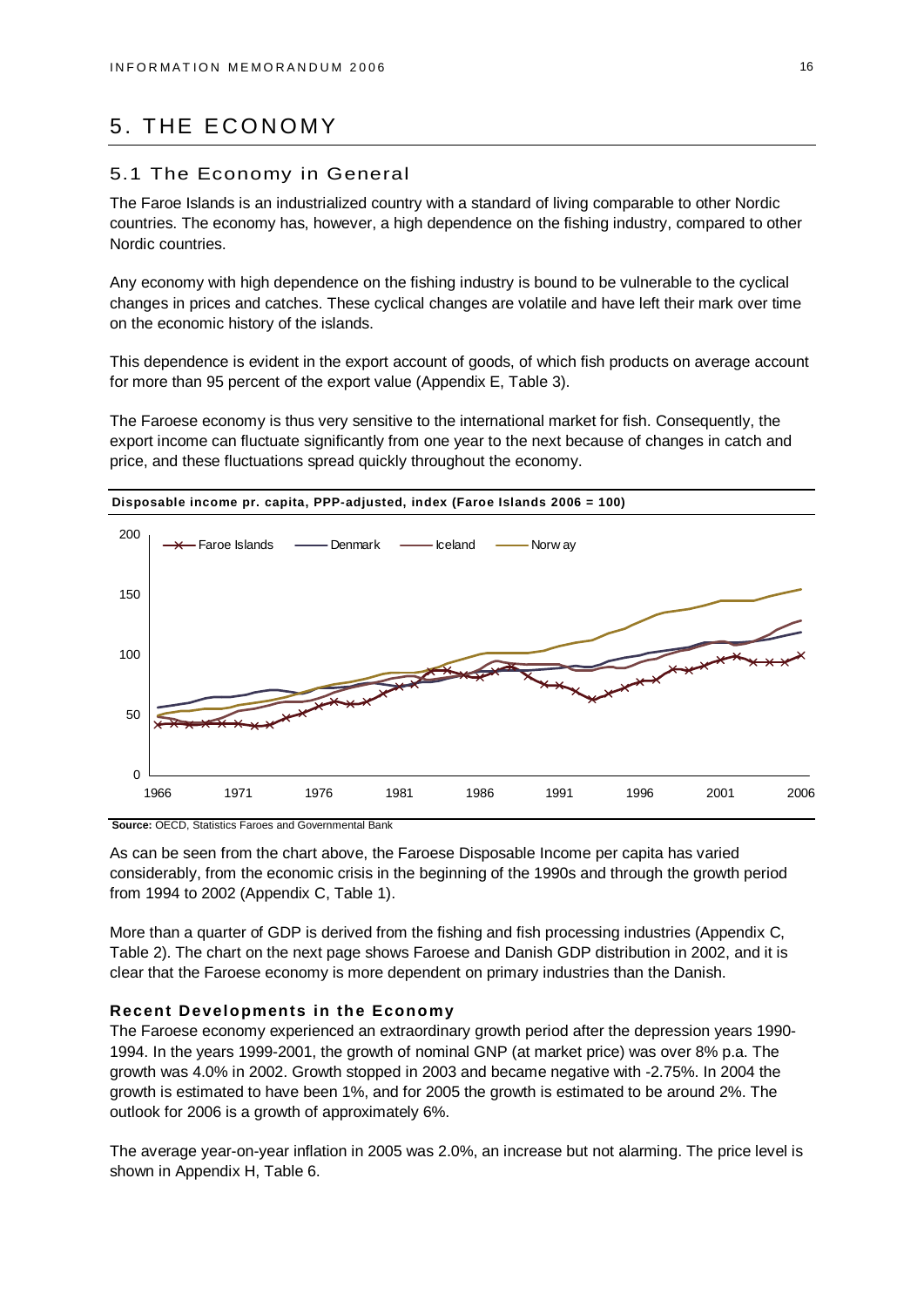Another influential factor for the Faroese economy is the annual grant from Denmark, which steadily grew over the years up to 2002 when the Faroese Government lowered the grant, and made the grant a fixed amount of DKK 615.5 million for the following and coming years.



**Source:** Statistics Denmark and Statistics Faroes

The recent developments in wages illustrate a similar pattern. From 1997 to 2002, total wages and salaries paid have increased by approximately 10% p.a. The business cycle flattened off in 2003 as total wages and salaries paid in 2003 were only 0.4% higher than in 2002. Despite contractual wage rises of 4% in 2004, total wage payments increased by 0.9% in 2004. In 2005 wages increased 2.9%. The first five months of 2006 showed an increase of 6.8% in payments compared to the same period in 2005. This, in effect, means that wages in real terms are rising.

# 5.2 Industries

#### **The Fishing Industry**

Before the mid-1970s, the Faroese fishery was mainly based on fishing on the high seas. The extension of national fishing boundaries, however, necessitated, to a significant degree, a reorganization of the Faroese fishing industry towards exploiting the resources in the Faroese exclusive economic zone ("200 mile zone"). Today, a significant part of the fish export value still comes from fishing in foreign waters and on the high seas, although most of the fishing in foreign waters is reimbursed by reciprocal rights in the Faroese exclusive economic zone.

After the transition period, a problem concerning surplus capacity became clear and this grew worse during the expansion of the fleet in the 1980s. In addition, the fleet was becoming increasingly more effective due to more efficient fishing methods, partly because more modern fishing equipment was increasingly used. This increasing pressure, mixed with a deterioration of the fishing stocks from natural causes, resulted in a slump in catches, especially for cod, haddock and saithe, which make up most of the catch destined for human consumption.

Beginning in the early 1970s, the fishing industry also became increasingly subsidized and this twisted the market forces in unfortunate ways. Finally, in 1992, the subsidies were replaced by a capital subsidy and later in 1998, removed altogether. Now the fishing industry relies very little on subsidies, although some indirect measures (e.g. tax breaks for fishermen) have been enforced instead.

In the late 1980s, a condemnation plan was initiated whereby the ship owners were paid to give up their fishing vessels. This resulted in a capacity reduction of around 30%. The intent of this plan was to increase the catch for each remaining vessel and in the end, increase the competitiveness and the total catch.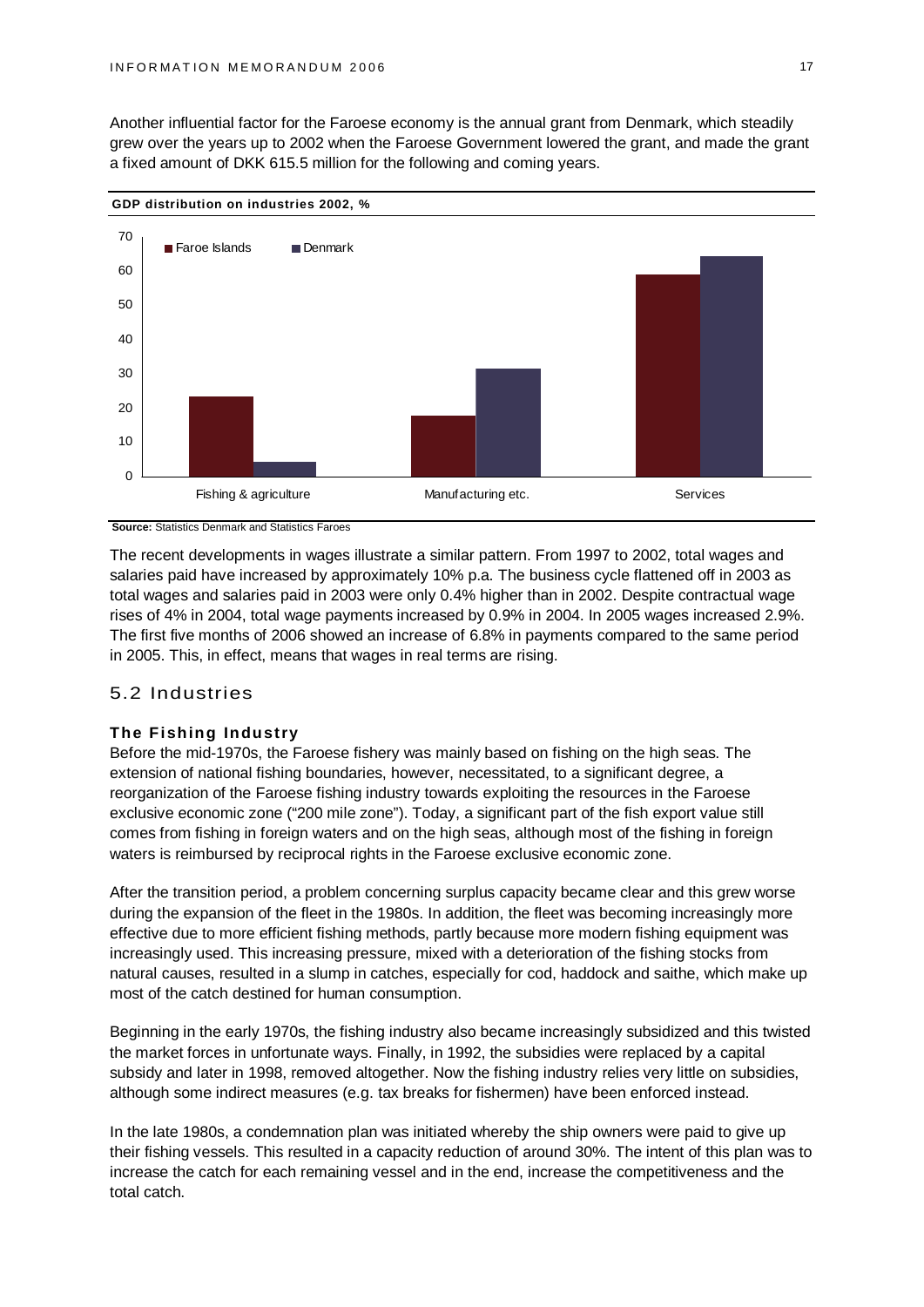Approaching the mid-1990s, the cod stock turned out to be in better shape than previously estimated and the catch of cod increased gradually from 1993 to 1997. The export value, however, did not increase as much because a large portion of the export was unprocessed fish. Over a five-year period, this has changed partly because of more local processing, but more specifically because of a general increase in world market prices, especially for cod. In 2002, the prices were lower again, but the total catch was one of the best ever.

Statistically, total catches by Faroese ships in general increased from 1993 to 2002, but there were differences among the various species, as can be noted in Appendix G, Table 1.

The general increase in prices and the overall growth in catches within the Faroese exclusive economic zone have resulted in an elevation of the export value. From 1998 to 2002, the total export value increased by 47%, while the landed weight increased somewhat less. This even understates the actual value increase, because the catch of the cheaper blue whiting has grown by a multiple of 13 since 1996.

However, in 2003 there was a drop in the value of the catch by 11% that can be attributed to both falling prices and volume. Especially the price for haddock and saithe was significantly lower in 2003. The declining trend for the value of the catch continued in 2004 the value of the catch is down approximately 13%, compared with 2003.

In 2005 the total catch grew 11.7% and 12.5% in value. Especially the catch of Saithe (*Pollachius virens*) contributed to this with a dramatic increase, almost doubling the catch value.

#### Fishery Management

Quotas (TAC) were introduced by law in 1994, but by June 1996 the quotas were replaced by a new system of "Fishing Days". The new system focuses on viability and takes into account the differences in fishing gear and relative size of the vessels. The number of Fishing Days in a fishing year (commencing on 1 September) is set by law on the recommendation of an advisory board comprised of representatives from in and around the industry. The recommendation is based on estimates of the fish stocks and the level of fishing effort. Each ship within each group thus gets a certain number of fishing days during which it may fish. Therefore, the TAC quota is a guiding factor rather than an exact amount. Fishing days are partly tradable.

The advantages of a fishing-days system compared to a quota system are mainly that vessels can take all their catch ashore rather than throwing fish overboard and the system furthermore curtails the fraudulent practice of landing fish under a false name. The disadvantages are mainly that the system is not efficient in protecting specific species and it does not take into account technological improvement over the years. For these reasons, it is necessary to adapt the number of fishing days to the catching capability, which increases over the years.

Although there has been significant restructuring within the fishing industry, there still is an over capacity of vessels, although not in the same scale as earlier. Other means, such as limiting the number of fishing days and encouraging the fishing of other species are being used to diversify and, hence, reduce the capacity indirectly. The Faroese fishing fleet catches various species of fish (see Appendix G, Table 1). Restrictions are also enforced by limiting and banning fishing in specific areas for longer or shorter periods. This is especially useful for the protection of spawn and juveniles.

Lately, there has been much debate on whether or not to auction or sell fishing rights, rather than allocate them gratis. The parliament rejected a bill to introduce auctions. However, the Minster of Fisheries has established a commission to look further into the case.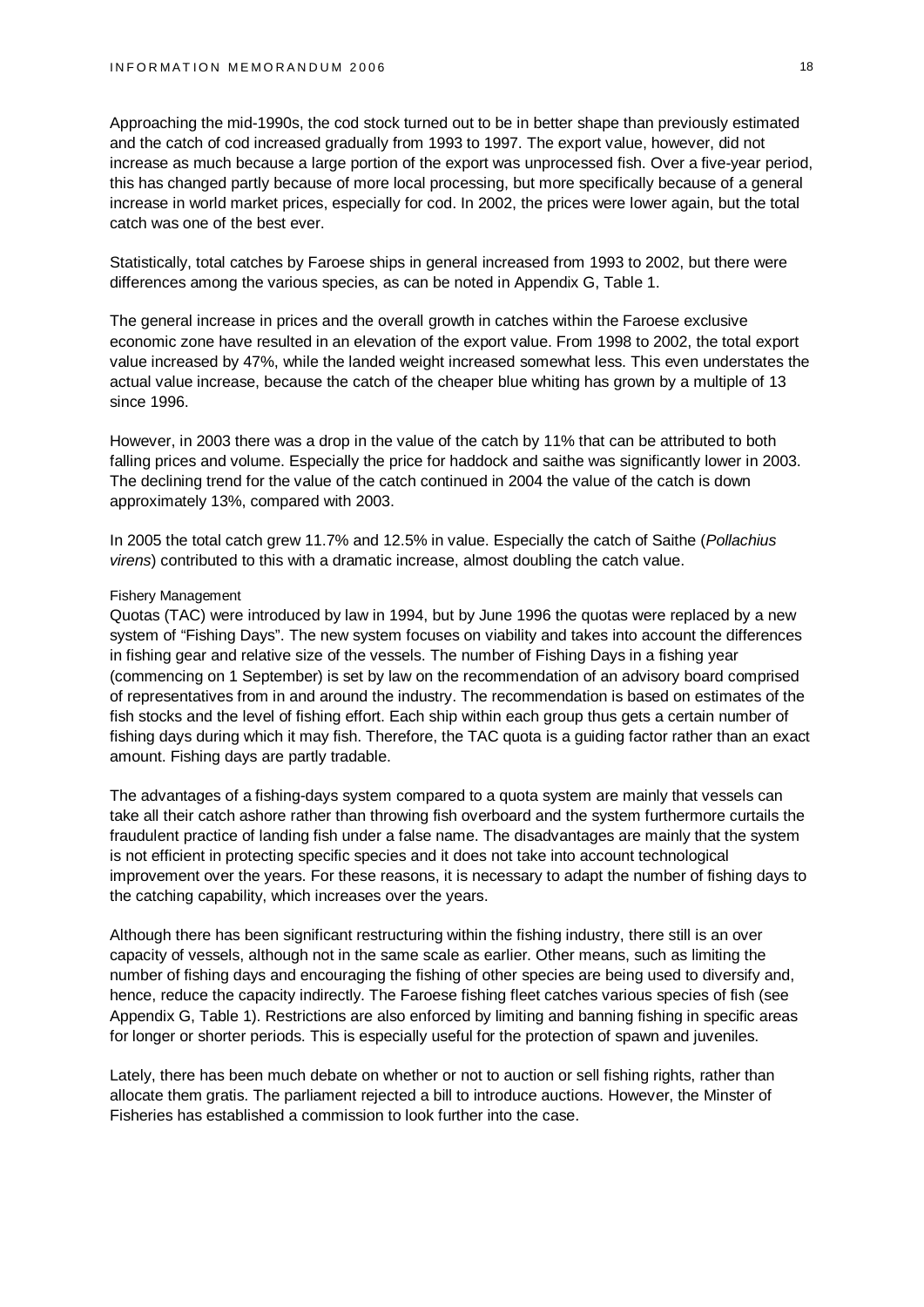#### **Aquaculture**

The fish farming industry $^6$  is a relatively new industry in the Faroe Islands. It started in the early 1980s and has since emerged into the second largest export industry in the Faroese economy. Production has been volatile over the years.

In the early 1990s, the industry was in distress and the number of licenses went from 60 to about 15 through a series of mergers and acquisitions. Vertical integration took place such that companies now, wholly or partly, own the production from smolt to processing factory. This also allowed for larger permits and a foundation for better planning in production, less strain on the environment and a better financial result. The boom in the industry has also attracted foreign direct investment, but foreign ownership was restricted to 33% of equity by law. However, in 2004, this restriction was removed for the Faroese fish farming industry.

The industry experienced a record harvest in 2003. The production was around 62,000 tonnes and the export value DKK 964 million, which corresponds to 25.8% of total export. After a period of high growth, yet volatile prices, the industry ran into major problems with infectious salmon anaemia (ISA) and expectations were greatly reduced. Thus, the record harvest was a result of selling out the stock.

The harvest in 2004 was much less than in previous years – around 37,000 tonnes. The harvest took a new plunge in 2005 with 19,000 tonnes. Little growth is expected for 2006. In 2007, the harvest is expected to grow again, as the aquaculture industry is recovering and preparing for the coming years. The harvest in 2007 is expected to be around 19,000 tonnes and in 2008 around 24,000 tonnes. For the industry, future price development is of great importance and the price has improved slightly since it reached bottom in the summer of 2003<sup>7</sup>. Now the authorities demand ISA vaccination of the fish, which likely will help the situation greatly.

There has been a tendency towards more processing of sea-farmed fish. Traditionally, farmed fish has been exported iced or frozen, but a growing share has been processed to smoked or dinner-ready portions.

The fish farming industry conducts research to improve the quality and efficiency of production. There is also ongoing research in the farming of other species of fish, mainly cod and halibut, but so far this has not proven to be commercially viable.

#### **Whaling**

The pilot whale still contributes to the meat supply in the Faroe Islands. Total catch was 165 tons or 3.4 kilos per person in 2005.

Catches have varied greatly between zero and 900 tons in recent years. Although these catches are significant to the Faroese, the annual catch is only about 0.1% of the total stock of pilot whales in the North Atlantic. Therefore, the catch poses no threat to the pilot whale stocks.

#### **Agriculture**

Farming in the Faroe Islands is not a major sector of trade. Only about one percent of GDP in factor prices is derived from farming. The seven and a half million litres of milk produced in 2005 meets the domestic demand. The production has been relatively stable during the last three years – 2003 to 2005. The domestic production of other dairy products is open to competition from abroad, yet about 75% of the home market is supplied by domestically produced products.

The 2003 production of mutton was approximately 800 tons, which corresponds to 60% of the total demand. The production of beef and beef products amounted to around 180 tons in 2005. This is just

<sup>&</sup>lt;sup>6</sup> Farming of salmon and trout

<sup>&</sup>lt;sup>7</sup> Source: "Statistics Norway" -<http://www.ssb.no/laks>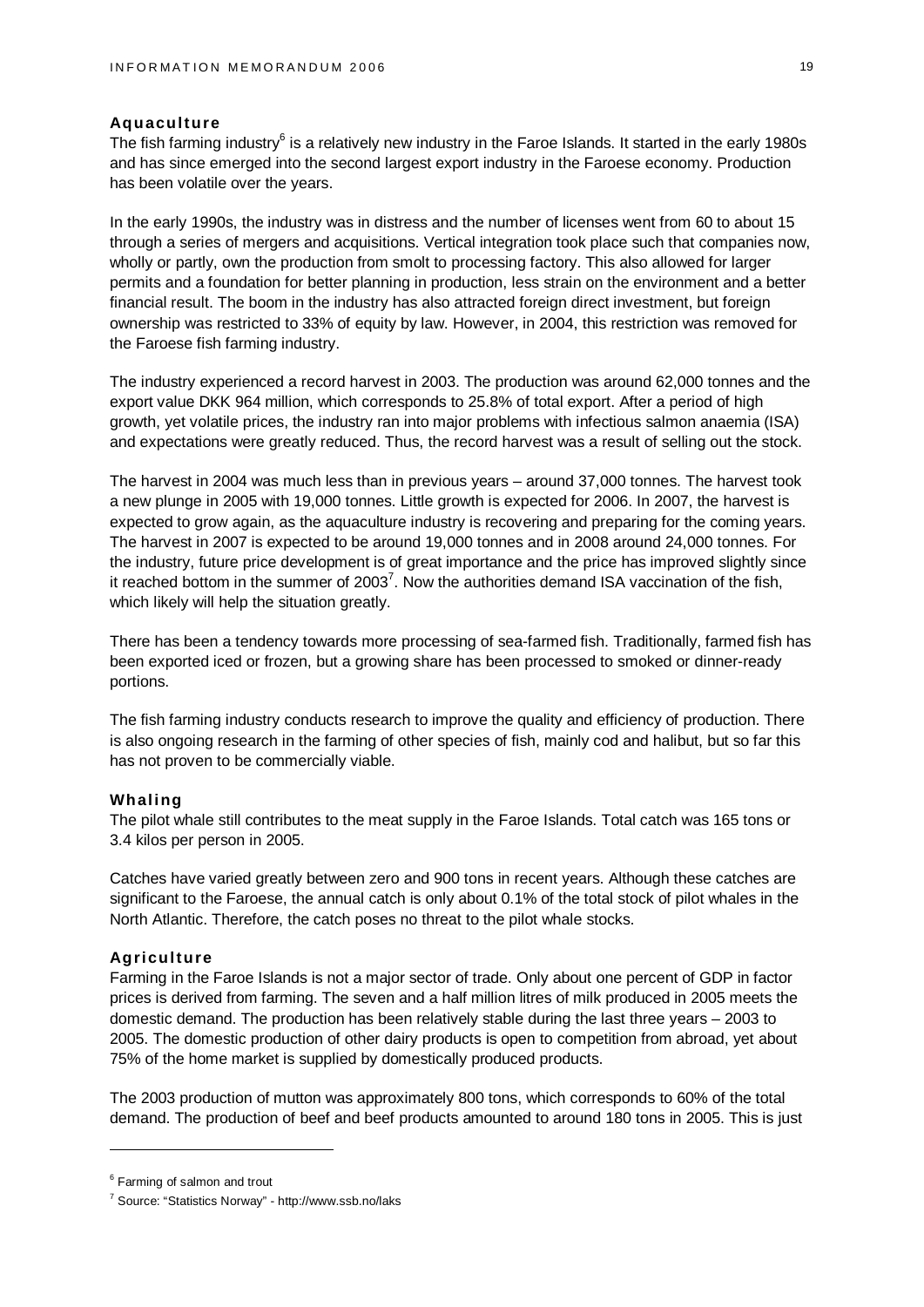a small percentage of the total consumption; meat imports, therefore, remain at a comparatively high level.

#### **Construction**

The construction industry in the Faroe Islands has had a very significant impact on the economy, compared to other countries. Most Faroese homes are spacious and the Faroe Islands has generally high private housing standards.

During the 1980s, many houses, roads, tunnels, harbours, etc. were built or upgraded all over the country. However, when the depression hit, only about 20 houses were built per year, compared to a couple of hundred previously. Worker compensation fell from DKK 348 million per year to DKK 98 million in 1995.

Recently, both private and public construction has been booming again and compensation of employees has risen back to DKK 381 million in 2005 (Appendix H, Table 3). The level of activity is still high, but it seems like there is only a small possibility for further growth with the current low unemployment.

#### **Transport**

#### Internal

The transportation facilities in the Faroe Islands are good. With the new tunnel to Gásadalur, which was finished in February 2003, road connections now link all villages on each island and also between some of the islands.

In December 2002, the first subsea tunnel in the Faroe Islands was opened between Vágar and Streymoy. This is the first partly user-financed investment of its kind in the Faroe Islands. A second subsea tunnel between Borðoy and Eysturoy opened in May 2006.

Both passenger and cargo transport is provided on a daily basis to all but two of the inhabited islands and most villages. Ferries and helicopter services are available to the islands that are not directly linked to the road system, and bus service is the most common form of transport for the other areas. The public transport company, Strandfaraskip Landsins<sup>8</sup>, maintains most of these routes, while numerous private companies offer passenger and cargo services on request.

#### External

In May 2006 the privately owned airline company Faroe Jet started flying between the Faroe Islands and Denmark. Since October 2004 the national carrier of the Faroe Islands, Atlantic Airways, was the only operator on the Faroese routes.

Depending on the season, there are four to seven daily flights to Denmark (Copenhagen and Billund); Atlantic Airways also flies to Iceland, Aberdeen, Norway and London. There are several flights a day to these destinations. The number varies according to the season.

So far, 181,305 passengers have travelled through Vágar Airport in 2006.

In March 2003, the old Norröna<sup>9</sup> was replaced with a new DKK 700 million combined cruise and cargo ship that can carry roughly 1,500 passengers and 800 cars. This project is the biggest single investment of its kind ever to take place in Faroese history. The winter schedule has been revised to offer new service to Bergen, Shetland and Scotland in addition to the normal service to Denmark. Almost 54,000 passengers travelled to the Faroe Islands by sea in 2003; 6,000 were in transit to another country.

 $8$  A timetable of the routes for the ferries and buses is available at [www.ssl.fo](http://www.ssl.fo) and for helicopter services at [www.atlantic.fo](http://www.atlantic.fo)

<sup>&</sup>lt;sup>9</sup> [www.smyril-line.com](http://www.smyril-line.com)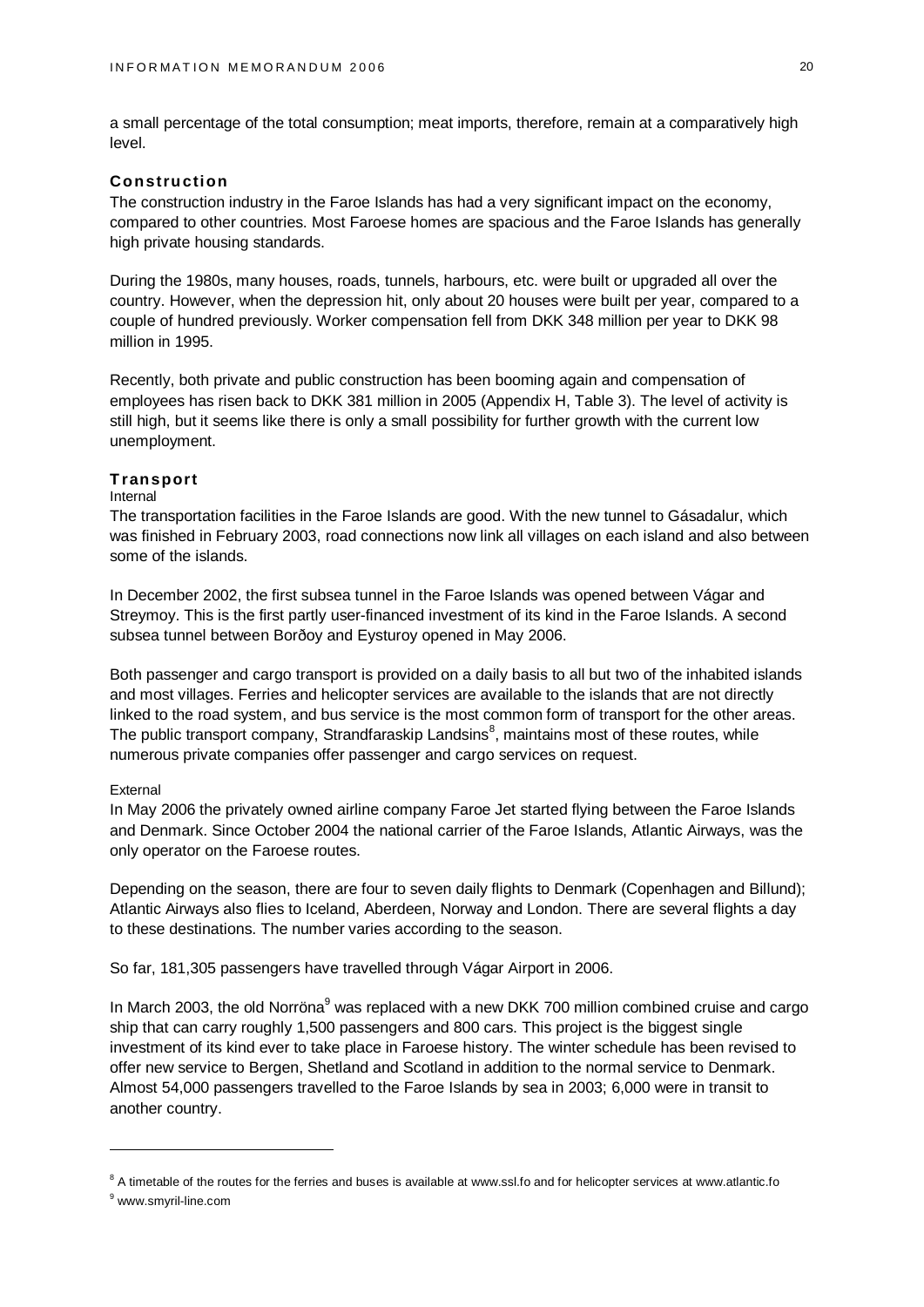Icelandic and Faroese freight companies provide cargo carriage to and from the Faroe Islands. The most important routes are to Denmark, Scotland, Norway and Sweden.

#### **Tourism**

For many years, efforts have been made to develop the tourist industry in order to diversify the Faroese economy. Information offices have been set up around the islands and a national tourist council, Ferðaráð Føroya<sup>10</sup>, was established.

The first task for the industry was to market the Faroe Islands as a tourist destination. At the same time, the industry has had to build up a domestic network, designed to service organized tourism. There was and still remains a need to develop products and services.

In 2004, about 100,000 tourist accommodations or stays were registered in the Faroe Islands. Tourism remained fairly constant at around 90,000 between 2000 and 2003, but in 2004 there was an increase of 11%, of which the main part of the increase can be attributed to domestic (Faroese) visitors. About 2/3 of the total accommodations were foreign visitors – mostly from the Scandinavian countries. The direct income effect of the tourism industry is estimated to be about DKK 150 million.

Tourism is not a major industry in the Faroe Islands. Given the progress in the Faroese tourism industry that has taken place to date and that is anticipated in the future, however, it can be expected that tourism slowly will become a more reliable source of income throughout the Faroe Islands.

### **Insurance**

On 1 January 1997, the Faroese Parliament passed a new insurance industry law. The monopoly was abolished and a Faroese insurance supervisory body was appointed. Now, any Faroese company that complies with the statutory requirements may enter the insurance business on the condition that they obtain permission from the Faroese Government.

In 1998, the company, Trygd, re-started its business in housing and car insurance and subsequently expanded into ship insurance. Trygd and the old monopoly incumbent, Tryggingarfelagið Føroyar, are at present the only insurance companies active in the Faroese market.

### **Oil**

On 22 December 1992, the Danish Government agreed to transfer the rights to the subsoil mineral resources of the Faroe Islands to the Faroese Government.

The initial oil exploration phase started in 1994 and since then many firms have been exploring the subsoil. Oil reserves (Foinaven and Schiehallion) have been located in UK territory near the Faroese border.

In February 2000, the first licensing round was opened. The area offered for licensing lies to the southeast of the Faroe Islands and covers approximately 14,000 km2. It is divided into 56 whole blocks and 26 partial blocks. The licensing round closed in May and 17 oil companies submitted 23 applications. In August, seven licenses were awarded to 12 oil companies, organized into five consortia.

Three consortia, represented by Statoil, BP and Amerada Hess, drilled their first wells in the summer of 2001. Statoil concluded their operations in September 2001 with essentially a dry well, as only traces of oil were found. BP finished drilling shortly thereafter. Although some oil was found, it was not of commercial quantities. The Amerada Hess group then started drilling the Marjun well in license area 001. In November 2001, the Ministry of Petroleum and the Environment announced that oil and gas had been found in significant volume, but it was not possible to say if it was enough to start

<sup>&</sup>lt;sup>10</sup> [www.tourist.fo](http://www.tourist.fo)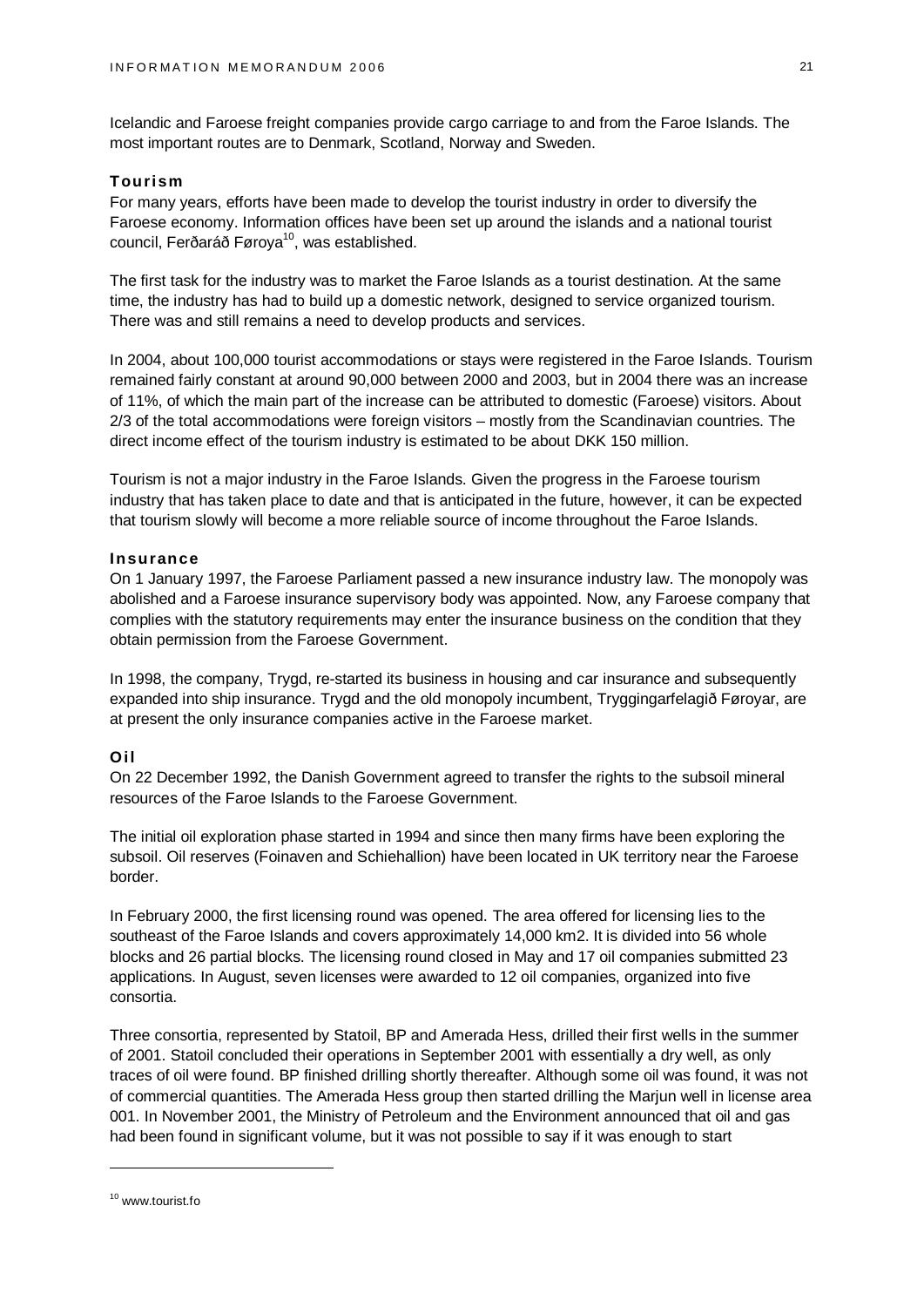production. Later studies have brought no significant clarification. In the summer of 2003, ENI Agip drilled one well in area 002, but it came up dry.

During 2004, the Ministry of Petroleum was replaced by an administration, and the responsibilities of the ministry were divided between the Ministry of Trade and Industry and the Ministry of the Interior. Petroleum affairs will continue as an administration with the official name "Faroese Petroleum Administration". This administration will be responsible for all the administrative tasks related to petroleum exploration on the Faroe Shelf.

Also during 2004, a second licensing round opened and a number of companies expressed interest in applying for these licenses. The licenses were awarded in January 2005 to eight oil companies, organized into five consortia.

The influence of the oil industry has emerged. Oil companies have established offices in Tórshavn where housing prices jumped in anticipation of potential oil prospects. With time, expectations have become more moderate, the exuberant talk has moderated and circumstances have normalized. There are also other visible activities apart from oil company initiatives. The offshore base was placed in Runavík and proved reliable and effective during the exploration activities. This has led to and will undoubtedly continue to lead to further activity, both directly and indirectly. So far, the harbour facilities in Runavík have been expanded, and the various companies servicing the oil industry have established a presence there. The same goes for air transport for the oil industry, which is performed via Vágar Airport. A temporary offshore terminal was built to host the helicopter transport (mostly personnel) between land and the offshore installations.

It is hard to estimate the outlook for future activity. The Marjun drilling site did not strike oil in the expected sediment and, therefore, the oil companies have had to review their plans. It is still unclear when Amerada Hess will follow up on the promising find they had in 2001.

The seismic and other data obtained from the drilled wells is still being interpreted and much valuable information about the Faroese subsoil has been obtained in the process.

In July 2006 Statoil started the first exploration drilling on basaltic rock which covers large areas of the possible Faroese oil fields. Also BP, Shell and Anadarko will drill on basaltic rock at the latest in 2007. The findings from this well are expected to give valuable information on how to interpret the seismic results from the subsoil that is covered with basalt.

# 5.3 Labour Market

In general, the Faroese labour market<sup>11</sup> is characterized by a relatively large workforce in the fishing sector and the public sector. Unskilled and skilled workers work 40 hours per week, according to agreement. Public employees and office staff work 37-38 hours per week. The holiday law grants five weeks of paid annual leave. Salaried staff receives a holiday allowance of 1.5% of their annual wages in addition to their base salary, while hourly paid workers receive a 12% holiday allowance for every hour worked.

Usually wage negotiations are held every other year and almost all unskilled workers, public employees and shop assistants have their wages adjusted according to negotiated settlements. For skilled labourers and people working in the service trades, the settlements are regarded as guidelines.

In the autumn and winter wage negotiations will again begin for the public employees, after agreeing on a 0.9% wage increase for a short one year term.

 $11$  Tables 3 through 5 in Appendix H show a variety of figures concerning the labour market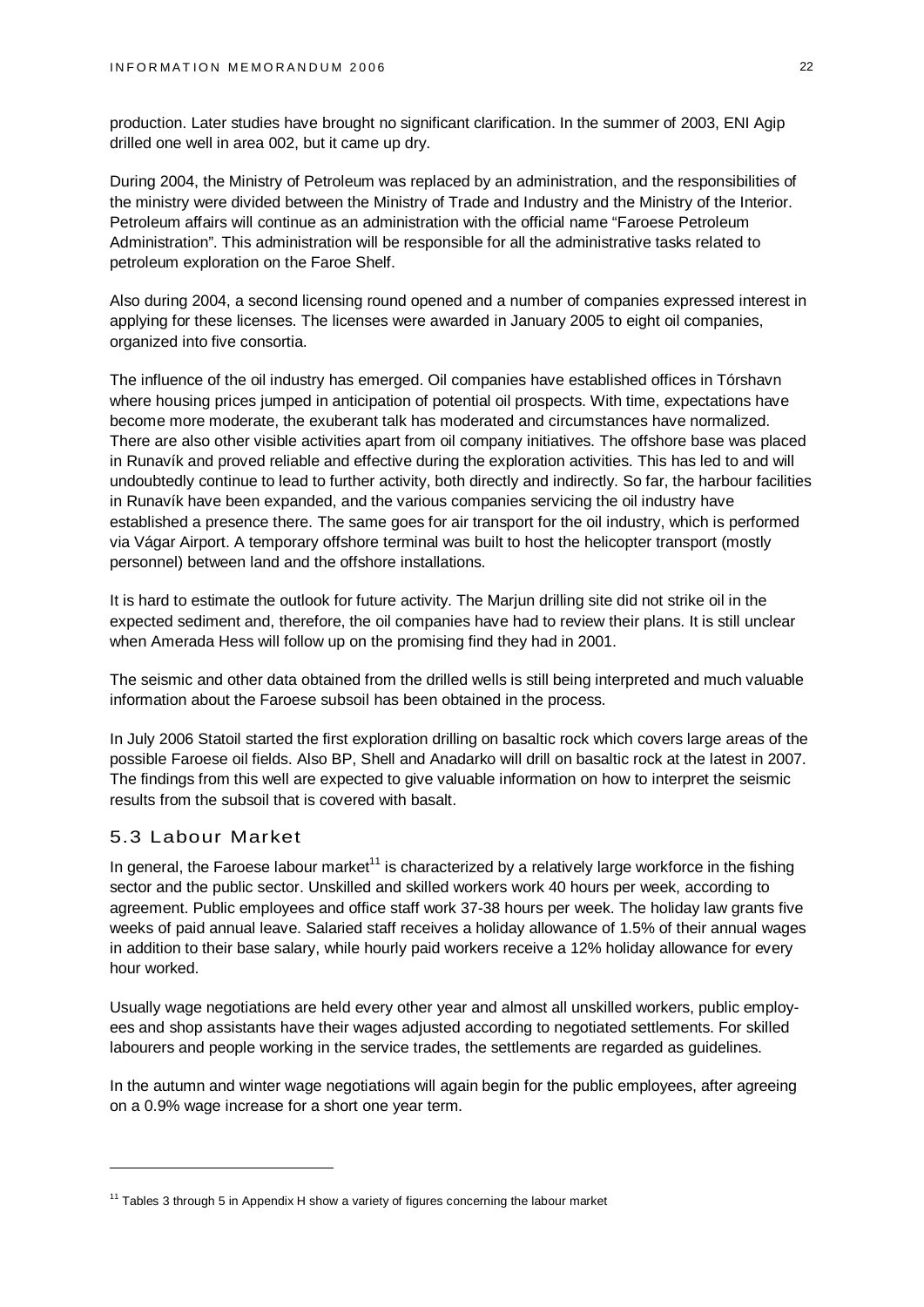Last year, unskilled workers had their wages settled. Wages increased by 0% in 2005 and 0% in 2006, while the pension payment increased by 1% in 2005 and 2% in 2006. The main public sector agreement was settled in October 2005, and resulted in a 1-year agreement and an increase in wages of 0.9% in 2005. In addition to the increased wages, the agreement was improved in other ways. In the autumn and winter of 2006, wage negotiations will begin again for public employees.

Unemployment insurance<sup>12</sup> has been in effect since 1992. Employers and workers each pay 1%<sup>13</sup> of each wage payment to the unemployment compensation program. The unemployment benefit from the insurance program is set at a maximum of 70% of the income of an unskilled worker (Appendix H, Table 4). The unemployed worker can stay in the system for a total of 798 days over a period of five years.

A Family Leave Fund was established in June 2001. Employers and workers pay 0.25% of total wages to the fund, which provides for up to 24 weeks of paid leave after childbirth with a maximum of DKK 25,000 per month.

In 2001, 2002 and 2003, total wage payments increased by 13.7%, 8.3% and 0.4%, respectively. In 2004, total wage payments increased by 0.9% from DKK 5,000 million to 5,967 million. Total wage payments in 2005 were DKK 6,134 million, a 2.9% increase.

During the economic crisis of the early 1990s, the Faroe Islands experienced an unemployment rate of around 20%, which is now dramatically lower. The rate gradually fell and is hovering around 3%. From 1989 to 1995, the population in the Faroe Islands decreased by 9% from 47,838 to 43,393. The workforce was reduced by 12%. Most moved to Denmark. The net emigration eased the pressure on the unemployment insurance fund and lowered the actual unemployment figures.

The table above shows that people of working age moved abroad during the crisis, while those of pension age remained. In 1996, the net emigration stopped and the movement pattern reversed to that prior to 1990 – although at a slightly higher rate of immigration.

Unemployment is still at a low level. As economic growth has slowed since 2002, unemployment has steadily increased. In 2002, unemployment was 2.3% on average. In May 2006, it was 2.8%.

In times of low growth, the Faroese labour force migrates to neighbouring countries in search of work, as well as migrating back to the islands in times of high growth. The migration statistics are therefore a major business cycle indicator.

# 5.4 Foreign Trade

The Faroe Islands is an independent custom area. Import duties and the rules pertaining to import and export are determined by the Faroese Government. In this respect, the other parts of the Danish Kingdom are considered "foreign".

Over the last few years, the trade balance was negative in 1999 and 2000, positive in 2001 and 2002, and in 2003 the trade balance again went negative, especially because of the situation in the aquaculture industry, lower prices for fish in general and large imports of vessels<sup>14</sup>. The trade balance was also slightly negative in 2004. The trade balance deficit increased in 2005.

Around 99% of the registered export of goods is fish and fish products. The import is widely spread between ordinary consumer goods, goods for production and investment goods. In 2005, 77% of the

<sup>12</sup> [www.als.fo](http://www.als.fo)

<sup>&</sup>lt;sup>13</sup> As of 1 September 2003

 $14$  The ferry Norröna alone contributed with DKK 700 million in the negative direction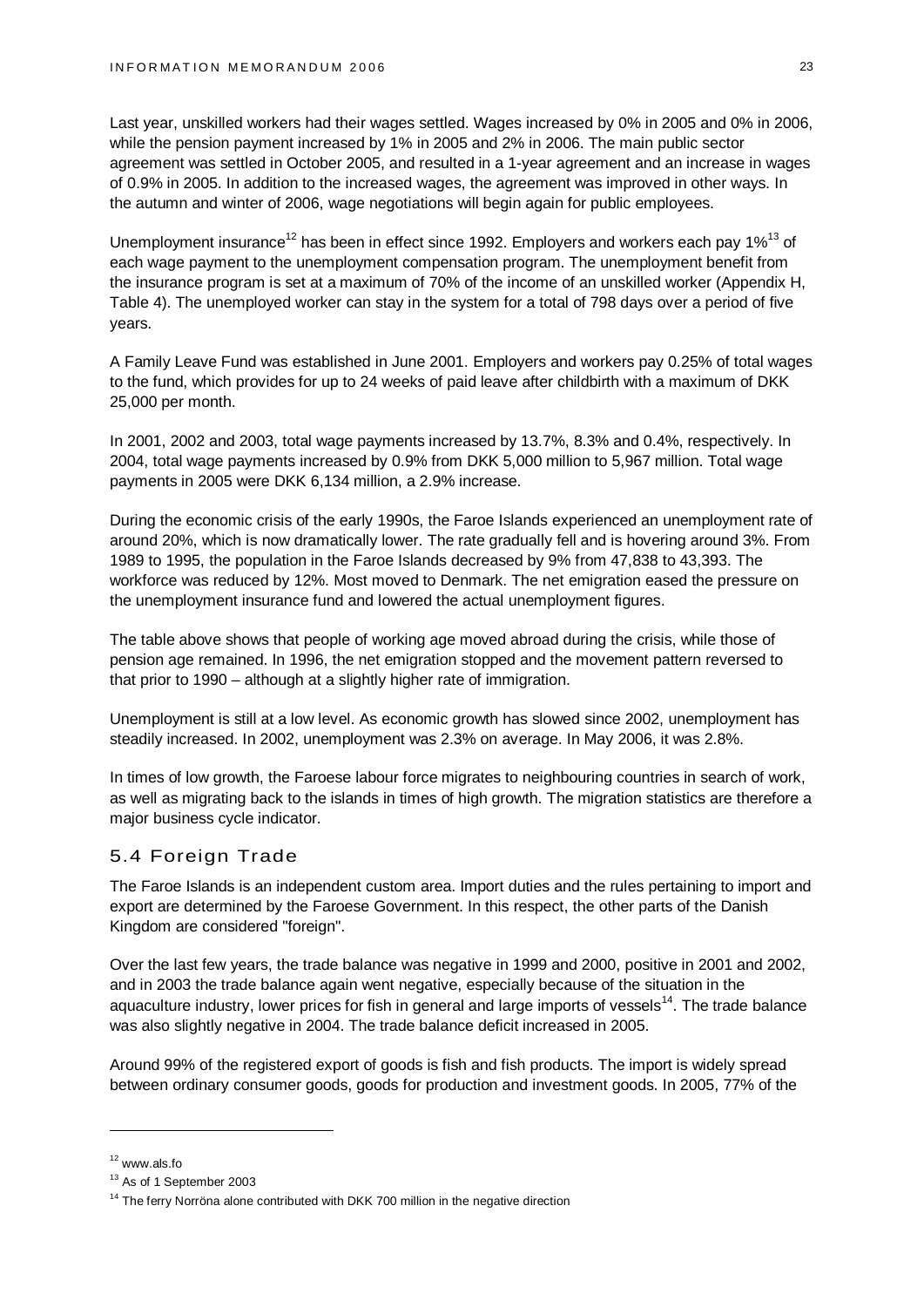export and 59% of the import was with EU countries. Outside the EU, Norway is the main business partner (see Appendix E, Table 2).

When the Faroe Islands declined membership in the Common Market in 1974, a trade agreement was concluded instead. The trade agreement was fundamentally a free trade agreement and as such reported to GATT by the EU. As a condition of the 1991 trade agreement, the Faroe Islands in 1993 implemented a value-added tax regime and excise duties replaced the fiscal import duties. The valueadded tax now stands at 25%.

At the end of 1998, a new agreement was concluded between the Faroese Government and the EU, invalidating the following sections of the trade agreement: price arrangements, reference ceilings for export, restrictions on salmon, statistics control and other product specific agreements. Thus, some 95-97% of all Faroese exports are listed as free trade.

On 28 November 2003, the Faroe Islands and the EU entered into an agreement on Faroese membership in the Pan-European System of Cumulation of Origin. This was a positive development in the negotiations with the EU for Faroese industry and the society as a whole. The agreement was fully implemented on 1 December 2005.

The Faroe Islands also has free trade agreements with Norway, Iceland and Switzerland. Trade with the rest of the world is based on WTO regulations.

#### **The Balance of Payments (BoP)**

From the early 1970s to the beginning of the 1990s, there was a deficit, and in the latter years a very large deficit, in the BoP. In 1990, the foreign net debt had accumulated to DKK 8.533 million, corresponding to DKK 176,000 per inhabitant.

This picture changed significantly, beginning in the early 1990s. During the ten years from 1992 through 2001, the surplus in the BoP was more than DKK 1,000 million or 13% of GDP on average per year (Appendix E, Table 1). Because of the big surpluses since 1993, the net debt has turned into net assets of about DKK 2,967 million in 2004. (See Appendix F, Table 1) The main reasons were a surplus in trade, the Danish grant, lower interest payments, and wage transfers from Faroese working in foreign countries.

In 2003, the BoP entered negative territory and fell to approximately DKK -85 million as the main contributing negative factors are non-recurring. The BoP for 2004 was DKK 778 million and for 2005 the BoP was DKK 535 million. Current estimates indicate the BoP remaining in positive territory for the coming years.

#### **Adapting to the International Economic Environment**

The Faroese economy is open, as the export and import of goods and services are about 45-50% of GDP. Changes in the international economy have a larger impact on the Faroese economy than most other countries. It is, therefore, essential for the Faroe Islands to be able to adapt to changes from the outside world.

In order to encourage Faroese businesses to respond effectively to international competition and to attract foreign direct investment, some important trade and industry legislation has been put into force. Accounting procedure legislation governing the various types of limited liability companies, as well as legislation regulating the accounting industry, entered into force in 1994. A much needed revision is underway, and will reference a greater level of international accounting standards. The law will enter into force in 2007.

Companies can be registered as either public limited liability companies with a share capital minimum of DKK 500,000 indicated by the acronym P/F, or as private limited liability companies with a minimum share capital of DKK 80,000 indicated by the acronym sP/F.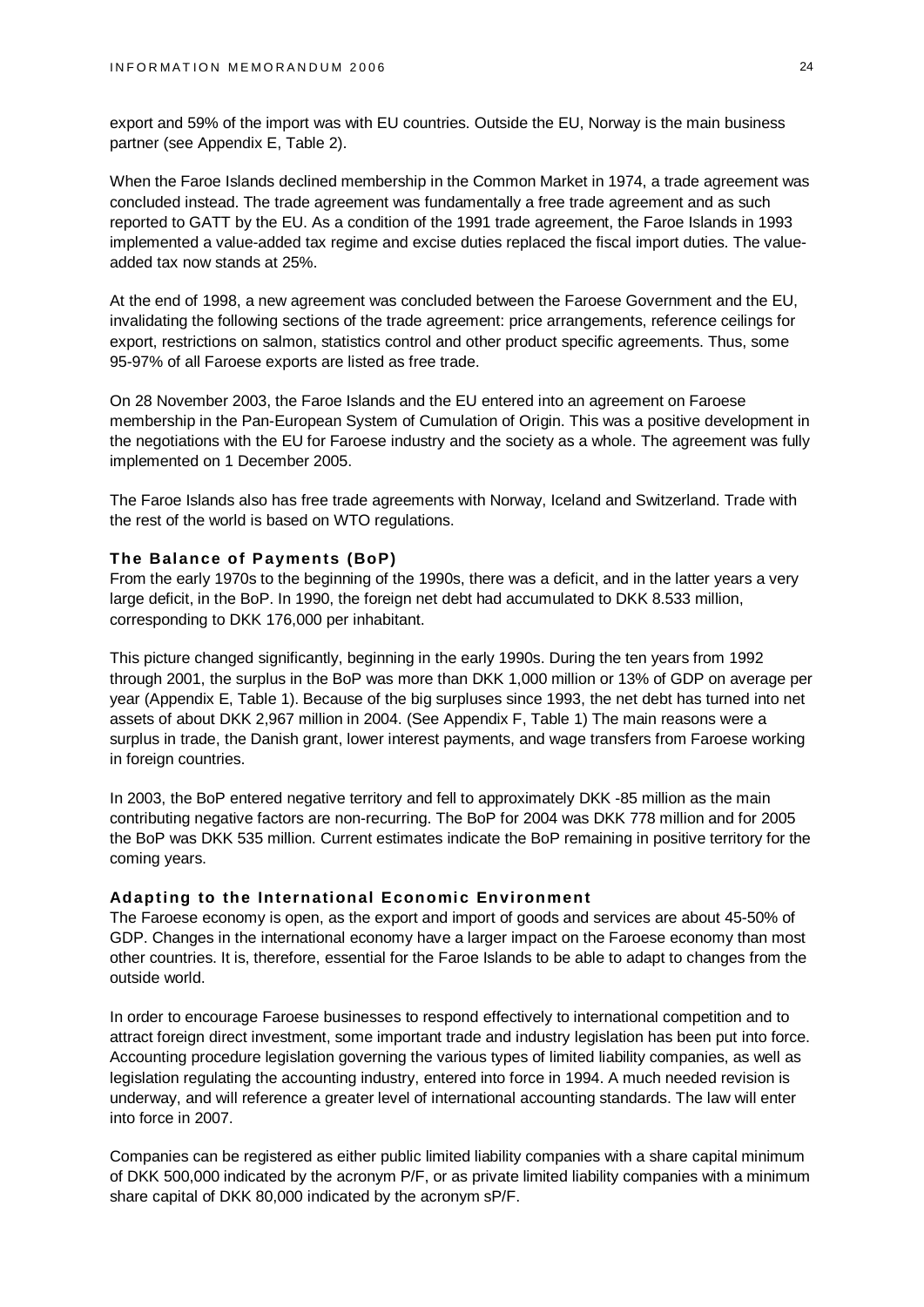The act regarding accounting procedures contains regulations governing the accounting principles to be employed, and requires that the accounts of all limited liability companies be available to the public. This regulation ensures that those who invest money and give loans can have better insight into the activities of a business and make it easier to compare a specific business with others of the same kind.

Government authorities, in co-operation with employer associations, are continuously trying to attract foreign investment to the Faroe Islands by sending out material and providing information services<sup>15</sup>. Apart from oil exploration-related industries, the impact has been limited.

<sup>15</sup> [www.trade.fo](http://www.trade.fo)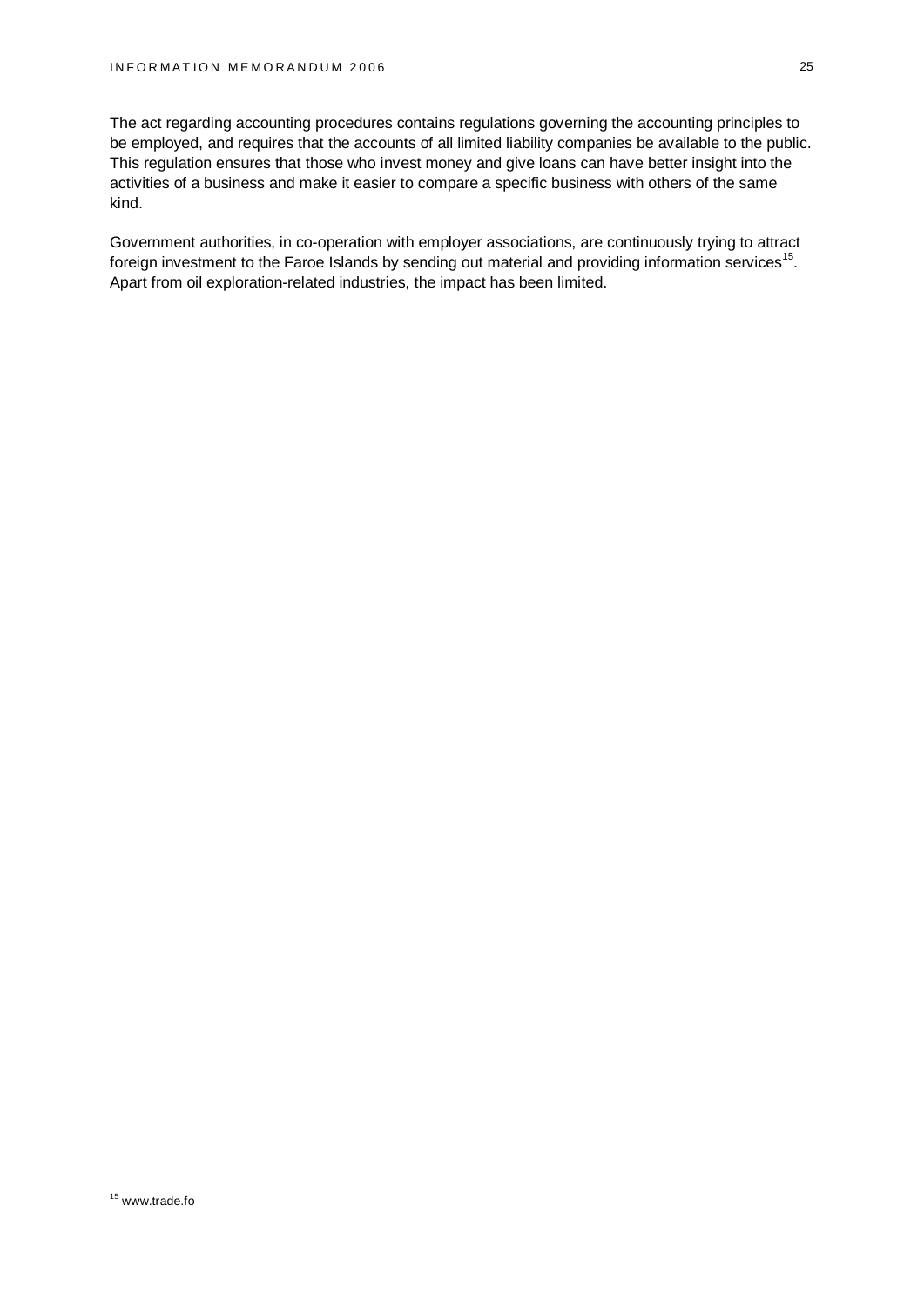# 6. THE FINANCIAL SYSTEM

Four banks service the financial market in the Faroe Islands. Savings traditionally were deposited in banks, but lately asset management and investment banking have grown in importance.

In November 2003, the first bonds were issued on the new Faroese Securities Market (VMF) at Iceland Stock Exchange (ICEX), and in June 2005 the first company (Atlantic Petroleum) was listed on the VMF market.

The Faroese financial market has experienced much turbulence in the last decade. In 1992 and 1993, huge write-offs were demanded in bank assets. Through the Financing Fund of 1992<sup>16</sup>, the Faroese Government injected new capital into Sjóvinnubankin and Føroya Banki with loans provided by the Danish Government. Altogether, the injection amounted to about DKK 3 billion, resulting in the banks becoming publicly owned.

In August 1993, it was decided that Føroya Banki and Sjóvinnubankin should merge<sup>17</sup>. The merger entered into force on 1 January 1994 and the merged bank continued under the name Føroya Banki<sup>18</sup>.

Today, the situation has turned around and the financial institutions are well consolidated. The economic upturn has largely limited losses and the reality lecture on healthy business practices offered by the depression has so far yielded good results on the balance sheets.

Given the gloomy outlook for the aquaculture industry, the two major banks had to set aside in their first-half financial reports for 2003 considerable reserves against possible losses for the first time since the early 1990s. The other two banks Norðoya Sparikassi<sup>19</sup> and Suðuroyar Sparikassi<sup>20</sup> are not involved with financing this industry and both showed positive results halfway through 2003. In 2004, the losses of the major banks seemed to be restrained, and all banks have reported very positive earnings in 2005 and for the first half of 2006. Føroya Sparikassi<sup>21</sup> reported that around 60% of its first half earnings for 2006 where from overseas activity.

Because of a revision in the banking law, banks and savings banks now compete on equal terms. The law also affords the same conditions for Faroese financial institutions as for Danish financial institutions relative to the Danish Central Bank. This legislation thus enables the Faroese banks to participate in the international capital markets. Various public financing institutions hold about a 10% share of the total financial assets and play an important role in selected areas of the financial market. The most important are the Føroya Realkreditstovnur (mortgage credit institution, financing ships), Húsalánsgrunnurin (mortgage credit institution, financing residential houses) and Framtaksgrunnur Føroya (Faroese Business Development Fund, which provides equity capital to Faroese companies).

Recent developments suggest that the grade of competition is set to increase, as foreign banks have revealed plans to enter the market and the current operating banks have launched several new products.

<sup>18</sup> [www.foroyabanki.fo](http://www.foroyabanki.fo)

<sup>&</sup>lt;sup>16</sup> The Financing Fund's board of directors consists of five members appointed by the Faroese Minister of Finance

<sup>&</sup>lt;sup>17</sup> On 22 March 1993, Den Danske Bank exchanged the major part of its stock in Føroya Banki to the Financing Fund of 1992, in return for 30 percent of the stock in Sjóvinnubankin. A com-mission investigated the exchange and concluded that the Faroese Government did not have the necessary information and, therefore, had negotiated under false pretences. In an agreement dated 10 June 1998, the Faroese Government received compensation of about DKK 1 billion

<sup>19</sup> [www.ns.fo](http://www.ns.fo)

<sup>20</sup> [www.sparsu.fo](http://www.sparsu.fo)

<sup>&</sup>lt;sup>21</sup> [www.sparikassin.fo](http://www.sparikassin.fo)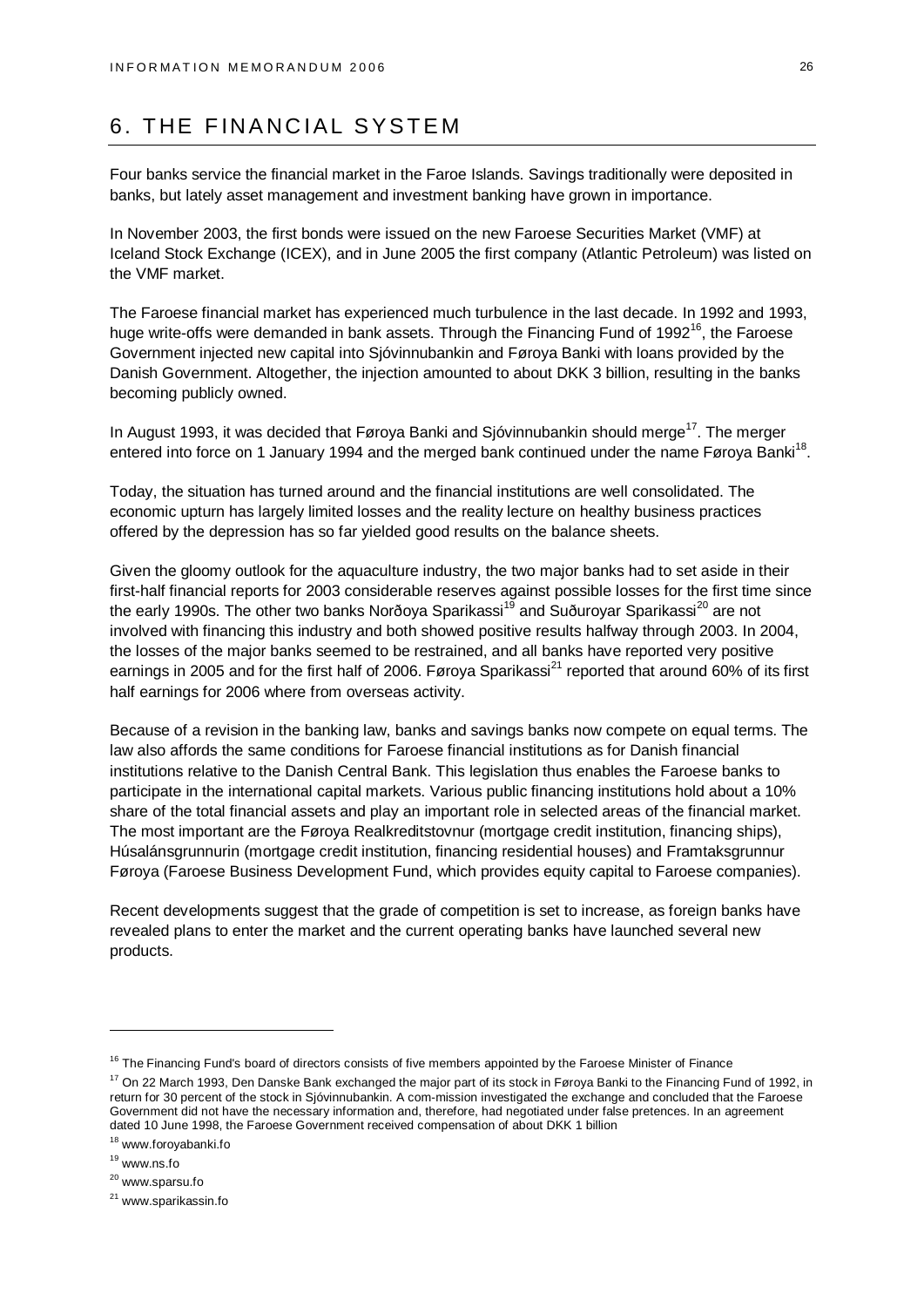# 7. PRIVATIZATION

One of major economic goals off the present government coalition is the privatization of publicly owned companies. So far the freight division off the National Faroese Transport Company and the merged company consisting of Faroe Seafood and United Seafood have been sold. The Business Development Fund of the Faroe Islands, a publicly held fund, is still the major stakeholder in the merged company.

In 2005 in his annual address to the parliament, the prime minister presented an intended time-line for the privatization process of the large publicly owned companies. It was as follows:

**Føroya Banki** (Faroese Bank) sells off in 2007, 2008 and 2009

**Føroya Lívstrygging** (Faroese Life Assurance Company) sale scheduled for ultimo 2006. However, only 50% will be sold.

**Húsalánsgrunnurin** (Housing Fund) sale scheduled for ultimo 2006.

**Føroya Tele** (Faroese Telecom) sells off in 2006 and 2007.

**Atlantic Airways** sale of 33% scheduled for 2006 and 33% when the company is finally listed on the Faroese Securities Market.

Clearly the intended time schedule has not been followed, but it gives a picture off the government's plans. Laws on the privatization of Føroya Banki and Føroya Lívstrygging have been passed by the Faroese Parliament with great majority and other laws are set to follow. The total equity of these companies, minus the Housing Fund, was ultimo 2005 DKK 1.641 million. In 2006 DKK 600 million were paid as extraordinary dividends from the Financing fund of 1992 (the principal shareholder of Føroya Banki) to the government treasury.

At the present time, none of the above referenced publicly held companies or any part of them has been sold.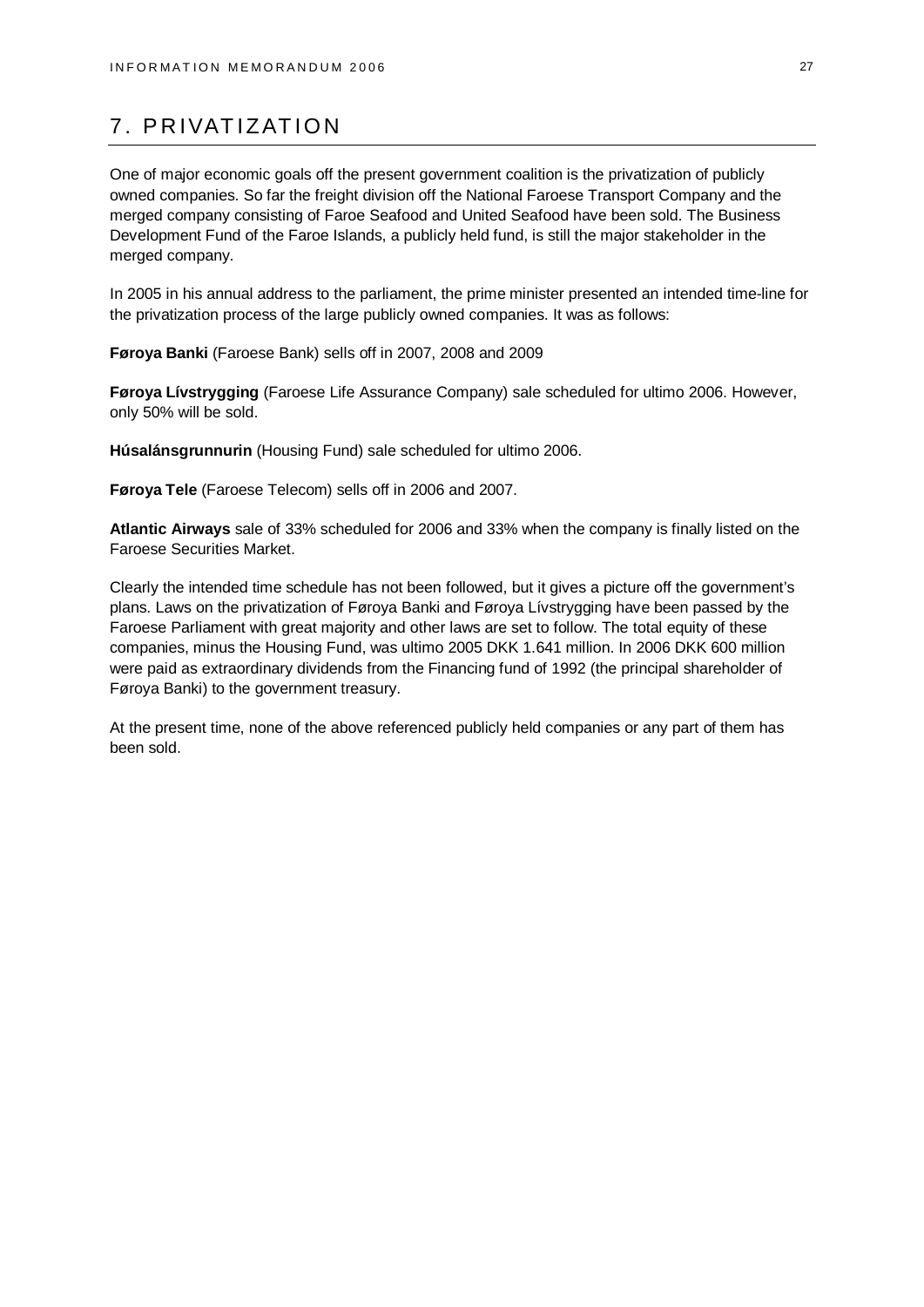# 8. THE FAROESE SECURITIES MARKET

The Faroese Securities Market (VMF)<sup>22</sup> on the Iceland Stock Exchange<sup>23</sup> had its first three listings in 2003. The Faroese Government bonds expiring in 2006, 2008, 2010 and 2018 have all been listed on the market.

The DKK 3,074 million debt with the Danish State will be re-financed by issuing bond debt with varying duration on the Faroese Securities Market on the Iceland Stock Exchange (ICEX).

In June 2005, the first company (Atlantic Petroleum) was listed on the VMF market on ICEX.

The newly established Faroese Securities Market, that is organized in such a way that Faroese companies will be listed on the Icelandic stock exchange, will afford domestic issuers easier access to capital for both existing and future initiatives. This is of great importance, especially when a Faroese company desires to expand within the Faroe Islands or abroad. Industries that are capital intensive, like fish farming, and companies that are innovative and avant-garde also benefit from having access to a localized securities market.

Such a market will enable investors to safely invest in Faroese companies. Because pension savings are expected to increase considerably in the coming years, the lack of a securities market would mean that this capital would not be available to help Faroese industry, but would be exported abroad.

The securities market is also a tool to assist in the privatization of the publicly owned companies, and can give ordinary people a better understanding of how business works, and what influences the success or failure of an investment.

Thus, a securities market is anticipated to generate greater potential for growth than if no exchange were available.

<sup>22</sup> [www.vmf.fo](http://www.vmf.fo) – The company P/F Virðisbrævamarknaður Føroya was founded in 2000

<sup>&</sup>lt;sup>23</sup> On 30 March 2004 the Iceland Stock Exchange and the Faroese Securities Market (Virðisbrævamarknaður Føroya Pf) entered into an agreement relating to the listing of Faroese securities on ICEX and facilitation of trading of Faroese securities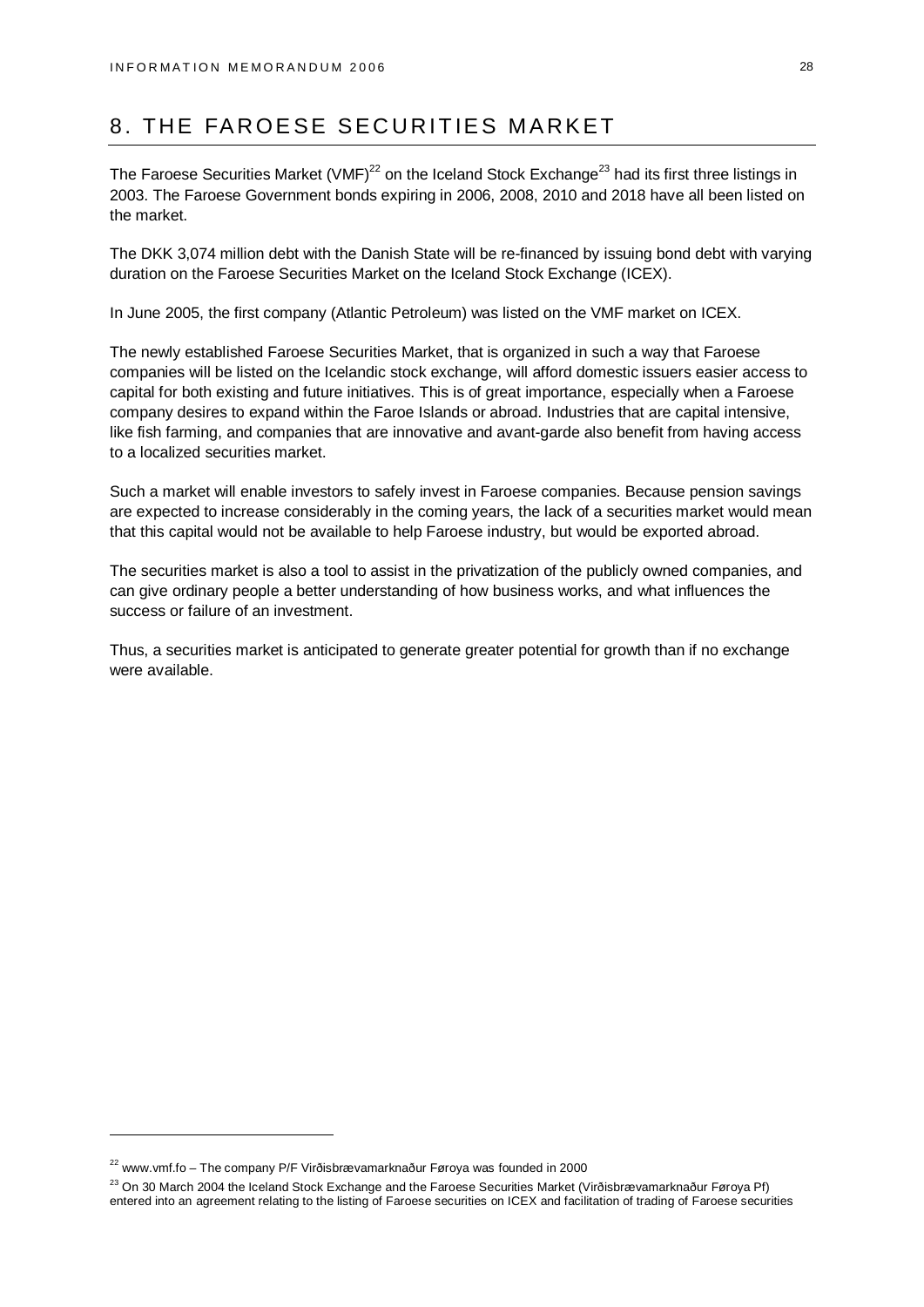# 9. CURRENCY

The currency of the Faroe Islands is the Faroese króna, issued by the National Bank of Denmark. Unique Faroese notes are in circulation in the Faroe Islands and are constituted by a currency board as defined by Danish law as equal in value to the Danish krone. The basis of the Faroese króna is an equal amount of Danish krone deposited in an account in the Danish central bank. Though the notes used in the Faroe Islands are Faroese, the coins are the same as those in circulation in the remainder of the Danish Kingdom. Faroese and Danish notes are fungible in the Faroe Islands.

A new series of Faroese notes have been issued. A new 50-króna note was issued in the summer of 2001 and was followed by a 100-króna note in early 2003 and a 200-króna note in early 2004. The rest of the series, 500 and 1000-króna notes, were issued in 2004 and 2005.

Concerning the future of Faroese currency, the Danish people rejected the Euro in 2001. This essentially preserved the status quo for the time being.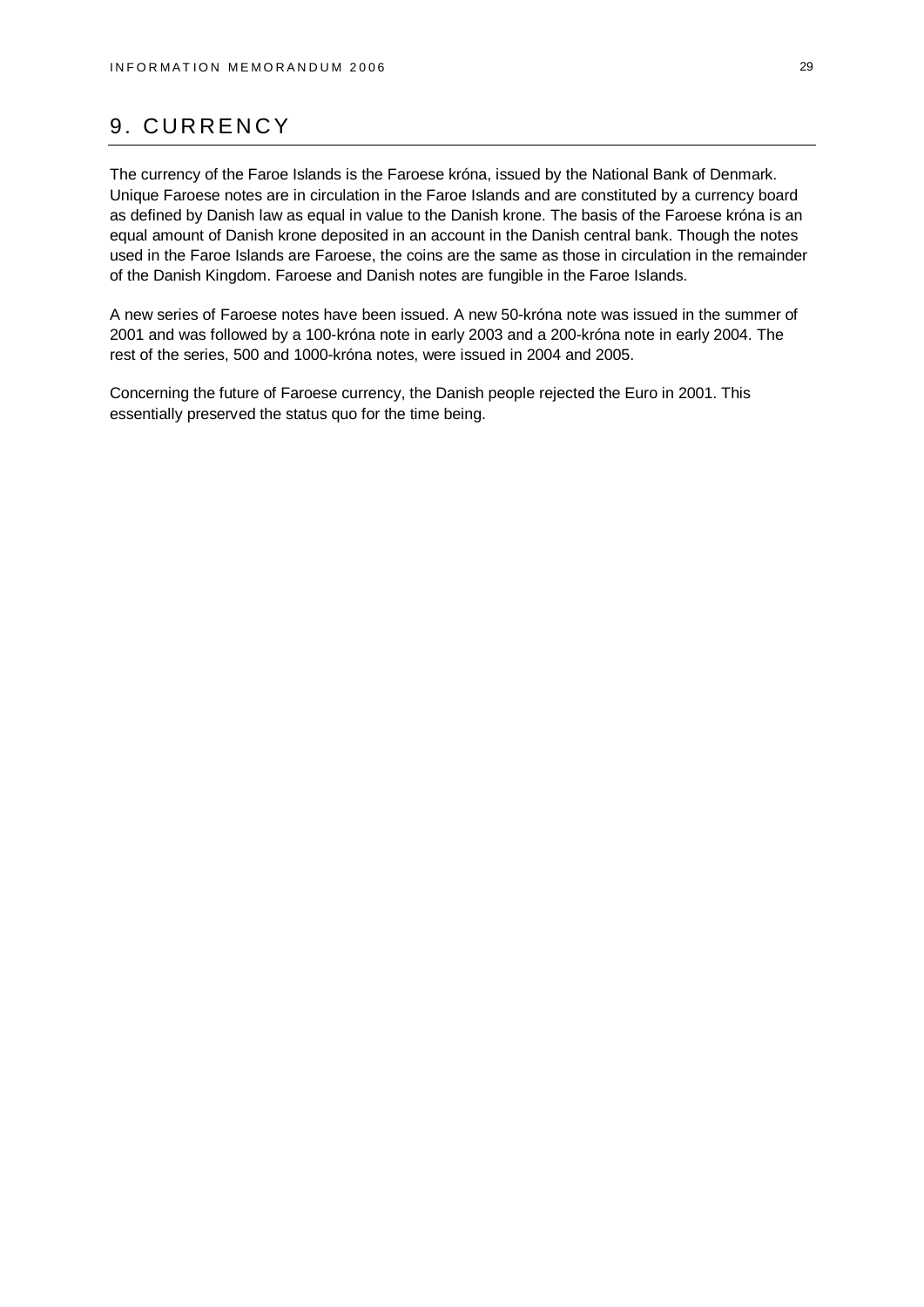# 10. THE PUBLIC SECTOR

### 10.1 Public Income

The Faroese Government fixes and collects duties, taxes, income taxes, customs duties, production and vehicle taxes, whereas municipal government income derives mainly from income taxes.

Two classes of income are defined: wage income, which is for the most part defined as A-income, and business income, mainly defined as B-income.

#### **A-income**

A-income has to be transferred to an account in a financial institution, post giro or the exchequer. Upon receipt of an individual's wages from an employer, the receiving bank automatically deducts and transfers the appropriate withholding tax to the exchequer via the Customs and Tax Administration centralized tax system. Each tax payment is calculated based on the income up to the date of the latest wage payment, converted into annual income. Adjustments are made after the close of each year; excess tax is refunded, extra tax owed is collected.

The highest tax rate (government and municipality combined) in 2006 is between 49.4% and 58.4%<sup>24</sup>, although the tax ceiling is 50%, excluding payments of about 2.6% to different funds.

Income tax levied by the Tax Administration is calculated on a sliding scale, thus with various allowances the highest marginal rate at present is 34% in 2006.

A gross tax system was introduced in 1997. This means that instead of providing for tax deductions, specific subsidies are allowed to compensate for certain expenses.

Municipal taxes are assessed using the same calculation of income as that of the Tax Administration, except that a flat tax rate is used. The economic situations of the municipalities differ greatly and for the year 2006 municipal taxes ranged from 15% to 24%. On average, the tax is 20.6%.

#### **B-income**

B-income is based on the annual accounts of a business and is, therefore, collected by the Treasury the year after the accounting year.

Corporate taxes before 1999 were 27%, but were lowered to 18%, except for companies in the oil industry. The tax rate for these companies remains at 27%. Of the tax amounts, 62% is paid to the national treasury, and the remaining 38% to the local municipal authorities.

### **Other Taxes**

Interest on deposits in Faroese banks and savings banks is not included in the income subject to income tax. Instead, a yearly tax of 35% of the interest is deducted from the interest payment by the financial institutions and transferred to the Treasury. All income from securities (interest, dividends and capital gains) is taxed at 35%. There is no property or wealth tax.

Because of the trade agreement (1 January 1992) with the EU, the Faroese Customs Act is based on the international Customs Cooperation Council's (CCC) Harmonized Commodity Description and Coding System and customs duties are based on the EU GATT rates. The agreement was replaced by a new agreement in January 1997. In addition, the fiscal duties levied on imports were replaced by a value-added tax (VAT) and excise duties on some consumption items.

<sup>&</sup>lt;sup>24</sup> Depending upon which municipality one resides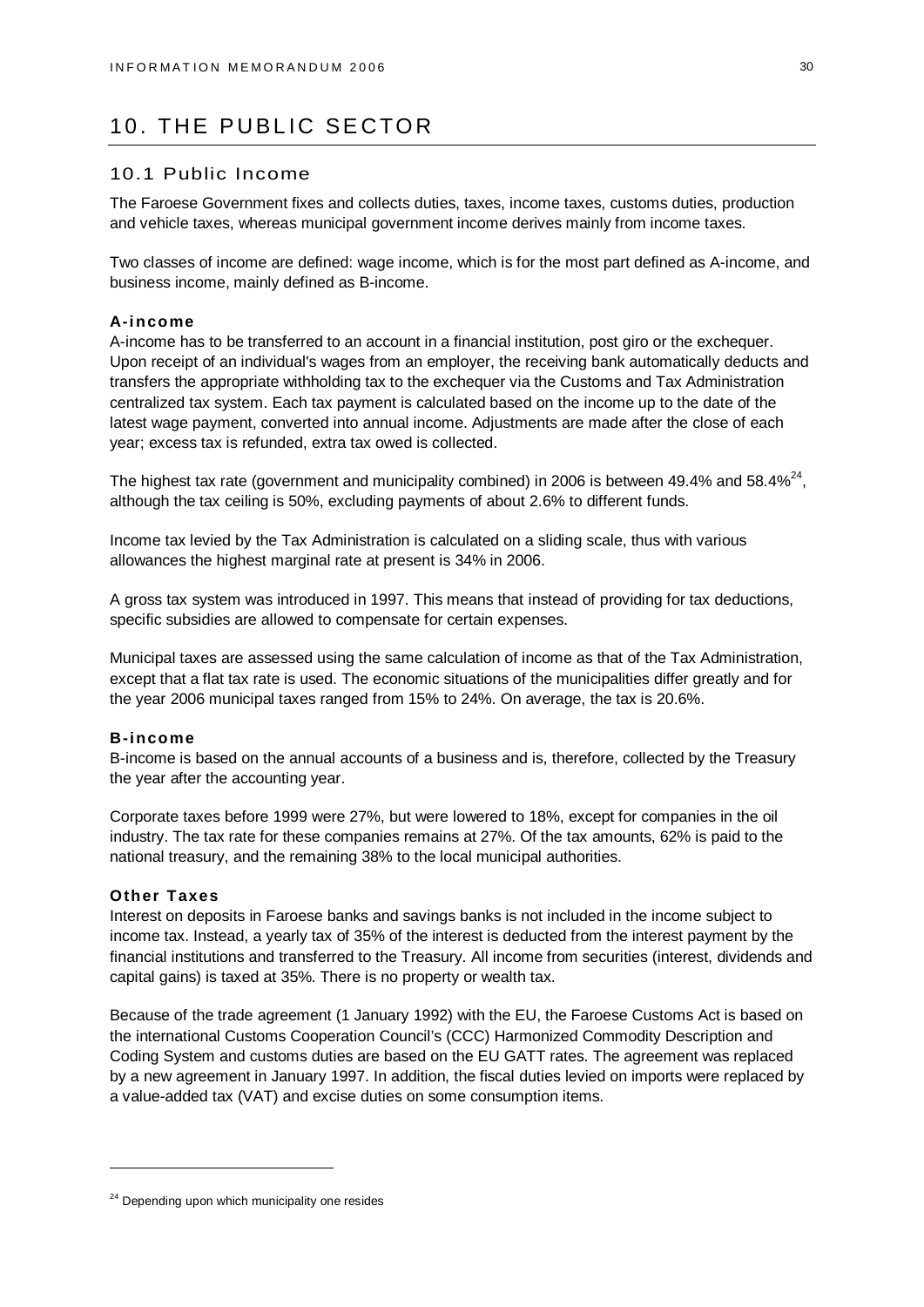The corporations that do not pay VAT, for example banks and insurance companies, have to pay a five percent tax on total paid wages.

# 10.2 Public Expenditure

The distribution of government expenditure for different items follows the new budgeting procedures and shows the actual financial outlays (Appendix H, Table 1). Investments in large assets are financed largely by current provisions and are booked immediately as expenses in the appropriate fiscal year.

There are exceptions to this rule, however. Lately, a new procedure has emerged wherein public limited companies are created to operate and manage public services and large, public construction projects, etc. This has been the case for Faroese Telecom, the sub sea tunnel between Vágar and Streymoy, and the sub sea tunnel between Eysturoy and Borðoy, etc.

The composition of expenditures has changed since the early 1990s. Expenditure to the fishing industry has fallen considerably since 1991 due to the change in subsidies to the industry. The policy is to emphasize the need for the industry to be cost efficient and independent of public funds.

Outlays for effective guarantees have been massive historically. In 1991, private guarantees amounted to DKK 642 million; this was zero in 2003. New outlays from 1999 and onward have been at a minimum and the public guaranteed debt is decreasing. In 2005, all guaranteed debt was only DKK 81 million with municipalities as the only group with guaranteed debt.

The interest line item in the budget increased as the public sector took over a greater part of the private debt during the depression (see Appendix F, Table 1; Appendix H, Table 1.). In 1995, interest was 16% of the total budget, but after the debt agreement with Denmark in 1998, interest payments were halved.

In December 2003, the Faroese Government decided to pay DKK 500 million toward the debt with the Danish State. This resulted in yet another cut in interest payments. The current plan is not to refinance the DKK 800 million One-year bonds in November 2006 and thereby greatly lowering the debt and at the same time the liquidity.

The most significant expenditures in the budget are social welfare services, which account for over one-third of the total.

# 10.3 The Public Financial System

The annual budget is presented to the Faroese Parliament before October and must be approved before 1 January of the following year. In practice, approval occurs before Christmas.

Beginning with the 1991 fiscal year, the Budget Act was considerably changed compared to preceding years in order to obtain a better governing instrument. Blanket approvals for government investments and certain other expenditures are not permitted. Instead, government investments and other expenditures have to be approved in the budget for the year in question.

The accounts and bookkeeping of the government exchequer are audited by the National Audit Office. Once audited, the books are passed on to a committee, consisting of members selected by the Faroese Parliament, which is responsible for the finances of the government.

#### 10.4 The Current Public Budget Status

The Government account showed a surplus of DKK 697 million in 2001, DKK 191 million in 2002, DKK 22 million in 2003 and a DKK 152 mill, deficit in 2004.

For 2005, the Government account showed a deficit of DKK 211 million, while the budgeted deficit for 2006 is set at the same level.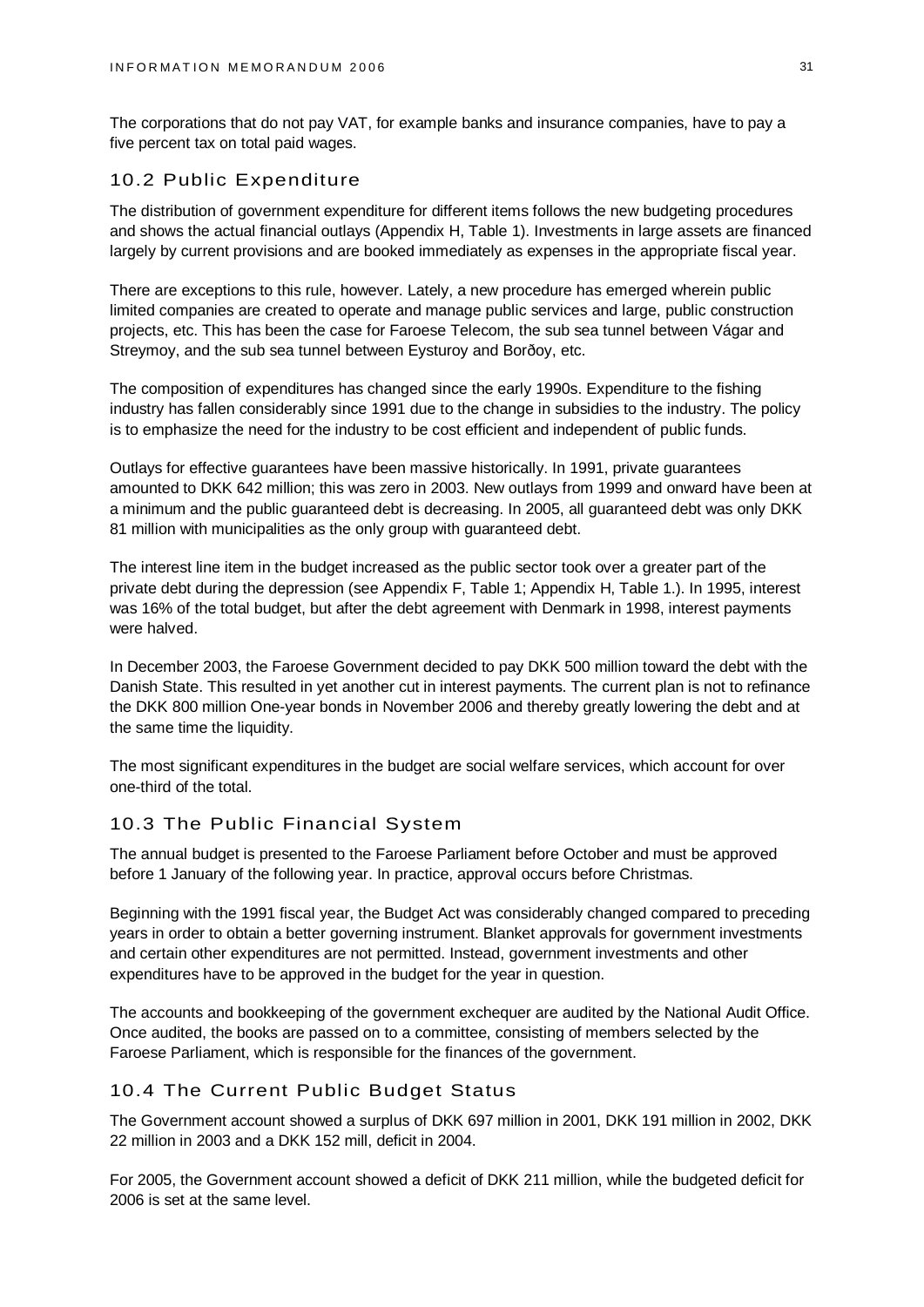For 2007, the government's plans are to reach a surplus.

The repayments of principal and interest on loans in 2005 were DKK 2,001 million (DKK 136 million in interests and DKK 1,865 million in repayments). This is due to a refinancing of DKK 1,494 million debt with the Danish State.

The estimated repayments of principal in 2006 are DKK 46 million and interest will be DKK 118 million. The debt of DKK 800 million is partly set to be repaid with the proceeds of DKK 600 million in extraordinary dividends from the Financing fund of 1992 and partly by issuing new bonds or by reduction in liquidity.

### **Income**

Economic growth increased the level of public income dramatically both in 2000 and 2001, where the growth was around 10 percent. Beginning in 2002, tax revenue income began to stagnate and this tendency has continued through 2003 and 2004, partly due to lower taxation. Growth in income from VAT is also falling because of lower economic growth.

The Danish grant will remain at the current level, until the Government decides to take over additional areas of administrative control. This will cause further reductions. Income in the near future will be very much dependant on the level of activity, which again is influenced by the size of export and prices.

#### **Expenditures**

From 1989 to 1997<sup>25</sup>, expenses decreased every year even with growing interest expense. In 1998, expenses also dropped due to lower interest payments $^{26}$ .

In 1999, the expenses started to increase. In 1999 with 7%, 2000 with 6%, 2001 with 7.5% and in 2002 with 10%.

In 2003, the Government stopped the accelerating growth in expenses, and this resulted in an increase in expenses of 3.7% in 2003, 4.2% in 2004 and in 2005 the increase in expenses was 1.0%.

#### **Policy**

The current economic policy could be called neutral. The Government has been reluctant to restrict public spending and supported expansion through tax cuts, investments and expenditures. The expenditures are mainly in infrastructure, social welfare, health care and administration.

For 2006 and 2007, the Government will try to decrease expenses, and in 2007 gain a surplus in the public budget. The Government will initiate national tax cuts, but the municipal taxes will increase, as a greater services burden will be shifted to them.

The Government has been working on privatizing some of the publicly owned companies to make a more clear distinction between public and private services, finance the reduction of debt and to help launch the Faroese Securities Market (see section 8).

#### 10.5 Payments from Denmark

In addition to tax revenues, public expenditure in the Faroe Islands is also financed by the Danish Government. Beginning with fiscal year 1988, most of the grant subsidy from the Danish Government is in the form of a general block grant (Appendix H, Table 2). In addition to the general grant, the Danish Government spends some DKK 280 million directly in the Faroe Islands to cover joint matters, mainly for public order and judicial administration.

 $25$  Assuming exception of the capital injections into the banks in 1992 and 1993

<sup>&</sup>lt;sup>26</sup> The lower interest payments were a result of the agreement of 10 June 1998 with the Danish Government. The agreement lowered the interest rate and the repayments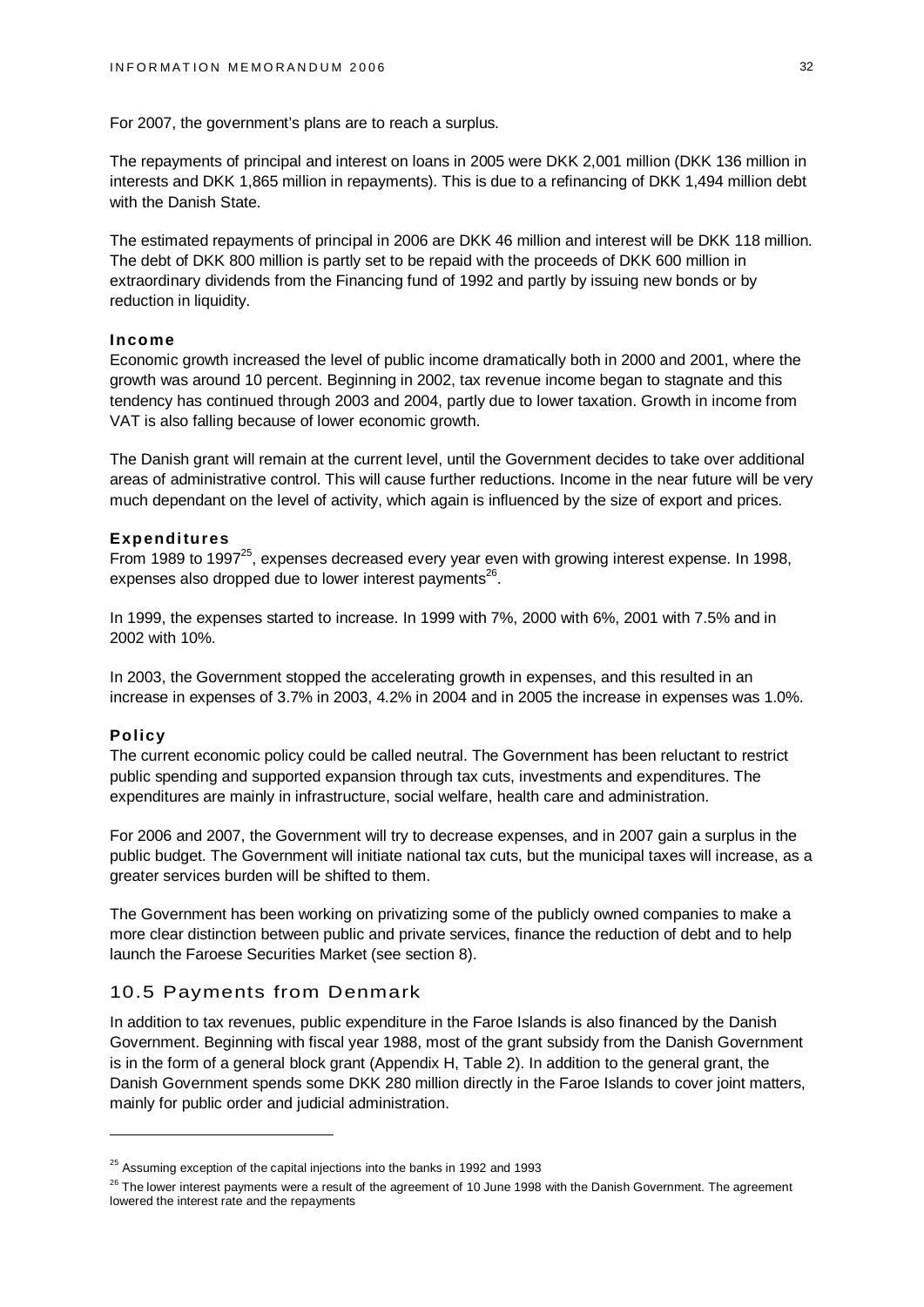The Danish block grant for 1999, 2000 and 2001 was fixed in real terms and has been so since 1995. The grant for 2002 was reduced by DKK 366 million to DKK 630 million partly in relation to the official transfer of public education to the Faroese authorities. The Faroese and the Danish Governments have agreed that the grant will be fixed in real terms at DKK 615.5 million per year from 2003 till 2006. Any further takeover of executive areas pursuant to the Home Rule Act will precipitate further cuts in the block grant.

# 10.6 Government Foreign Debt

From 1992 to 1997, the debt to the Kingdom of Denmark increased from DKK 500 million to DKK 5,594 million. According to the agreements with the Danish Government, the Faroese Government injected DKK 2,500 million into the Financing Fund of  $1992<sup>27</sup>$  and rearranged foreign debt elsewhere with loans from the Danish Government.

According to the agreements with the Danish Government, Faroese budget deficits would not be financed by the Danish Government, but by the Faroese Government. In December 1994, the Faroese Government for the first time issued bonds for public sale. In addition to meeting the liquidity demands of the Treasury, the aim was also to create a bond market in the Faroe Islands. This would give the Faroese population an additional opportunity to place extra liquidity and work as a credit rating for the Faroese Government. The bonds are registered with the Danish Securities Centre and since 2003 are quoted on the Faroese Securities Market on the Iceland Stock Exchange.

It is common practice now when there is a financing need that the Government refinances maturing bond loans by issuing new bond loans. In November 2003 and November 2005, the Government also issued bonds in order to make extraordinary repayments on loans from the Danish State. Debt to the Danish State has also been repaid by reducing liquid reserves.

The Faroese Government has repaid all interest bearing debt to the Danish State, but has still a noninterest bearing loan from the Danish State which shall be repaid with interest if and when there is be found oil in the Faroese soil. The Government instead at year end 2005 the market value of DKK 3,125 million in bond debt listed on the Faroese securities market on the Iceland Stock Exchange.

# 10.7 The Municipalities' Debt

The Faroe Islands at present have 34 municipal councils, which vary in size and population from 44 to 19,382 inhabitants. Some of them have a net debt of DKK 60,000 per inhabitant while others have modest or no debt at all. For those that have large debt, interest and instalments comprise a large part of the municipal budget.

The temporary debt solidarity agreement of 1995 expired in 2001 and was replaced by individual solutions. Some of the municipalities needed assistance from the "Municipalities Loan and Guarantee Fund"<sup>28</sup>. Twelve municipalities co-operated in a refinancing plan in 2000 with a five-year loan from FKI, a special loan association with a guarantee from the above-mentioned fund.

In 1995, the Faroese Government set up a committee to make a proposal for a new municipal system and the report was published in 1998. It recommended a system of seven to nine municipalities with clearer distinctions between the national government and the local municipalities.

There has been much discussion following the report and the view on merging municipalities is controversial, but sentiments seem to be moderating. Some municipalities have merged over the last

 $27$  Founded with the purpose to restructure the banks

<sup>&</sup>lt;sup>28</sup> A fund was set up into which one percent of the municipal councils' tax income from 1994 to 1996 was paid. In 1996, the fund had on deposit from the municipalities DKK 98 million and loans outstanding of DKK 14 million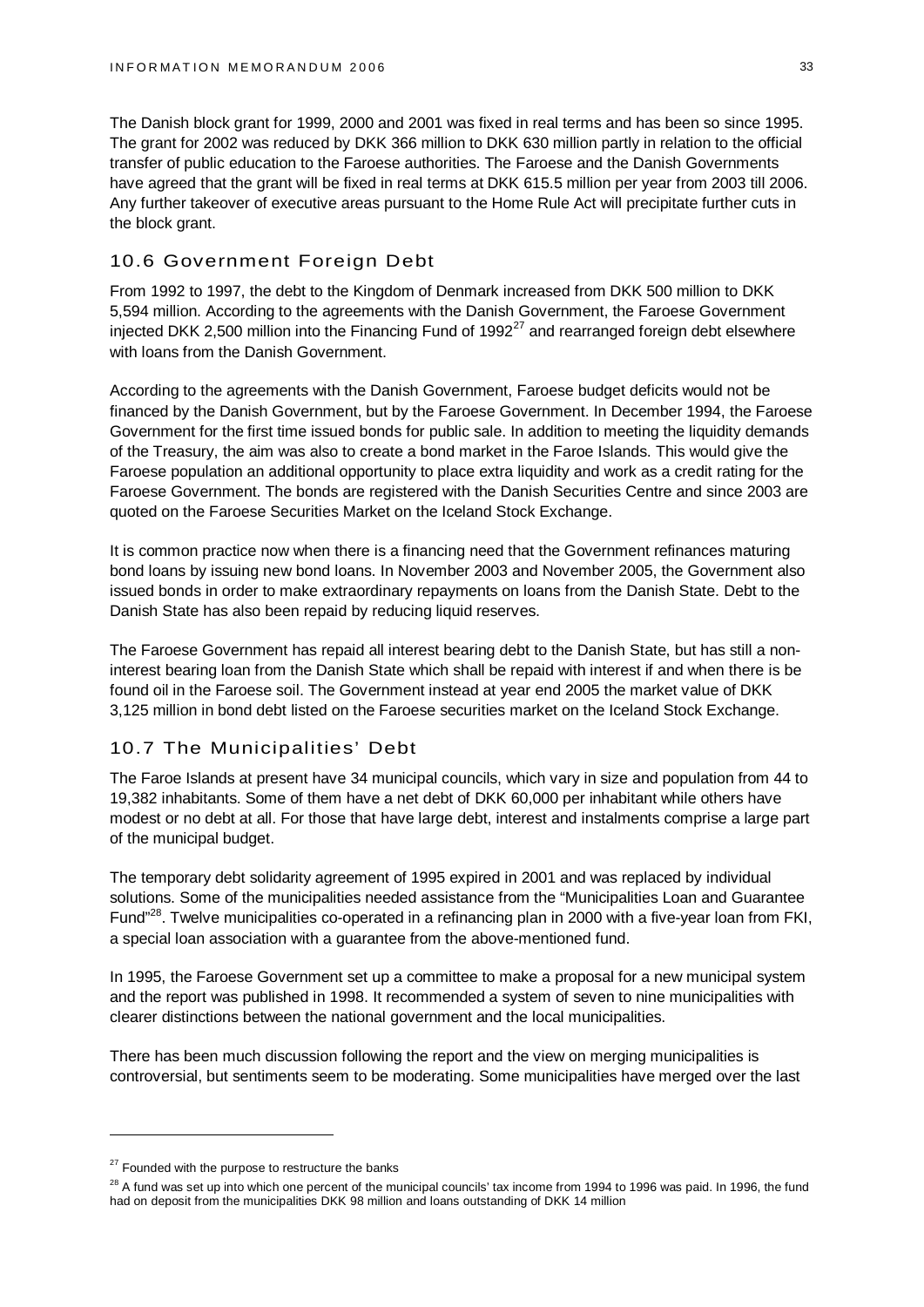few years, and several municipalities have decided to follow suit. The number of municipalities was reduced from 48 to 34 in 2004.

The long-term goals for creating larger municipal areas are to provide a basis for decentralizing public administration, social services and to strengthen local government.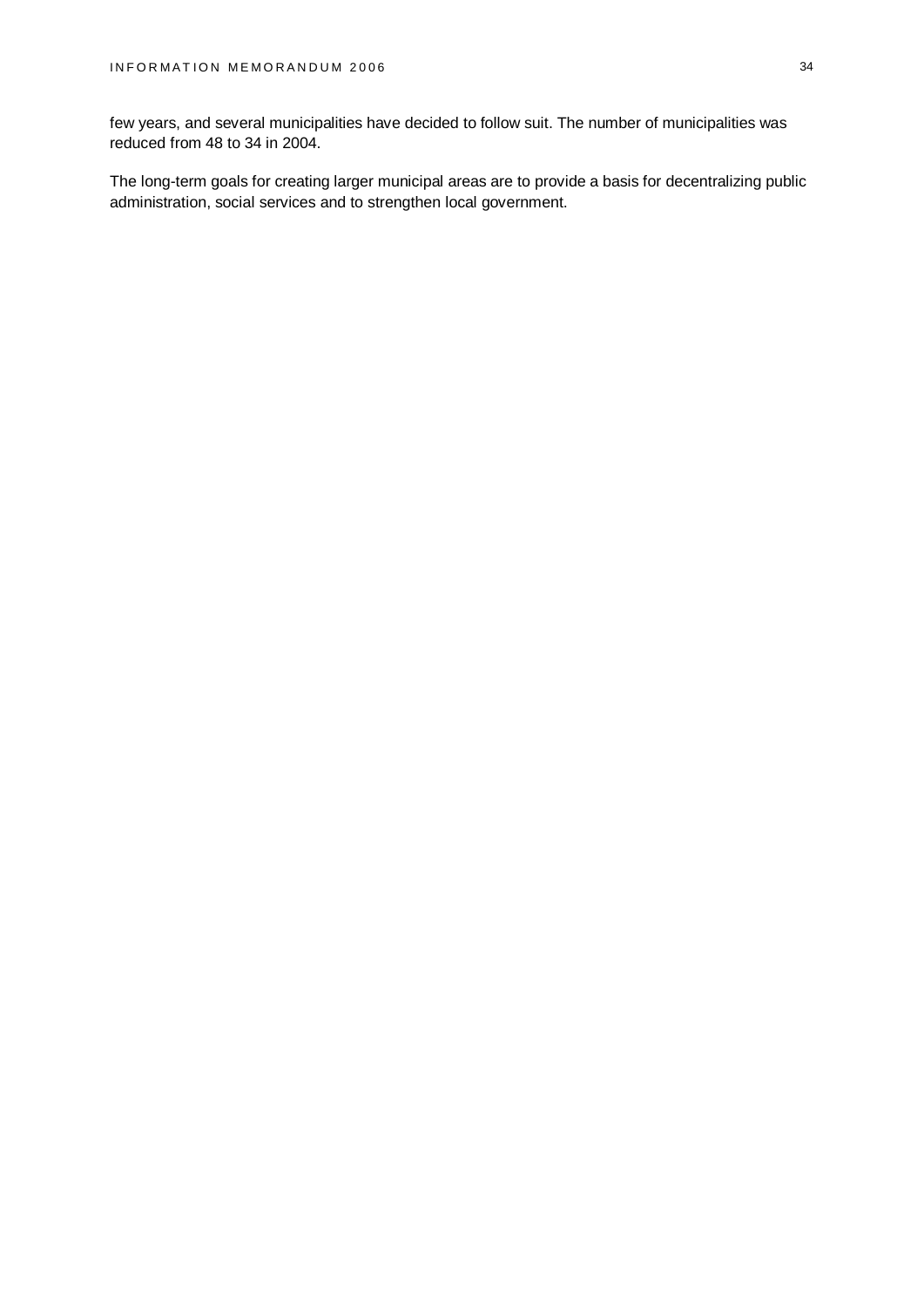# 11. SUMMARY AND OUTLOOK

#### 11.1 Summary

The Faroese economy is slowly growing. The growth is consistent with the leading European economies. However, GDP for 2004, 2005 and 2006 are based on estimates, and the newest estimates show a positive growth track, but the national income is still lower then in other Nordic countries measured in GDP per capita.

Unemployment is very low. The average for 2005 was 3.8% and the newest numbers for 2006 show a decrease in unemployment to an average of 3.3%. There has been a modest inflation of 0.6% in 2004 and an increase in 2005 to 2.0%.

The very important fishing industry seems to be at a peak. Both total catch and catch value have increased in a positive direction, and it seems that the industry is at a peak, as it will be very difficult to preserve the large catches.

Aquaculture once contributed one-quarter of the Faroese export, and although the industry is far from its past strength it is slowly but surely growing. Recent developments have been positive for the industry.

The public budget has showed a deficit since 2004, and it seems to be a difficult task to cut public service expenditure or to increase taxes. Government incentives have been focused on maintaining high activity rather than to balance the budget.

### 11.2 Outlook

The outlook for the Faroe Islands seems to be positive. The economy is growing. Unemployment is low and total wages have increased. Paid wages, a useful indicator of economic growth, have increased and the current estimates show a large growth for 2006.

Bottlenecks have developed in several industries. The level of activity is high and it will be difficult with the current unemployment for the activity in these industries to grow much faster then the current growth.

The upcoming privatization of large Faroese companies can contribute greatly to the economic development. Especially the listings of these companies on the Faroese Securities Market on the Iceland Stock Exchange can give the economy a much need boost with, among other things, a larger share of foreign venture capital.

As a welfare society it is very difficult to make dramatic cuts in the public budget. If the current Governments plans to reach a budget surplus are to be effective, then an increase in activity is highly needed.

The major economic crises of the mid-nineties had a great impact on all parts of the Faroese economy. The effects of the crises have warned off and there is new day for the economy with some great challenges ahead. Overall the Faroese economy is moving in a positive direction.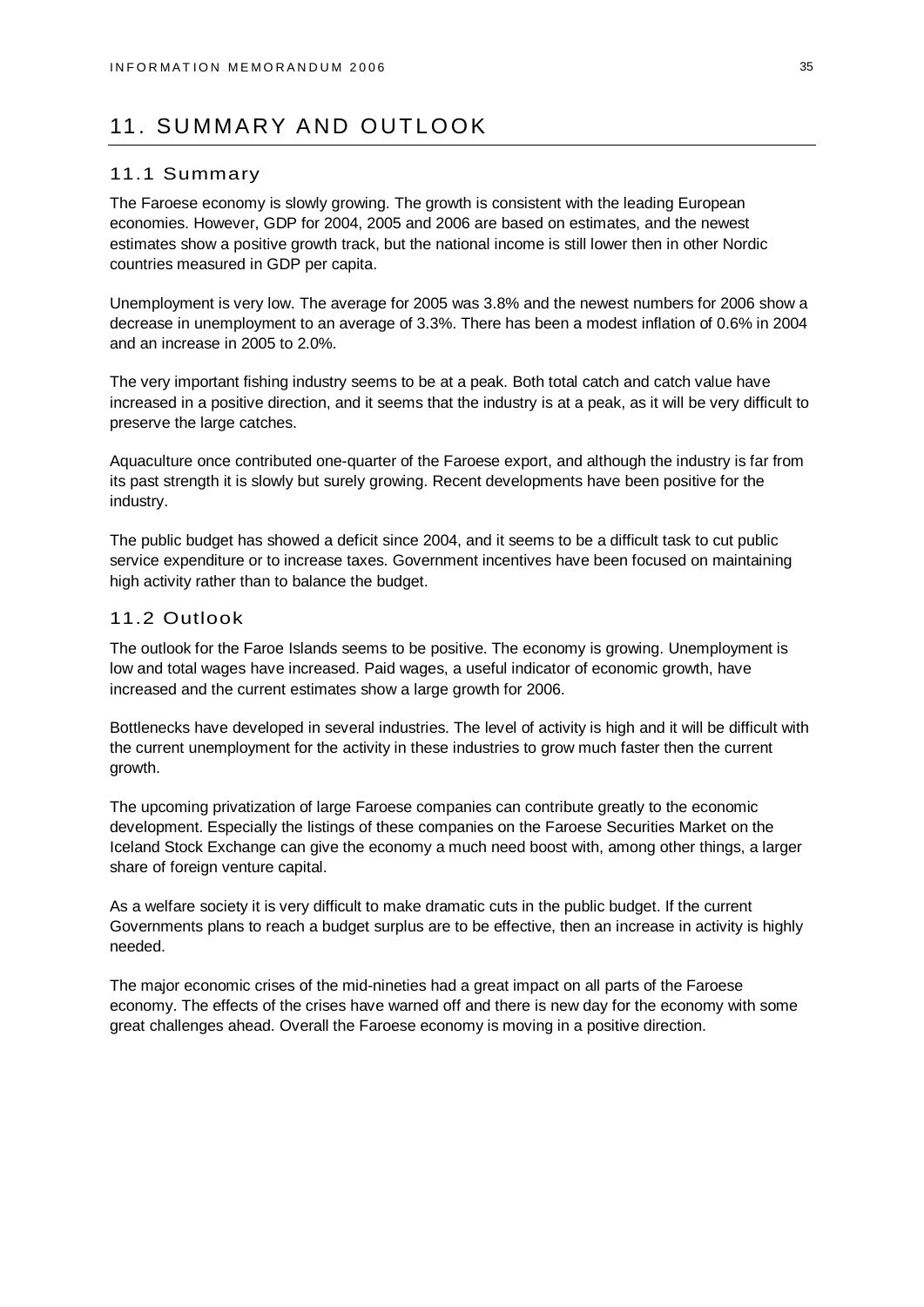# APPENDIX

# Appendix A – Governmental Debt

| <b>Total Net Debt of the Faroese Government</b> |               |               | TABLE <sub>1</sub> |
|-------------------------------------------------|---------------|---------------|--------------------|
| <b>DKK</b>                                      | 31-12-2003    | 31-12-2004    | 31-12-2005         |
| <b>Debt</b>                                     |               |               |                    |
| DKK 4023 million, 1998-2018                     | 1,651,000,000 | 1,575,000,000 |                    |
| DKK 500 million, 2018                           | 500,000,000   | 500,000,000   | 500,000,000        |
| Subtotal                                        | 2,151,000,000 | 2,075,000,000 | 500,000,000        |
| Other Debts in Denmark                          | 1,940,000     |               |                    |
| Debt in Faroe Islands                           | 111,265,000   |               |                    |
| <b>Bonds</b>                                    | 1,503,500,000 | 1,534,360,000 | 3,124,790,000      |
| <b>Total debt</b>                               | 3,767,705,000 | 3,609,360,000 | 3,624,790,000      |
| <b>Assets</b>                                   |               |               |                    |
| Deposits in Faroese Governm. Bank               | 1,820,143,000 | 1,472,400,000 | 1,293,000,000      |
| Deposits in commercial banks                    | 258,000,000   | 196,000,000   | 174,000,000        |
| <b>Total liquid assets</b>                      | 2,078,143,000 | 1,668,400,000 | 1,467,000,000      |
| Net debt                                        | 1,689,562,000 | 1,940,960,000 | 2,157,790,000      |
| % of GDP at market prices                       | 17.4%         | 19.9%         | 21.6%              |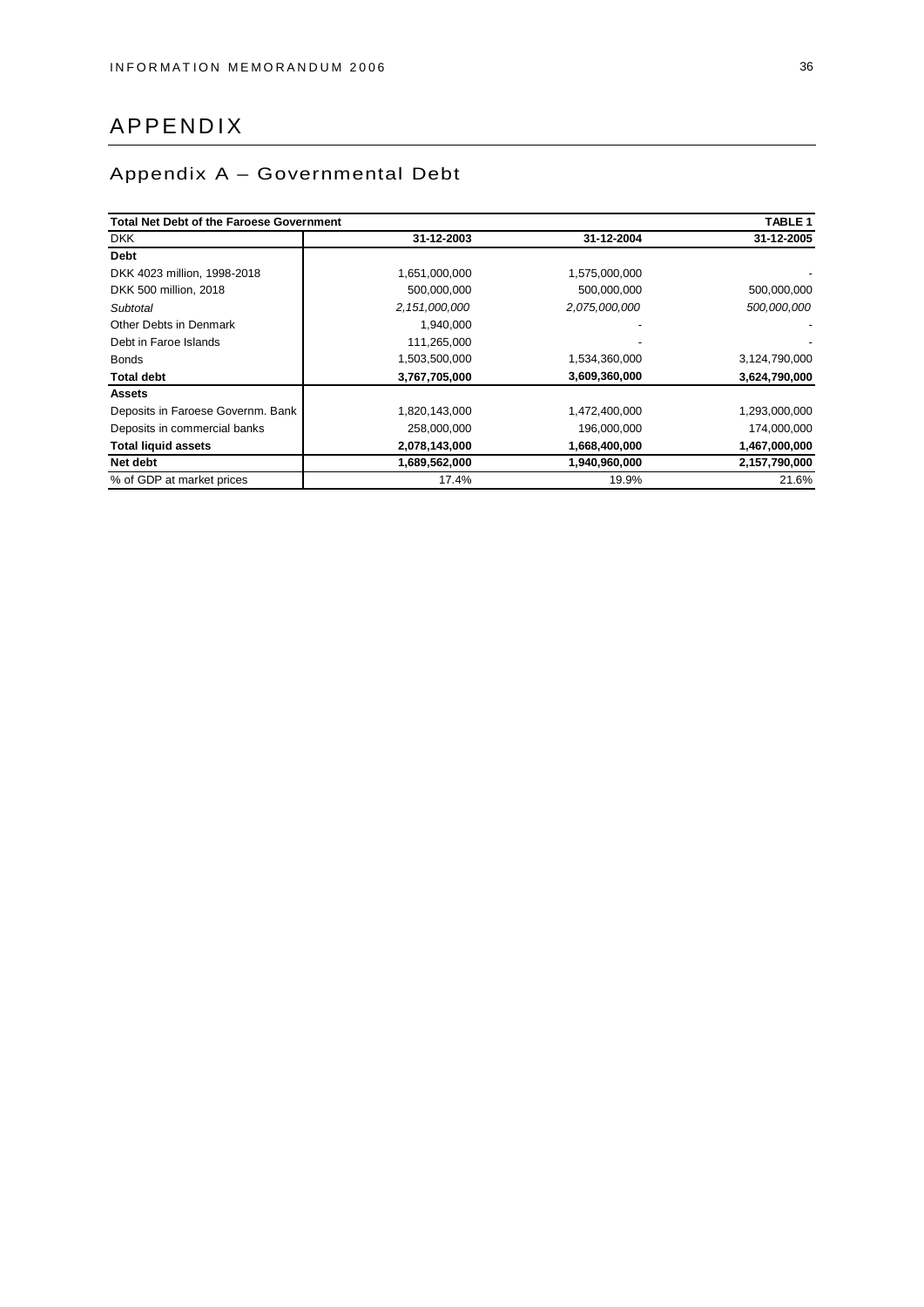# Appendix B – Guaranteed Debt

| <b>Guaranteed External Debt</b>       |                  |       |                       | <b>TABLE 1</b> |
|---------------------------------------|------------------|-------|-----------------------|----------------|
| 1000 DKK                              |                  |       | <b>Remaining debt</b> |                |
| Company                               | <b>Principal</b> | 2003  | 2004                  | 2005           |
| SEV (The Utility Company)             | DKK 50,000       | 6.494 | 1.299                 |                |
| Telefonverk Føroya Løgtings           | DKK 33,000       |       |                       |                |
| (The Telephone Company)               | DKK 28.860       |       |                       |                |
|                                       | DKK 29.400       |       |                       |                |
| <b>Total Guaranteed External Debt</b> |                  | 6.494 | 1.299                 |                |

| <b>Guaranteed Debt distributed on Borrowing Groups</b> |         |         |         |         |          |          |          | TABLE 2  |
|--------------------------------------------------------|---------|---------|---------|---------|----------|----------|----------|----------|
| 1000 DKK                                               | 1998    | 1999    | 2000    | 2001    | 2002     | 2003     | 2004     | 2005     |
| Government Institutions                                | 81,327  | 29,880  | 18,893  | 10,152  | 2,886    | $\Omega$ | $\Omega$ | $\Omega$ |
| Landsbanki Føroya                                      | 38,739  | 38,739  | 36.479  | 30,948  | 15,611   | 6,797    | 714      | 0        |
| Social security service                                | 18.853  | 0       | 0       | 0       | $\Omega$ | 0        | 0        | $\Omega$ |
| <b>Municipalities</b>                                  | 186,778 | 178,869 | 156.954 | 142,254 | 124.704  | 109.329  | 94,894   | 80,689   |
| <b>Municipal Institutions</b>                          | 31.818  | 27.273  | 22.078  | 16.883  | 11.688   | 6.494    | 1,299    | 0        |
| <b>Public Debt</b>                                     | 357,515 | 274,761 | 234.404 | 200,237 | 154,889  | 122,620  | 96,907   | 80,689   |
| Fishing                                                | 24.300  | 5,642   | 4,250   | 3,342   | 1,728    | 0        | $\Omega$ | $\Omega$ |
| <b>Fish Processing</b>                                 | 0       | 0       | 0       | 0       | $\Omega$ | 0        | 0        | 0        |
| Transport                                              | 7.922   | 4.403   | 2,867   | 0       | 0        | 0        | 0        | 0        |
| <b>Private Debt</b>                                    | 32.223  | 10,045  | 7,117   | 3,342   | 1,728    | 0        | 0        | 0        |
| <b>Total Guaranteed Debt</b>                           | 389.737 | 284.806 | 241.521 | 203.579 | 156.617  | 122.620  | 96.907   | 80.689   |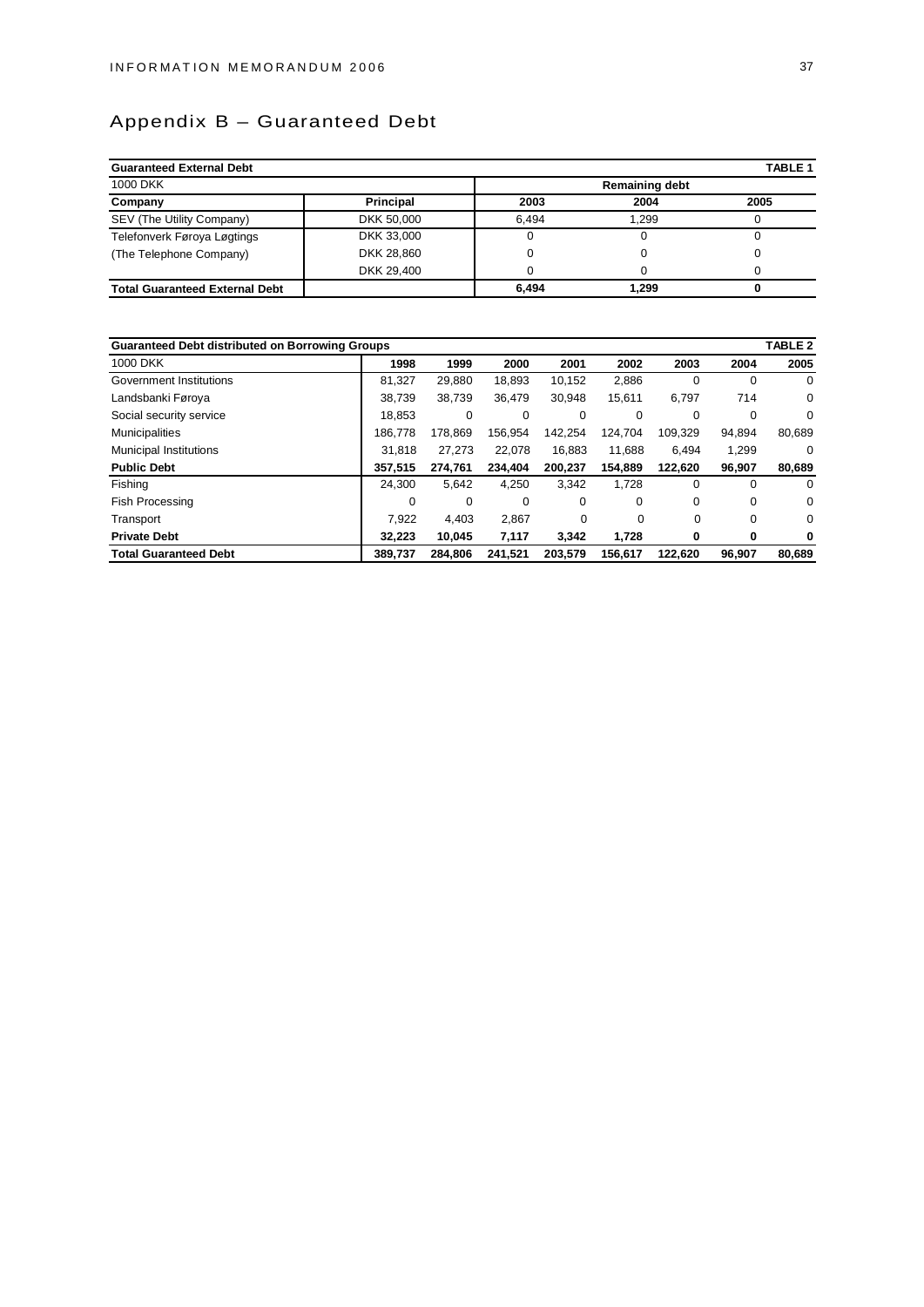# Appendix C – Key Figures

| Key Figures on Faroe Islands and Denmark<br><b>TABLE 1</b> |         |                      |           |                |  |  |  |
|------------------------------------------------------------|---------|----------------------|-----------|----------------|--|--|--|
|                                                            |         | <b>Faroe Islands</b> |           | <b>Denmark</b> |  |  |  |
|                                                            | 2004    | 2005                 | 2004      | 2005           |  |  |  |
| Area (square kilometers)                                   |         | 1.400                |           | 43.100         |  |  |  |
| Population (ultimo)                                        | 48.379  | 48.219               | 5,411,405 | 5,427,459      |  |  |  |
| Population density (inhabitants/square kilometers          | 35      | 34                   | 126       | 126            |  |  |  |
| GDP at market price/capita (DKK)*                          | 206,433 | 207,387              | 269.872   | 285,863        |  |  |  |
| Disposable income/capita (DKK)                             | 231,005 | 231,817              | 262.941   | 262.163        |  |  |  |
| GDP at market price/capita (USD)**                         | 37,756  | 32,793               | 49,358    | 45.202         |  |  |  |
| Disposable income/capita (USD)                             | 42,250  | 36,656               | 48,091    | 41,455         |  |  |  |

\* GDP figures for 2005 for Faroe Islands are estimates from Landsbanki Føroya

\*\* Using the exchange rates from Danmark National Bank ultimo 2004 (5.47) and ultimo 2005 (6.32)

| GDP Distribution on Industrial Branches, 2002 |                      | TABLE 2        |
|-----------------------------------------------|----------------------|----------------|
|                                               | <b>Faroe Islands</b> | <b>Denmark</b> |
| Agriculture, Fishing etc.                     | 22%                  | 4%             |
| Mining                                        | 1%                   | 1%             |
| Manufacturing                                 | 10%                  | 17%            |
| Construction                                  | 6%                   | 4%             |
| Energy and Water Distribution                 | 2%                   | 2%             |
| Private services                              | 37%                  | 46%            |
| Public Services etc.                          | 22%                  | 25%            |
| Total                                         | 100%                 | 100%           |

| Balance of Payments, 1996 - 2005 |      |      |       |       |      |       |       |       |                | <b>TABLE 3</b> |
|----------------------------------|------|------|-------|-------|------|-------|-------|-------|----------------|----------------|
|                                  | 1996 | 1997 | 1998  | 1999  | 2000 | 2001  | 2002  | 2003  | 2004*          | 2005*          |
| The Faroe Islands                |      |      |       |       |      |       |       |       |                |                |
| Total (mill. DKK)                | 857  | 873  | 1,491 | 1.160 | 853  | 1,301 | 1,184 | $-86$ | 778            | 534            |
| Per capita (1,000 DKK)           | 20   | 20   | 33    | 26    | 18   | 28    | 25    | -2    | 16             | 11             |
| Percent of GDP                   | 15   | 14   | 20    | 15    | 10   | 14    | 12    | $-1$  | 8              | 5              |
| <b>Denmark</b>                   |      |      |       |       |      |       |       |       |                |                |
| Total (bill. DKK)                | 15   | 4    | $-10$ | 21    | 19   | 40    | 27    | 46    | 36             | 46             |
| Per capita (1,000 DKK)           | 3    |      | $-2$  | 4     | 3    | 7     | 5     | 8     | 7              | 9              |
| Percent of GDP                   |      | 0    | -1    | 2     |      | 3     | 2     | 3     | $\overline{2}$ | 3              |

Somewhat estimated numbers from Landsbanki Føroya

| Net Foreign Debt, 1996 - 2005 |       |       |      |          |          |          |          |          |          | <b>TABLE 4</b> |
|-------------------------------|-------|-------|------|----------|----------|----------|----------|----------|----------|----------------|
|                               | 1996  | 1997  | 1998 | 1999     | 2000     | 2001     | 2002     | 2003     | 2004*    | 2005           |
| The Faroe Islands             |       |       |      |          |          |          |          |          |          |                |
| Total (mill. DKK)             | 3,163 | 2.106 | -211 | $-1.430$ | $-2.458$ | $-3.572$ | $-4,385$ | $-3.419$ | $-2,967$ | $\cdots$       |
| Per capita (1,000 DKK)        | 72    | 48    | -5   | $-31$    | $-53$    | $-76$    | $-92$    | $-71$    | $-61$    | $\cdots$       |
| Percent of GDP                | 55    | 34    | $-3$ | $-18$    | $-29$    | $-37$    | $-44$    | $-35$    | $-30$    | $\cdots$       |
| <b>Denmark</b>                |       |       |      |          |          |          |          |          |          |                |
| Total (bill. DKK)             | 253   | 285   | 285  | 152      | 218      | 221      | 225      | 170      | 83       | $-36$          |
| Per capita (1,000 DKK)        | 48    | 54    | 54   | 29       | 41       | 41       | 42       | 31       | 15       | $-7$           |
| Percent of GDP                | 24    | 26    | 25   | 13       | 17       | 17       | 17       | 12       | 6        | $-2$           |

\* Somewhat estimated numbers from Landsbanki Føroya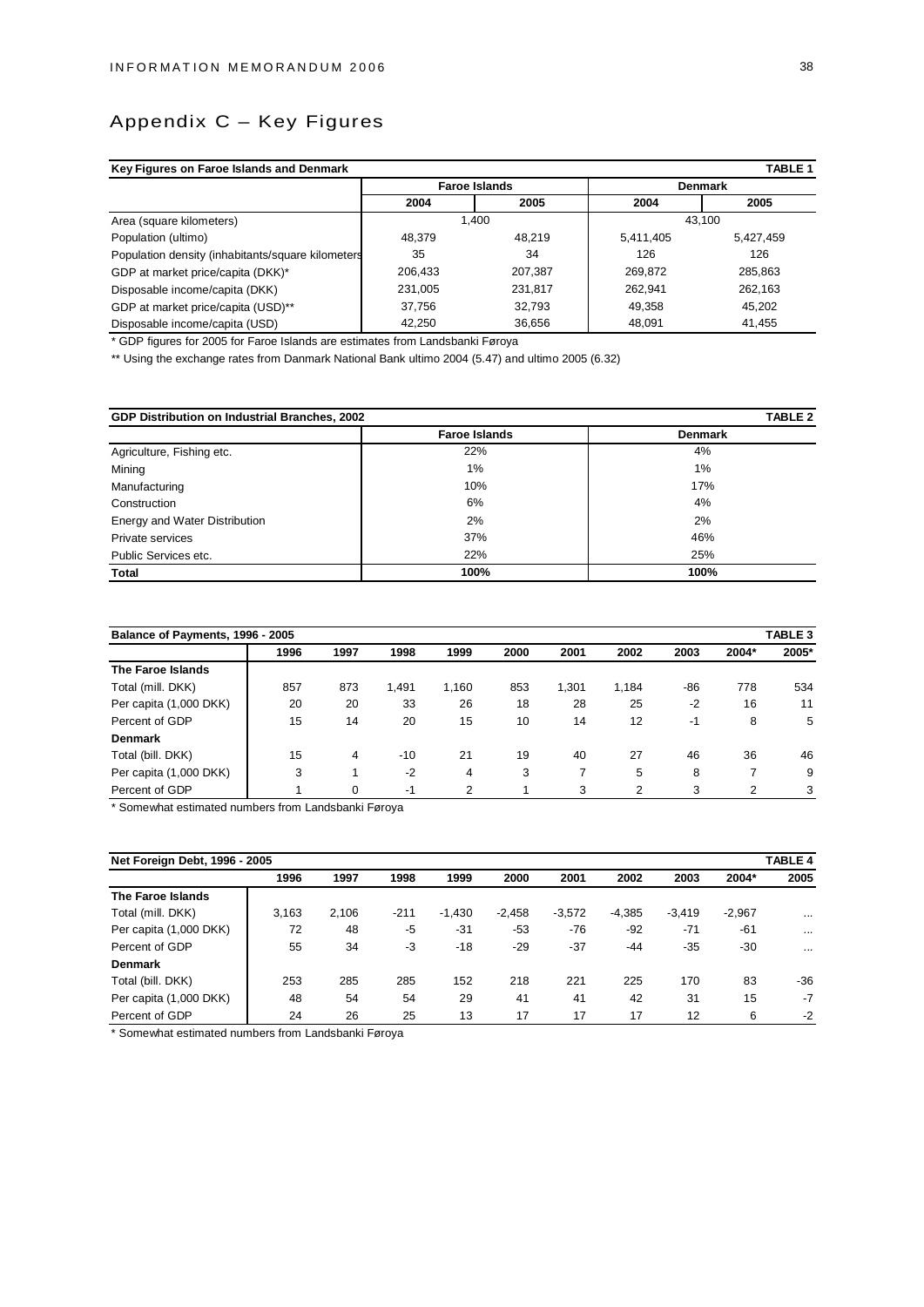| Economic Development, 1995 - 2005 |       |       |       |       |       |       |       |         |         | <b>TABLE 5</b> |
|-----------------------------------|-------|-------|-------|-------|-------|-------|-------|---------|---------|----------------|
|                                   | 1996  | 1997  | 1998  | 1999  | 2000  | 2001  | 2002  | 2003    | 2004**  | 2005**         |
| GDP, million DKK                  | 5.788 | 6.175 | 7.278 | 7.758 | 8.581 | 9.589 | 9.973 | 9.699   | 9.764   | 10,000         |
| GDP, real growth %*               | 5.6%  | 4.0%  | 15.1% | 1.9%  | 5.5%  | 6.8%  | 1.3%  | $-3.3%$ | $-0.6%$ | 1.8%           |
| Investment quota in %             | 12.9% | 15.8% | 20.5% | 24.0% | 30.5% | 27.1% | 22.0% | 27.0%   | 17.6%   | 18.7%          |
| Budget surplus % of GDP           | 0.2%  | 1.3%  | 2.9%  | 8.4%  | 7.0%  | 7.3%  | 1.9%  | 0.2%    | $-1.6%$ | $-2.1%$        |
| Inflation (CPI), %                | 2.7%  | 2.8%  | 4.7%  | 5.1%  | 4.9%  | 2.7%  | 0.5%  | 1.3%    | 0.6%    | 2.0%           |

\* Growth in nominal GDP minus growth in consumer price index (CPI)

\*\* Figures for 2004 and 2005 (except the CPI) are estimates from Landsbanki Føroya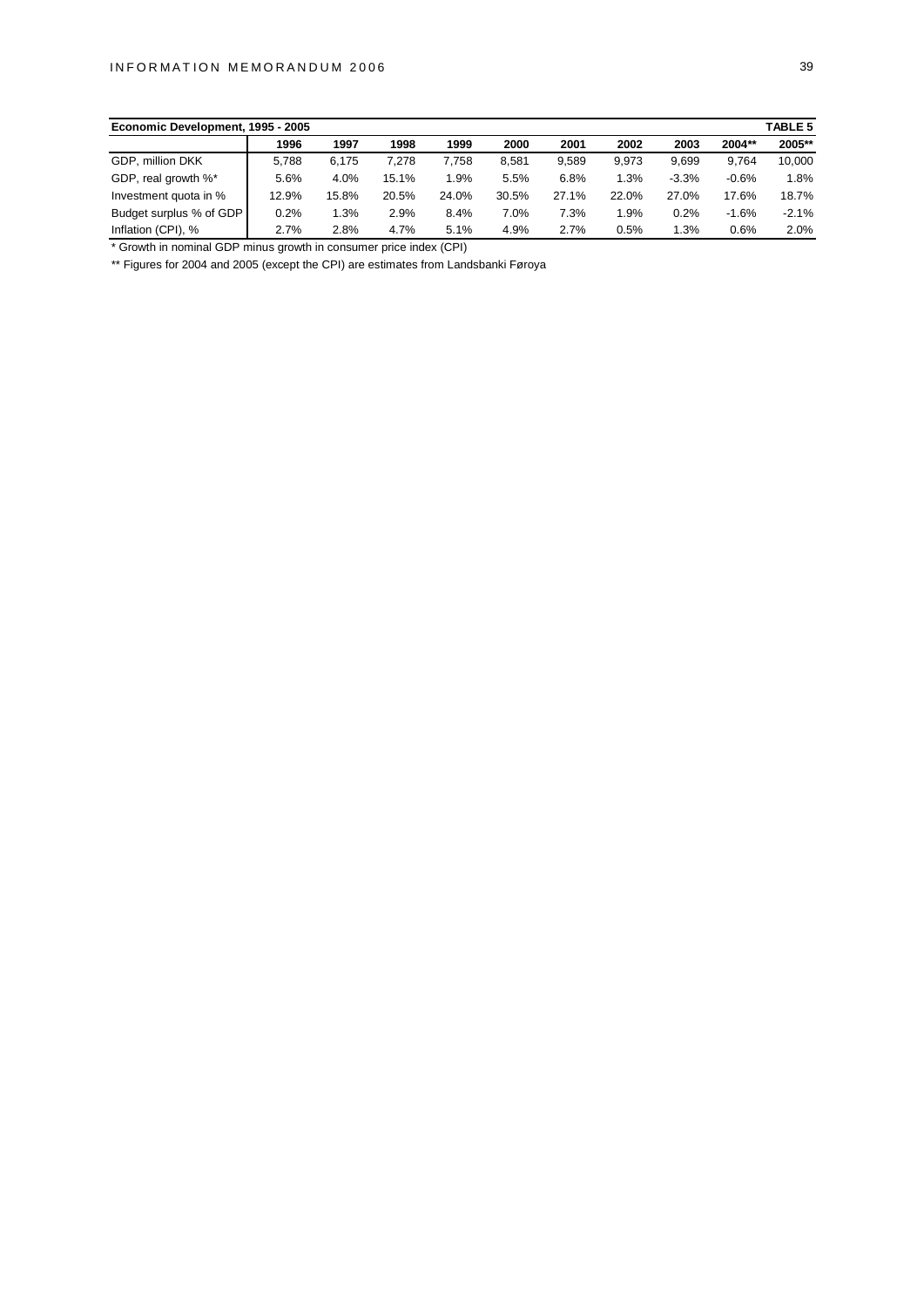# Appendix D – National Accounts

| Gross Domestic Product, 1996 - 2005 |       |       |       |       |       |       |       |       |       | TABLE 1 |
|-------------------------------------|-------|-------|-------|-------|-------|-------|-------|-------|-------|---------|
| <b>Million DKK</b>                  | 1996  | 1997  | 1998  | 1999  | 2000  | 2001  | 2002  | 2003  | 2004* | 2005*   |
| <b>GDP</b> at Market Prices         | 5,788 | 6.175 | 7.278 | 7.758 | 8.581 | 9.589 | 9.973 | 9.699 | 9.764 | 10.000  |
| - Production tax & subs.            | 241   | 204   | $-18$ | $-44$ | $-23$ | $-24$ | $-40$ | $-28$ | $-20$ | $-20$   |
| - Product tax & subsities           | 910   | 915   | 938   | 1.007 | 1.081 | 1.146 | 1.241 | 1.286 | 1.278 | 1,275   |
| <b>GDP at Factor Cost</b>           | 5,118 | 5.464 | 6,358 | 6,795 | 7.523 | 8.467 | 8,772 | 8.441 | 8,506 | 8,745   |
| This being divided into             |       |       |       |       |       |       |       |       |       |         |
| Compens. of Employees               | 3.492 | 3.766 | 4.229 | 4.524 | 4,979 | 5.694 | 6.221 | 6.246 | 6,278 | 6,471   |
| <b>Gross Operating Surplus</b>      | 1.626 | 1.698 | 2.128 | 2.271 | 2,544 | 2,774 | 2.551 | 2,196 | 2.227 | 2,274   |

\* Figures for 2004 and 2005 are estimates from Landsbanki Føroya

| <b>TABLE 2</b><br>Gross Domestic Product at Factor Cost, 1996 - 2005 |        |        |        |        |        |        |        |        |        |        |  |
|----------------------------------------------------------------------|--------|--------|--------|--------|--------|--------|--------|--------|--------|--------|--|
| <b>Million DKK</b>                                                   | 1996   | 1997   | 1998   | 1999   | 2000   | 2001   | 2002   | 2003   | 2004*  | 2005*  |  |
| Non-financial sector                                                 | 3.109  | 3.358  | 3.971  | 4.230  | 4.723  | 5.410  | 5.491  | 4.979  | 4.899  | 5.034  |  |
| Financial sector                                                     | 418    | 364    | 284    | 267    | 316    | 358    | 357    | 427    | 419    | 433    |  |
| <b>Public Services</b>                                               | .283   | .360   | 1.306  | 1.403  | .507   | .654   | 1.816  | 1.943  | 2.090  | 2.187  |  |
| Households                                                           | 692    | 709    | 1.091  | 1.209  | 1.319  | 1.402  | 1.470  | 1.489  | 1.504  | 1.492  |  |
| <b>Imputed Financial Services</b>                                    | $-383$ | $-327$ | $-294$ | $-313$ | $-341$ | $-356$ | $-363$ | $-396$ | $-406$ | $-402$ |  |
| <b>Total</b>                                                         | 5.118  | 5.464  | 6.358  | 6.795  | 7.524  | 8.468  | 8.772  | 8.442  | 8.506  | 8.744  |  |

\* Figures for 2004 and 2005 are estimates from Landsbanki Føroya

| <b>Supply and Disposal</b>    |       |       |        |        |        |        |        |        |        | TABLE <sub>3</sub> |
|-------------------------------|-------|-------|--------|--------|--------|--------|--------|--------|--------|--------------------|
| Million DKK                   | 1996  | 1997  | 1998   | 1999   | 2000   | 2001   | 2002   | 2003   | 2004*  | 2005*              |
| <b>Gross Domestic Product</b> | 5,788 | 6,175 | 7,278  | 7,758  | 8,581  | 9,589  | 9,973  | 9,699  | 9,764  | 10,000             |
| Import, Goods                 | 2,145 | 2,363 | 2,497  | 3,176  | 4,163  | 3,983  | 3,717  | 4,677  | 3,588  | 3,749              |
| Imports, Services             | 667   | 651   | 608    | 671    | 791    | 886    | 1,047  | 994    | 1,053  | 1,116              |
| For Final Use                 | 8.600 | 9,189 | 10.384 | 11.605 | 13,535 | 14,458 | 14,737 | 15.371 | 14.405 | 14,865             |
| <b>Exports of Goods</b>       | 2,447 | 2,594 | 2,961  | 3,297  | 3,857  | 4,294  | 4,235  | 3,913  | 3,668  | 3,586              |
| <b>Export of Services</b>     | 413   | 411   | 342    | 388    | 435    | 465    | 540    | 509    | 565    | 635                |
| For Domestic Disposal         | 5,740 | 6,184 | 7,081  | 7,920  | 9,243  | 9,699  | 9,961  | 10,949 | 10,126 | 10,608             |
| <b>Private Consumption</b>    | 3,236 | 3,348 | 3,756  | 4,085  | 4,489  | 4,747  | 5,169  | 5,568  | 5,512  | 5,673              |
| Government Consumpt.          | 1,733 | 1,837 | 1,835  | 1,976  | 2,134  | 2,350  | 2,595  | 2,765  | 2,899  | 3,067              |
| Private Investment            | 400   | 628   | 874    | 1,317  | 1,761  | 1,833  | 1,637  | 2,098  | 1,563  | 1,700              |
| <b>Public Investment</b>      | 180   | 244   | 286    | 363    | 473    | 495    | 621    | 690    | 733    | 683                |
| Increase in Stocks            | 191   | 127   | 331    | 180    | 386    | 275    | -61    | $-171$ | $-581$ | $-515$             |

\* Figures for 2004 and 2005 are estimates from Landsbanki Føroya

| Gross Savings and the Finance of Investments, 1996 - 2005 |          |        |          |          |        |          |          |        |        |        |
|-----------------------------------------------------------|----------|--------|----------|----------|--------|----------|----------|--------|--------|--------|
| <b>Million DKK</b>                                        | 1996     | 1997   | 1998     | 1999     | 2000   | 2001     | 2002     | 2003   | 2004*  | 2005*  |
| <b>GDP at Market Prices</b>                               | 5.788    | 6.175  | 7,278    | 7.758    | 8,581  | 9,589    | 9,973    | 9,699  | 9,764  | 10,000 |
| Net Interest                                              | $-340$   | $-330$ | $-97$    | $-103$   | 33     | 7        | 114      | 46     | 38     | 34     |
| Net Wages etc.                                            | -28      | $-25$  | 280      | 291      | 309    | 224      | 245      | 307    | 335    | 332    |
| Net Transfers                                             | 1.097    | 1.130  | 1,111    | 1.135    | 1.173  | 1.179    | 813      | 811    | 812    | 812    |
| Disposable Income                                         | 6.517    | 6,950  | 8,572    | 9,080    | 10,096 | 11,000   | 11,145   | 10.864 | 10,949 | 11,178 |
| Public and Private Cons.                                  | 4,625    | 5,102  | 5,583    | 6,050    | 6,612  | 7,096    | 7.764    | 8,332  | 8,411  | 8,740  |
| <b>Gross Savings</b>                                      | 1,892    | 1,848  | 2,989    | 3,030    | 3,484  | 3,903    | 3,381    | 2,531  | 2,538  | 2,438  |
| Capital Inflows                                           | $-1.146$ | $-873$ | $-1,499$ | $-1,170$ | $-864$ | $-1,300$ | $-1,184$ | 86     | $-823$ | $-570$ |
| <b>Finance of Investments</b>                             | 746      | 975    | 1.490    | 1,860    | 2,620  | 2,603    | 2,197    | 2,617  | 1,715  | 1,868  |

\* Figures for 2004 and 2005 are estimates from Landsbanki Føroya

| <b>TABLE 5</b><br>Capital Formation Quota, 1996 - 2005 |       |       |       |       |       |       |       |       |       |        |  |
|--------------------------------------------------------|-------|-------|-------|-------|-------|-------|-------|-------|-------|--------|--|
| <b>Million DKK</b>                                     | 1996  | 1997  | 1998  | 1999  | 2000  | 2001  | 2002  | 2003  | 2004* | 2005*  |  |
| <b>Total Capital Investment</b>                        | 746   | 975   | .490  | .860  | 2.620 | 2.603 | 2.197 | 2.617 | 1.715 | 1,868  |  |
| <b>GDP</b>                                             | 5.788 | 6.175 | 7.278 | 758.' | 8.581 | 9.589 | 9.973 | 9.699 | 9.764 | 10,000 |  |
| <b>Capital Formation Quotal</b>                        | 13%   | 16%   | 20%   | 24%   | 31%   | 27%   | 22%   | 27%   | 18%   | 19%    |  |

\* Figures for 2004 and 2005 are estimates from Landsbanki Føroya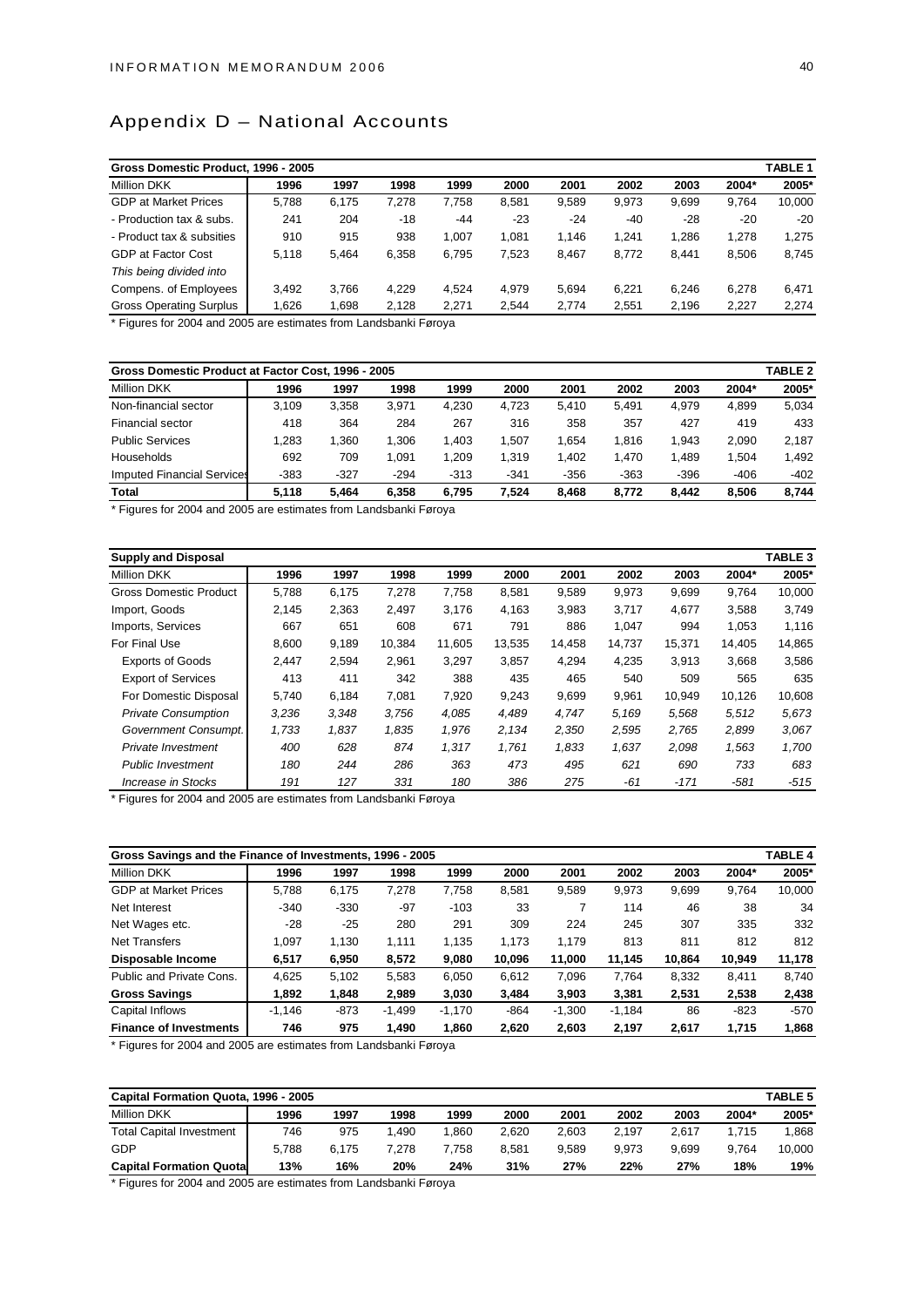# Appendix E – Balance of Payments

| <b>Balance of Payments</b>   |        |        |        |        |        |        |        |         |        | TABLE <sub>1</sub> |
|------------------------------|--------|--------|--------|--------|--------|--------|--------|---------|--------|--------------------|
| <b>Million DKK</b>           | 1996   | 1997   | 1998   | 1999   | 2000   | 2001   | 2002   | 2003    | 2004   | 2005               |
| Export (fob)                 | 2,447  | 2,594  | 2,961  | 3,297  | 3,857  | 4,294  | 4,235  | 3,913   | 3,668  | 3,586              |
| Import (fob)                 | 2,145  | 2,363  | 2,497  | 3,176  | 4,163  | 3,983  | 3,717  | 4,677   | 3,588  | 3,749              |
| <b>Trade Balance</b>         | 302    | 231    | 464    | 121    | $-306$ | 310    | 518    | -765    | 80     | $-163$             |
| ships excluded               | 289    | 263    | 464    | 428    | 226    | 472    | 632    | 250     | 70     | 419                |
| <b>Export Services</b>       | 413    | 411    | 342    | 388    | 435    | 465    | 540    | 509     | 565    | 635                |
| <b>Import Services</b>       | 667    | 651    | 608    | 671    | 791    | 886    | 1,047  | 994     | 1,053  | 1,116              |
| <b>Net Services</b>          | $-254$ | $-240$ | $-267$ | $-283$ | $-356$ | $-420$ | $-507$ | -486    | $-488$ | $-481$             |
| Net Transfers and Income     | 661    | 889    | 1,294  | 1,322  | 1,515  | 1,411  | 1,172  | 1,165   | 1,185  | 1,178              |
| Omissions                    | 148    | $-7$   |        |        |        |        |        |         |        |                    |
| <b>Transf. and Omissions</b> | 809    | 882    | 1,294  | 1,322  | 1,515  | 1,411  | 1,172  | 1,165   | 1,185  | 1,178              |
| <b>Balance of Payments</b>   | 857    | 873    | 1,491  | 1,160  | 853    | 1,301  | 1,184  | -86     | 778    | 534                |
| % of GDP                     | 14.8%  | 14.1%  | 20.5%  | 15.0%  | 9.9%   | 13.6%  | 11.9%  | $-0.9%$ | 8.0%   | 5.3%               |

| Faroese Exports and Imports Distributed on Markets, 2002 - 2005<br><b>TABLE 2</b> |       |                |       |       |       |                |       |       |
|-----------------------------------------------------------------------------------|-------|----------------|-------|-------|-------|----------------|-------|-------|
| Numbers in %                                                                      |       | <b>Exports</b> |       |       |       | <b>Imports</b> |       |       |
|                                                                                   | 2002  | 2003           | 2004  | 2005  | 2002  | 2003           | 2004  | 2005  |
| Denmark                                                                           | 20.5  | 23.3           | 19.4  | 14.4  | 31.4  | 25.9           | 32.9  | 26.7  |
| Italy                                                                             | 4.1   | 3.2            | 3.7   | 2.8   | 1.8   | 1.2            | 1.5   | 1.3   |
| <b>Great Britain</b>                                                              | 24.4  | 22.1           | 25.7  | 28.6  | 4.6   | 3.5            | 5.3   | 4.7   |
| Germany                                                                           | 6.7   | 6.9            | 5.2   | 5.1   | 7.6   | 21.1           | 7.5   | 6.2   |
| France                                                                            | 7.9   | 9.4            | 8.3   | 8.2   | 3.4   | 2.6            | 3.1   | 2.1   |
| Spain                                                                             | 11.3  | 12.0           | 10.1  | 9.7   | 2.1   | 0.6            | 0.7   | 7.0   |
| Sweden                                                                            | 1.2   | 1.2            | 1.3   | 1.3   | 6.5   | 4.4            | 7.0   | 5.4   |
| Other EC countries                                                                | 3.0   | 2.0            | 4.0   | 6.7   | 6.0   | 5.3            | 8.1   | 5.2   |
| <b>Total EC countries</b>                                                         | 79.1  | 80.1           | 77.7  | 76.8  | 63.4  | 64.6           | 66.1  | 58.6  |
| Canada                                                                            | 1.9   | 2.7            | 0.5   | 2.0   | 0.1   | 0.2            | 0.3   | 0.3   |
| Norway                                                                            | 7.1   | 5.1            | 7.7   | 5.9   | 18.7  | 23.2           | 18.4  | 18.1  |
| Iceland                                                                           | 1.1   | 2.8            | 5.1   | 1.8   | 4.6   | 3.2            | 4.2   | 2.5   |
| Russia                                                                            | 0.7   | 1.0            | 0.6   | 3.7   | 1.1   | 0.4            | 0.3   | 0.2   |
| USA                                                                               | 2.7   | 2.2            | 1.2   | 0.9   | 1.2   | 1.0            | 1.0   | 8.8   |
| Japan                                                                             | 4.0   | 4.1            | 4.0   | 3.5   | 2.3   | 1.7            | 2.1   | 1.6   |
| Other countries                                                                   | 3.4   | 2.0            | 3.4   | 5.5   | 8.6   | 5.7            | 7.7   | 9.9   |
| <b>Total non EC countries</b>                                                     | 20.9  | 19.9           | 22.5  | 23.2  | 36.6  | 35.4           | 34.0  | 41.4  |
| Total in mill. DKK                                                                | 4,234 | 3,912          | 3,689 | 3,586 | 3,896 | 4,864          | 3,738 | 4,266 |

| Exports by Product, 1997 - 2005       |       |       |       |       |       |       |             |       | TABLE 3 |
|---------------------------------------|-------|-------|-------|-------|-------|-------|-------------|-------|---------|
| <b>Million DKK</b>                    | 1997  | 1998  | 1999  | 2000  | 2001  | 2002  | 2003        | 2004  | 2005    |
| Chilled fish                          | 856   | 752   | 1,104 | 1,142 | 1,400 | 1,477 | 1,288       | 1,166 | 1,026   |
| Frozen fish                           | 1,029 | 1,310 | 1,275 | 1,486 | 1,608 | 1,580 | 1,368       | 1,173 | 1,334   |
| Salted fish                           | 300   | 361   | 449   | 544   | 678   | 653   | 642         | 543   | 512     |
| Smoked fillets                        | 34    | 50    | 39    | 47    | 67    | 29    | 14          | 29    | 41      |
| Dried fish                            | 90    | 148   | 112   | 156   | 222   | 220   | 238         | 364   | 350     |
| Canned fish                           | 64    | 93    | 102   | 94    | 125   | 127   | 109         | 83    | 54      |
| Other conservation of fish            | 94    | 100   | 42    | 57    | 74    | 74    | 104         | 81    | 50      |
| Other fish products                   |       | 0     | 0     | 9     | 20    |       | $\mathbf 0$ |       | 1       |
| <b>Total, Export of fish products</b> | 2,467 | 2,815 | 3,124 | 3,534 | 4,194 | 4,162 | 3,764       | 3,439 | 3,367   |
| Other products                        | 20    | 21    | 24    | 40    | 28    | 12    | 9           | 23    | 25      |
| Vessels                               | 88    | 99    | 123   | 258   | 58    | 61    | 139         | 189   | 195     |
| Total                                 | 2.575 | 2,934 | 3,270 | 3,832 | 4,281 | 4,235 | 3,912       | 3,651 | 3,586   |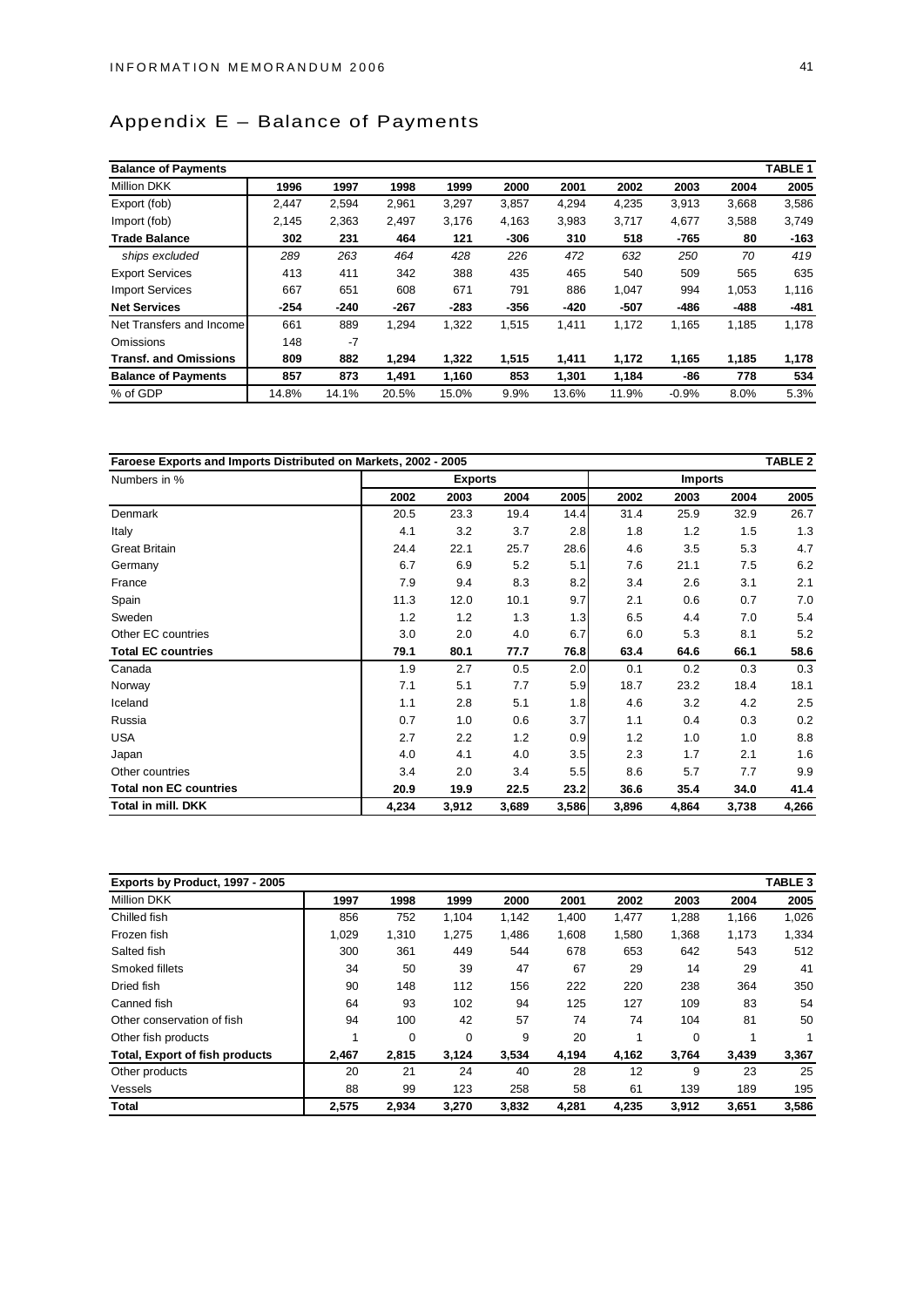#### INFORMATION MEMORANDUM 2006 42

| Imports by Product, 1997 - 2005 | <b>TABLE 4</b> |       |       |       |       |       |       |       |       |  |  |  |
|---------------------------------|----------------|-------|-------|-------|-------|-------|-------|-------|-------|--|--|--|
| <b>Million DKK</b>              | 1997           | 1998  | 1999  | 2000  | 2001  | 2002  | 2003  | 2004  | 2005  |  |  |  |
| Intermediate goods for          |                |       |       |       |       |       |       |       |       |  |  |  |
| Agriculture and fish breeding   | 200            | 238   | 264   | 299   | 368   | 276   | 297   | 220   | 102   |  |  |  |
| Construction industry           | 166            | 192   | 240   | 292   | 342   | 383   | 357   | 366   | 365   |  |  |  |
| Other industries                | 417            | 507   | 564   | 682   | 729   | 740   | 756   | 687   | 639   |  |  |  |
| Fuel etc.                       | 255            | 187   | 265   | 508   | 488   | 415   | 446   | 531   | 716   |  |  |  |
| Machinery, capital equipment    | 206            | 226   | 330   | 408   | 590   | 411   | 475   | 367   | 304   |  |  |  |
| Transport equipment ex. ships   | 131            | 161   | 202   | 203   | 240   | 242   | 229   | 208   | 221   |  |  |  |
| Goods for household consumption | 710            | 790   | 841   | 941   | 1,014 | 1,102 | 1,067 | 1,083 | 1,060 |  |  |  |
| Other goods                     | 44             | 45    | 43    | 48    | 49    | 49    |       |       |       |  |  |  |
| Sum less imp. of fish and ships | 2,130          | 2,346 | 2,750 | 3,381 | 3,820 | 3,618 | 3,625 | 3,463 | 3,405 |  |  |  |
| Salt                            | 7              | 6     | 6     | 9     | 8     | 7     | 8     | 7     | 10    |  |  |  |
| Fresh fish                      | 28             | 21    | 6     | 6     | 6     | 19    | 3     | 18    | 24    |  |  |  |
| Frozen fish                     | 36             | 56    | 77    | 92    | 46    | 36    | 13    | 13    | 14    |  |  |  |
| Fish for reduction              | 43             | 64    | 30    | 30    | 58    | 41    | 62    | 58    | 36    |  |  |  |
| <b>Fish import</b>              | 114            | 146   | 120   | 137   | 118   | 103   | 85    | 96    | 84    |  |  |  |
| Ships and airlanes              | 120            | 99    | 430   | 790   | 220   | 175   | 1,154 | 179   | 776   |  |  |  |
| <b>TOTAL</b>                    | 2,364          | 2,591 | 3,300 | 4,308 | 4,158 | 3,896 | 4,864 | 3,738 | 4,266 |  |  |  |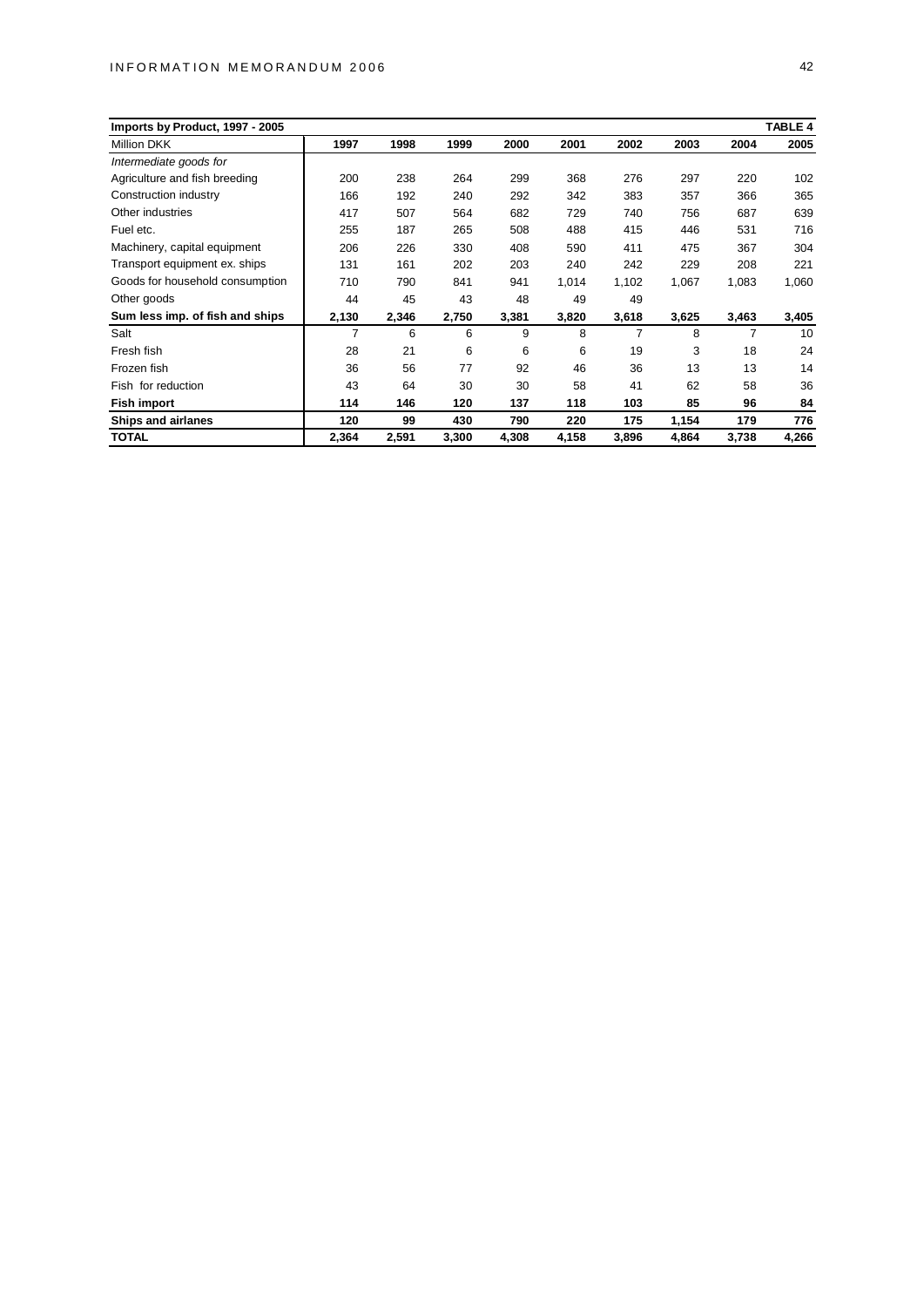# Appendix F – Debt etc.

| <b>TABLE 1</b><br>Total Net Foreign Debt, 1995 - 2004 |          |          |          |          |          |          |          |          |          |          |
|-------------------------------------------------------|----------|----------|----------|----------|----------|----------|----------|----------|----------|----------|
| <b>Million DKK</b>                                    | 1995     | 1996     | 1997     | 1998     | 1999     | 2000     | 2001     | 2002     | 2003*    | 2004*    |
| <b>Public Debt</b>                                    | 6.996    | 6.817    | 6.321    | 4.413    | 3.569    | 3.159    | 2.860    | 2.104    | 777      | 927      |
| <b>Private Debt</b>                                   | $-2.594$ | $-3.654$ | $-4.215$ | $-4.624$ | $-4.999$ | $-5.617$ | $-6.432$ | $-6.489$ | $-4.196$ | $-3.894$ |
| Net Debt (incl. Denmark)                              | 4.402    | 3.163    | 2.106    | -211     | $-1.430$ | $-2.458$ | $-3.572$ | $-4.385$ | $-3.419$ | $-2,967$ |

\* Change in the methdology of the time series

| <b>Total Foreign Debt and Assets</b>  |          |          |          |          |          |          |          | TABLE <sub>2</sub> |
|---------------------------------------|----------|----------|----------|----------|----------|----------|----------|--------------------|
| Million DKK                           | 1997     | 1998     | 1999     | 2000     | 2001     | 2002     | 2003*    | 2004*              |
| Liabilities                           | 7,390    | 5,757    | 5,372    | 5,032    | 4,895    | 4,582    | 3,668    | 3,579              |
| Assets                                | 1,069    | 1,344    | 1,803    | 1,873    | 2,035    | 2,478    | 2,892    | 2,652              |
| <b>Net Public sector</b>              | 6,321    | 4,413    | 3,569    | 3,159    | 2,860    | 2,104    | 777      | 927                |
| Liabilities                           | 2,094    | 1,702    | 1,333    | 1,228    | 1,298    | 1,186    | 2,360    | 2,426              |
| Assets                                | 6,309    | 6,326    | 6,332    | 6,845    | 7,730    | 7,675    | 6,556    | 6,320              |
| <b>Net Private sector</b>             | $-4,215$ | $-4,624$ | $-4,999$ | $-5,617$ | $-6,432$ | $-6,489$ | -4,196   | $-3,894$           |
| Liabilities                           | 401      | 241      | 140      | 264      | 413      | 371      | 784      | 696                |
| Assets                                | 3,489    | 3,059    | 3,043    | 2,756    | 3,270    | 2,904    | 2,877    | 2,847              |
| <b>Net financial corporations</b>     | $-3,088$ | $-2,818$ | $-2,903$ | $-2,492$ | $-2,857$ | $-2,533$ | -2,094   | $-2,151$           |
| Liabilities                           | 1,693    | 1,461    | 1,193    | 964      | 885      | 815      | 1,577    | 1,730              |
| Assets                                | 2,820    | 3,267    | 3,289    | 4,089    | 4,460    | 4,771    | 3,679    | 3,473              |
| <b>Net non-financial corporations</b> | $-1,127$ | -1,806   | -2,096   | $-3,125$ | $-3,575$ | $-3,956$ | $-2,103$ | $-1,742$           |
| Liabilities                           | 9,484    | 7,459    | 6,705    | 6,260    | 6,193    | 5,768    | 6,029    | 6,005              |
| Assets                                | 7,378    | 7,670    | 8,135    | 8,718    | 9,765    | 10,153   | 9,448    | 8,971              |
| Total net debt                        | 2,106    | $-211$   | $-1,430$ | $-2,458$ | $-3,572$ | $-4,385$ | $-3,419$ | $-2,967$           |

\* Change in the methdology of the time series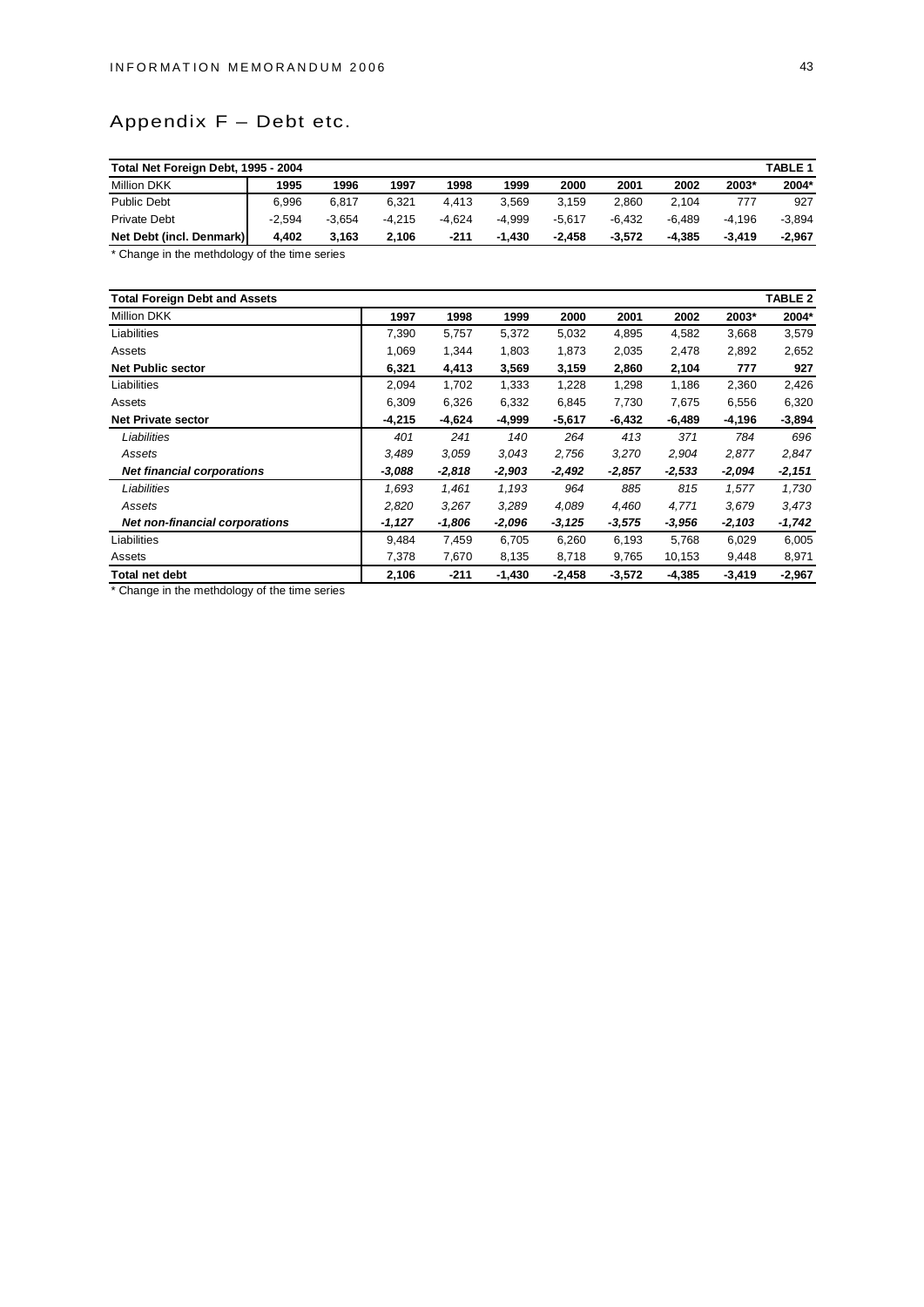# Appendix G – Fishing industry

| Total Catches by Species, 1997 - 2005 (weight) |         |         |         |         |         |         |         |         | TABLE 1 |
|------------------------------------------------|---------|---------|---------|---------|---------|---------|---------|---------|---------|
| Tons live weight                               | 1997    | 1998    | 1999    | 2000    | 2001    | 2002    | 2003    | 2004    | 2005    |
| Cod                                            | 35,306  | 25,568  | 19,369  | 22,404  | 27,676  | 38,443  | 37,334  | 25,282  | 18,880  |
| Haddock                                        | 16,729  | 20,252  | 16,832  | 14,926  | 14,815  | 23,856  | 24,565  | 22,356  | 19,978  |
| Tusk                                           | 2,337   | 2,194   | 2,446   | 2,457   | 2,764   | 2,182   | 2,076   | 2,688   | 2,578   |
| Ling                                           | 3.654   | 3,290   | 2,701   | 2,318   | 2,510   | 2,144   | 2,901   | 3,858   | 3,729   |
| Saithe                                         | 20,360  | 25,487  | 30,849  | 35,093  | 45,047  | 50,758  | 42,521  | 42,518  | 62,103  |
| Whiting                                        | 917     | 1,553   | 1,582   | 1,602   | 1,299   | 1,028   | 641     | 1,196   | 1,539   |
| Ocean Perch                                    | 8,579   | 7,347   | 7,018   | 5,966   | 5,492   | 3,632   | 2,928   | 4,721   | 3,988   |
| Catfish                                        | 168     | 237     | 254     | 271     | 278     | 263     | 461     | 447     | 290     |
| <b>Blue ling</b>                               | 1,056   | 1,173   | 1,916   | 1,537   | 1,619   | 969     | 2,084   | 1,311   | 1,429   |
| Other demersal fish                            | 63      | 60      | 109     | 111     | 90      | 59      | 88      | 116     | 171     |
| Demersal species, total                        | 89,169  | 87,161  | 83,076  | 86,685  | 101,590 | 123,334 | 115,598 | 104,492 | 114,685 |
| Halibut                                        | 456     | 366     | 404     | 338     | 245     | 372     | 347     | 462     | 430     |
| Lemon sole                                     | 299     | 418     | 390     | 383     | 693     | 1,183   | 1,002   | 841     | 607     |
| Plaice                                         | 456     | 399     | 293     | 257     | 250     | 422     | 425     | 445     | 375     |
| Grey skate                                     | 163     | 136     | 163     | 125     | 93      | 33      | 106     | 310     | 304     |
| Monk fish                                      | 1,591   | 1,793   | 2,322   | 2,175   | 2,054   | 1,861   | 2,346   | 3,323   | 4,240   |
| <b>Greenland halibut</b>                       | 4,493   | 3,459   | 3,499   | 4,463   | 3,469   | 2,164   | 2,199   | 1,874   | 1,212   |
| Other flat fish                                | 40      | 39      | 31      | 27      | 48      | 17      | 24      | 35      | 45      |
| Flat species, total                            | 7,498   | 6,610   | 7,102   | 7,768   | 6,853   | 6,049   | 6,449   | 7,290   | 7,214   |
| Roe and milt                                   | 156     | 280     | 276     | 249     | 677     | 631     | 436     | 314     | 389     |
| Liver                                          | 119     | 188     | 84      | 98      | 204     | 70      | 0       | 51      | 350     |
| Roe and others, total                          | 275     | 468     | 360     | 347     | 881     | 701     | 436     | 365     | 739     |
| Other species, total                           | 10,430  | 17,655  | 9,467   | 7,372   | 11,591  | 9,880   | 8,143   | 5,299   | 8,577   |
| <b>Total</b>                                   | 107,372 | 111,894 | 100,005 | 102,172 | 120,915 | 139,964 | 130,625 | 117,445 | 131,215 |

| Total Catches by Species, 1997 - 2005 (value) |       |         |       |         |         |         |         |         | TABLE <sub>2</sub> |
|-----------------------------------------------|-------|---------|-------|---------|---------|---------|---------|---------|--------------------|
| <b>Million DKK</b>                            | 1997  | 1998    | 1999  | 2000    | 2001    | 2002    | 2003    | 2004    | 2005               |
| Cod                                           | 300.6 | 310.4   | 294.9 | 395.6   | 501.8   | 536.0   | 562.6   | 389.5   | 340.2              |
| Haddock                                       | 124.7 | 210.1   | 212.0 | 225.2   | 211.4   | 264.6   | 190.3   | 177.2   | 198.7              |
| Tusk                                          | 12.0  | 13.6    | 18.5  | 17.8    | 21.0    | 14.4    | 11.8    | 10.9    | 12.9               |
| Ling                                          | 27.1  | 29.7    | 33.1  | 28.6    | 38.5    | 28.5    | 32.0    | 33.5    | 40.7               |
| Saithe                                        | 103.4 | 191.9   | 161.0 | 171.5   | 223.1   | 246.9   | 159.1   | 139.9   | 248.7              |
| Whiting                                       | 4.3   | 9.9     | 11.6  | 13.4    | 10.6    | 6.0     | 3.5     | 9.1     | 14.2               |
| Ocean Perch                                   | 63.5  | 63.6    | 59.9  | 54.3    | 56.9    | 34.1    | 24.0    | 39.6    | 45.0               |
| Catfish                                       | 1.3   | 1.9     | 2.0   | 2.3     | 2.5     | 2.1     | 4.7     | 3.6     | 3.1                |
| <b>Blue ling</b>                              | 5.9   | 8.6     | 15.1  | 13.7    | 14.6    | 10.9    | 19.4    | 13.6    | 15.9               |
| Other demersal fish                           | 0.3   | 0.3     | 0.7   | 0.9     | 0.7     | 0.4     | 0.7     | 0.8     | 1.6                |
| Demersal species, total                       | 643.1 | 840.1   | 808.8 | 923.2   | 1,081.2 | 1,143.9 | 1,008.1 | 817.6   | 920.9              |
| Halibut                                       | 17.8  | 12.6    | 14.9  | 14.6    | 11.7    | 12.9    | 11.4    | 18.3    | 19.2               |
| Lemon sole                                    | 5.4   | 7.7     | 6.1   | 6.8     | 14.4    | 25.8    | 22.1    | 19.4    | 13.9               |
| Plaice                                        | 6.1   | 5.6     | 4.2   | 4.1     | 4.8     | 7.6     | 7.1     | 7.9     | 6.9                |
| Grey skate                                    | 0.6   | 0.5     | 0.9   | 0.5     | 0.3     | 0.1     | 0.6     | 2.7     | 2.7                |
| Monk fish                                     | 33.6  | 42.5    | 72.0  | 79.4    | 71.8    | 57.1    | 57.8    | 77.8    | 120.5              |
| <b>Greenland halibut</b>                      | 65.4  | 48.8    | 48.2  | 80.5    | 64.9    | 42.5    | 41.9    | 41.2    | 28.3               |
| Other flat fish                               | 0.1   | 0.1     | 0.1   | 0.1     | 0.1     | 0.1     | 0.4     | 0.2     | 0.2                |
| Flat species, total                           | 129.0 | 117.7   | 146.5 | 186.0   | 168.0   | 146.3   | 141.2   | 167.4   | 191.8              |
| Roe and milt                                  | 1.0   | 3.2     | 3.1   | 2.9     | 17.7    | 16.9    | 4.5     | 3.9     | 4.1                |
| Liver                                         | 0.4   | 0.6     | 0.1   | 0.1     | 1.1     | 0.6     | 0.0     | 0.3     | 1.9                |
| Roe and others, total                         | 1.4   | 3.8     | 3.2   | 3.0     | 18.8    | 17.5    | 4.5     | 4.2     | 6.1                |
| Other species, total                          | 49.3  | 74.2    | 40.1  | 29.1    | 52.6    | 58.1    | 48.0    | 44.9    | 44.4               |
| <b>Total</b>                                  | 822.8 | 1.035.8 | 998.5 | 1.141.3 | 1.320.6 | 1.365.7 | 1.201.9 | 1.034.1 | 1,163.1            |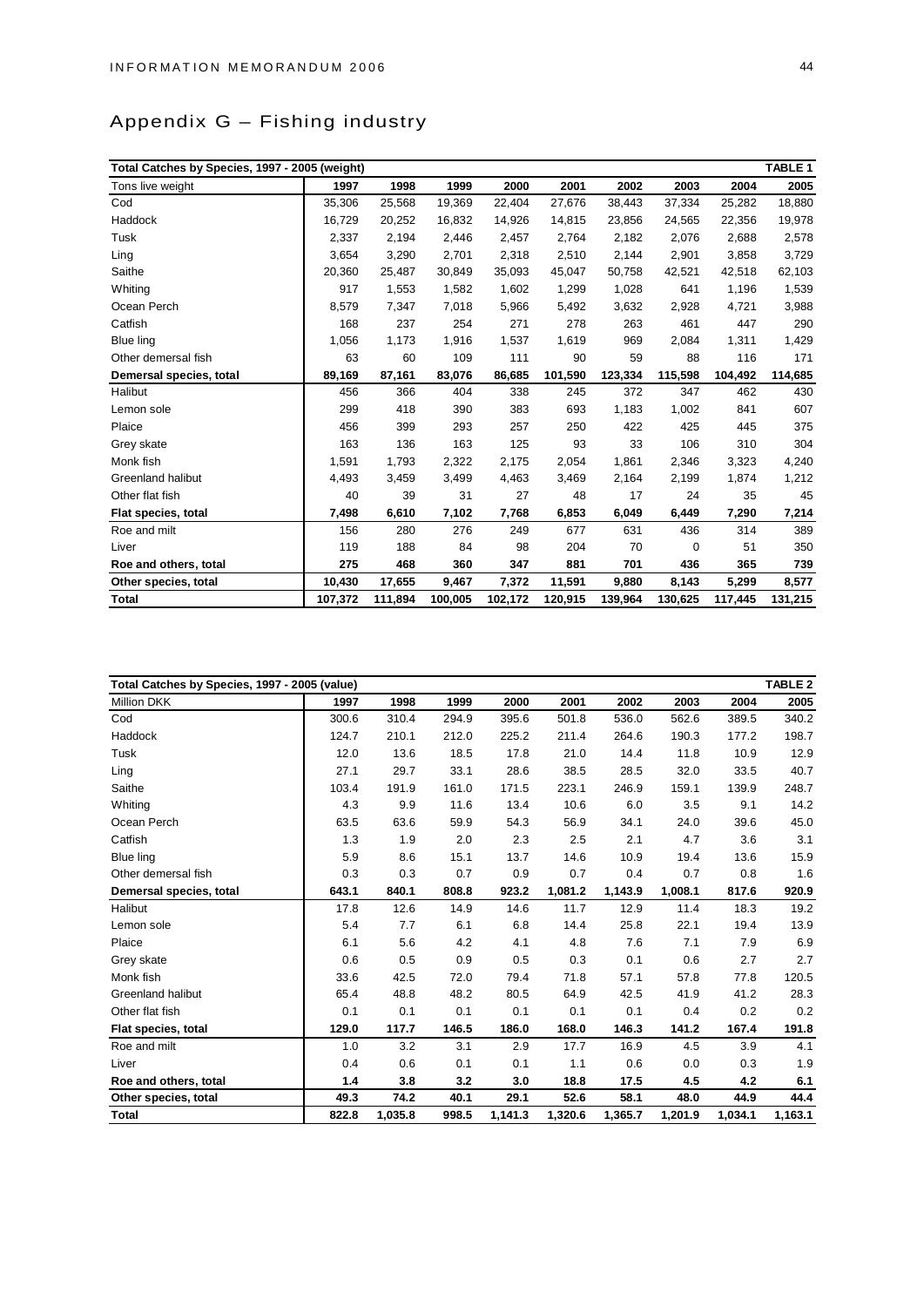| The Faroese Fishing Fleet, 2001 - 2003 |           |      |            |        |                   | TABLE 3 |
|----------------------------------------|-----------|------|------------|--------|-------------------|---------|
|                                        | In number |      | <b>GRT</b> |        | Mean weighted age |         |
|                                        | 2002      | 2003 | 2002       | 2003   | 2002              | 2003    |
| <b>Steel trawlers</b>                  |           |      |            |        |                   |         |
| Salt fish trawlers                     | 4         | 5    | 4,719      | 8,426  | 18                | 11      |
| Wet fish trawlers                      | 56        | 57   | 17,760     | 18,249 | 25                | 26      |
| Other trawlers                         | 17        | 16   | 15,931     | 15,105 | 17                | 17      |
| Total                                  | 77        | 78   | 38,410     | 41,780 | 20                | 20      |
| Other steel vessels                    |           |      |            |        |                   |         |
| Long liners                            | 19        | 20   | 4,538      | 4,871  | 35                | 36      |
| Purse seiners                          | 13        | 11   | 18,190     | 14,958 | 20                | 19      |
| Freezing ships                         | 4         | 4    | 1,706      | 1,706  | 26                | 27      |
| Other                                  | 15        | 15   | 3,494      | 3,494  | 27                | 28      |
| Total                                  | 51        | 50   | 27,928     | 25,029 | 22                | 22      |
| <b>Total steel vessels</b>             | 128       | 128  | 66,338     | 66,809 | 22                | 21      |
| <b>Wooden vessels</b>                  | 60        | 58   | 3,003      | 2,894  | 47                | 49      |
| <b>Total fishing vessels</b>           | 188       | 186  | 69,341     | 69,703 | 23                | 23      |

| The Faroese Fleet, 1999 - 2003 |      |      |           |                               |      |      |      |       |       | <b>TABLE 4</b> |
|--------------------------------|------|------|-----------|-------------------------------|------|------|------|-------|-------|----------------|
|                                |      |      | In number | Gross Register Tonnage (1000) |      |      |      |       |       |                |
|                                | 1999 | 2000 | 2001      | 2002                          | 2003 | 1999 | 2000 | 2001  | 2002  | 2003           |
| Fishing vessels                | 183  | 185  | 185       | 188                           | 186  | 60.3 | 67.3 | 69.9  | 69.3  | 69.7           |
| Cargo vessels                  | 15   | 19   | 20        | 21                            | 21   | 7.2  | 9.9  | 11.1  | 11.6  | 12.1           |
| Passenger vessels              | 11   | 11   | 12        | 12                            | 12   | 13.2 | 13.2 | 14.4  | 14.4  | 54.1           |
| Sand dredgers                  | 10   | 11   | 11        | 11                            | 11   | 2.6  | 3.3  | 3.3   | 3.3   | 3.3            |
| Gas- and o tankers             | 2    | 2    | 2         | 2                             |      | 1.8  | 1.8  | 1.8   | 1.8   | 1.8            |
| Research survey v.             |      |      |           |                               |      | 0.5  | 0.5  | 0.5   | 0.5   | 0.5            |
| Coast guard vessels            | 3    | 4    | 4         | 4                             |      | 1.1  | 2.6  | 2.6   | 2.6   | 2.6            |
| Leisure vessels                | 8    | 8    | 8         | 10                            | 12   | 0.7  | 0.7  | 0.7   | 0.7   | 0.9            |
| Other                          | 9    | 5    |           | 9                             | 17   | 2.6  | 0.5  | 0.8   | 0.8   | 5.8            |
| Total                          | 242  | 246  | 250       | 258                           | 266  | 90.0 | 99.8 | 105.1 | 105.0 | 150.7          |

**Note:** Only vessels above 20 gross register tonnage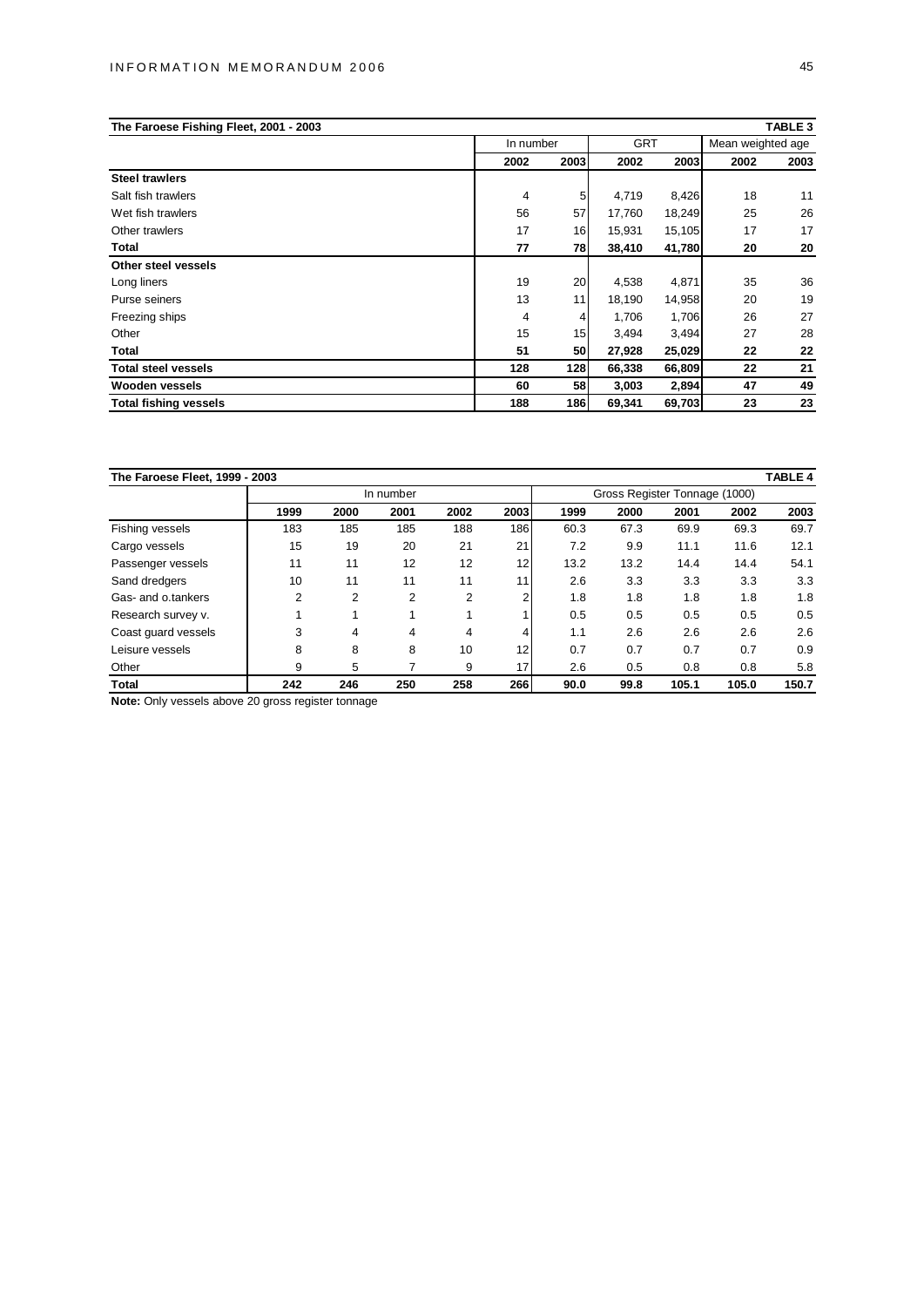# Appendix H – Other

| The Government Budget Distributed on Economic Items |          |          |          |          |          |          | TABLE <sub>1</sub> |
|-----------------------------------------------------|----------|----------|----------|----------|----------|----------|--------------------|
| <b>Million DKK</b>                                  | 1999     | 2000     | 2001     | 2002     | 2003     | 2004     | 2005               |
| Public service expenditure                          | 1,839    | 2,120    | 2,302    | 2,510    | 2,602    | 2,711    | 2,737              |
| Sales                                               | $-399$   | $-586$   | $-612$   | $-666$   | $-647$   | $-668$   | $-598$             |
| Net public service expenditure                      | 1.440    | 1,534    | 1,690    | 1,844    | 1,956    | 2,043    | 2,139              |
| Investment expences                                 | 119      | 176      | 186      | 251      | 260      | 208      | 185                |
| Investment income                                   | -1       | 0        | 0        | -3       | -1       | 0        | $-15$              |
| Transfer expences                                   | 1.737    | 1.465    | 1.471    | 1.551    | 1.538    | 1.533    | 1,571              |
| Transfer income                                     | $-3,592$ | $-3,767$ | $-4,165$ | $-4,035$ | $-3,947$ | $-3,854$ | $-3,884$           |
| Transfers to public sector                          | 73       | 73       | 109      | 164      | 184      | 202      | 195                |
| Financial                                           | $-425$   | -84      | 13       | 37       | $-14$    | 19       | 19                 |
| Surplus (negative is surplus)                       | $-649$   | $-603$   | -696     | $-191$   | $-22$    | 152      | 211                |

| The Government Budget Distributed on Economic Type |          |          |          |          |          |          | <b>TABLE 2</b> |
|----------------------------------------------------|----------|----------|----------|----------|----------|----------|----------------|
| <b>Million DKK</b>                                 | 1999     | 2000     | 2001     | 2002     | 2003     | 2004     | 2005           |
| Salary etc.                                        | 1,211    | 1,306    | 1,418    | 1,544    | 1,632    | 1,748    | 1,743          |
| Purchase of goods and services                     | 465      | 646      | 694      | 766      | 791      | 804      | 836            |
| Purchase of assets, net                            | 75       | 75       | 100      | 96       | 82       | 71       | 78             |
| Rent, maintenance, taxes and other costs           | 88       | 92       | 90       | 103      | 98       | 88       | 81             |
| Sale of goods and services                         | $-388$   | $-571$   | $-593$   | $-650$   | $-631$   | $-648$   | $-579$         |
| Supervision and inspection duties                  | $-6$     | -8       | $-10$    | $-7$     | $-10$    | $-8$     | -9             |
| Other operating income                             | -4       | -6       | -9       | -8       | -6       | $-11$    | $-10$          |
| Construction and fixed assets production           | 115      | 164      | 132      | 145      | 139      | 134      | 133            |
| Net Purchase of fixed assets, etc.                 | 3        | 13       | 53       | 103      | 121      | 74       | 37             |
| Transfers abroad, etc.                             | 22       | 22       | 22       | 28       | 26       | 21       | 29             |
| Transfers to households                            | 877      | 955      | 993      | 1,079    | 1,107    | 1,145    | 1,162          |
| <b>Subsidies</b>                                   | 502      | 170      | 132      | 125      | 122      | 102      | 134            |
| Transfers to public and other entities             | 107      | 101      | 108      | 120      | 87       | 109      | 102            |
| Investment subsidy, etc.                           | 4        | 3        | 7        | 4        | 5        | 5        | 6              |
| Interest costs, etc.                               | 226      | 214      | 208      | 196      | 191      | 151      | 138            |
| Costs                                              | 3,296    | 3,175    | 3,346    | 3,643    | 3,754    | 3,784    | 3,880          |
| Taxes and duties                                   | $-2,397$ | $-2,572$ | $-2,882$ | $-3,103$ | $-3,064$ | $-3,021$ | $-3,047$       |
| Claims, compensations, etc.                        | $-25$    | $-28$    | $-29$    | $-29$    | $-30$    | $-33$    | $-31$          |
| Ordinary income transfer                           | $-18$    | $-12$    | $-10$    | $-8$     | $-16$    | $-16$    | $-20$          |
| Other income transfer                              | $-12$    | -9       | $-11$    | $-12$    | $-10$    | $-10$    | -9             |
| <b>Transfers from Denmark</b>                      | $-973$   | $-1,005$ | $-1,023$ | $-670$   | $-659$   | $-673$   | $-661$         |
| Interest income and dividend                       | $-167$   | $-142$   | $-210$   | $-212$   | $-167$   | $-101$   | $-116$         |
| Internal public transfers                          | 70       | 90       | 79       | 95       | 95       | 77       | 82             |
| Transfers to muncipalitis                          | 141      | 115      | 91       | 104      | 127      | 143      | 137            |
| Purchase VAT                                       | 65       | 69       | 98       | 115      | 114      | 113      | 108            |
| Internal public transfers                          | $-61$    | $-81$    | $-70$    | $-83$    | $-79$    | $-62$    | $-60$          |
| Transfers from muncipalities                       | $-142$   | $-119$   | $-90$    | $-67$    | $-72$    | $-69$    | $-71$          |
| Net purchase of securities                         | 20       | 21       | 50       | 57       | 24       | 43       | 72             |
| Loan, etc.                                         | 29       | 38       | 23       | 19       | 29       | 12       | 71             |
| Repayment for loans                                | $-474$   | $-142$   | $-59$    | $-38$    | $-66$    | $-36$    | $-124$         |
| Income                                             | $-3,944$ | $-3,777$ | $-4,043$ | $-3,833$ | $-3,777$ | $-3,633$ | $-3,671$       |
| Total budget surplus (negative is surplus)         | $-649$   | $-603$   | $-696$   | $-191$   | $-22$    | 152      | 211            |